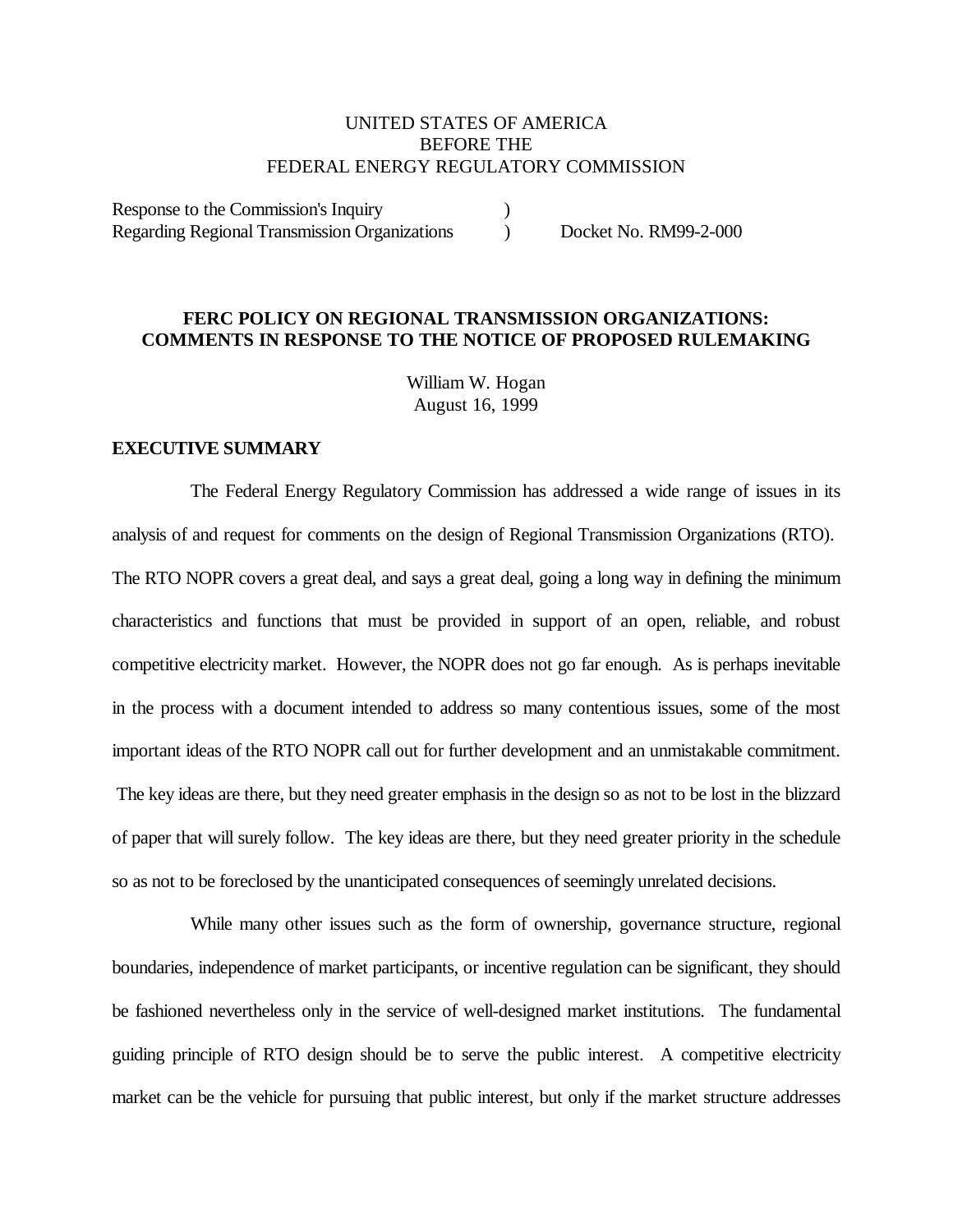the particular characteristics of the electricity system with its complex mix of essential facilities and large network externalities. Importantly, the rules for access to essential facilities and pricing, to provide consistent and efficient incentives, are not mere technical details that can be deferred or left themselves to be discovered through the magic of the market.

The central design requirement is easy access to a coordinated spot market. There are certain critical functions that must be provided by the system operator. When these functions are organized within the framework of a bid-based, security-constrained economic dispatch with locational pricing, the market has the tools available to deal with the most important network complexities that otherwise confound electricity markets. Furthermore, there must be a close connection between the design of options for market flexibility and the pricing principles for actual use of the transmission grid. If prices closely reflect operating conditions and marginal costs, then market participants can have numerous choices in the way they use the transmission system. However, if pricing does not conform to the operating conditions, then substantial operating restrictions must be imposed to preserve system reliability. Customer flexibility and choice require efficient pricing; inefficient pricing necessarily limits market flexibility.

Policy for the continuing evolution of electricity restructuring should emphasize the institutions for market operations. Interconnections through the transmission grid create the necessity for regional organizations that can accommodate competition in services, generation, and contracting while preserving the reliability of the transmission system. Alternative models are many, but can be grouped under the general headings of "Transcos," "Gridcos," "ISO/PX," "ISOs," and finally, organizations for transmission loading relief. The different models present alternatives for the mix of responsibilities. However, the discussion of the differences can distract from recognition of the more important common requirements of any workable system for a competitive electricity market.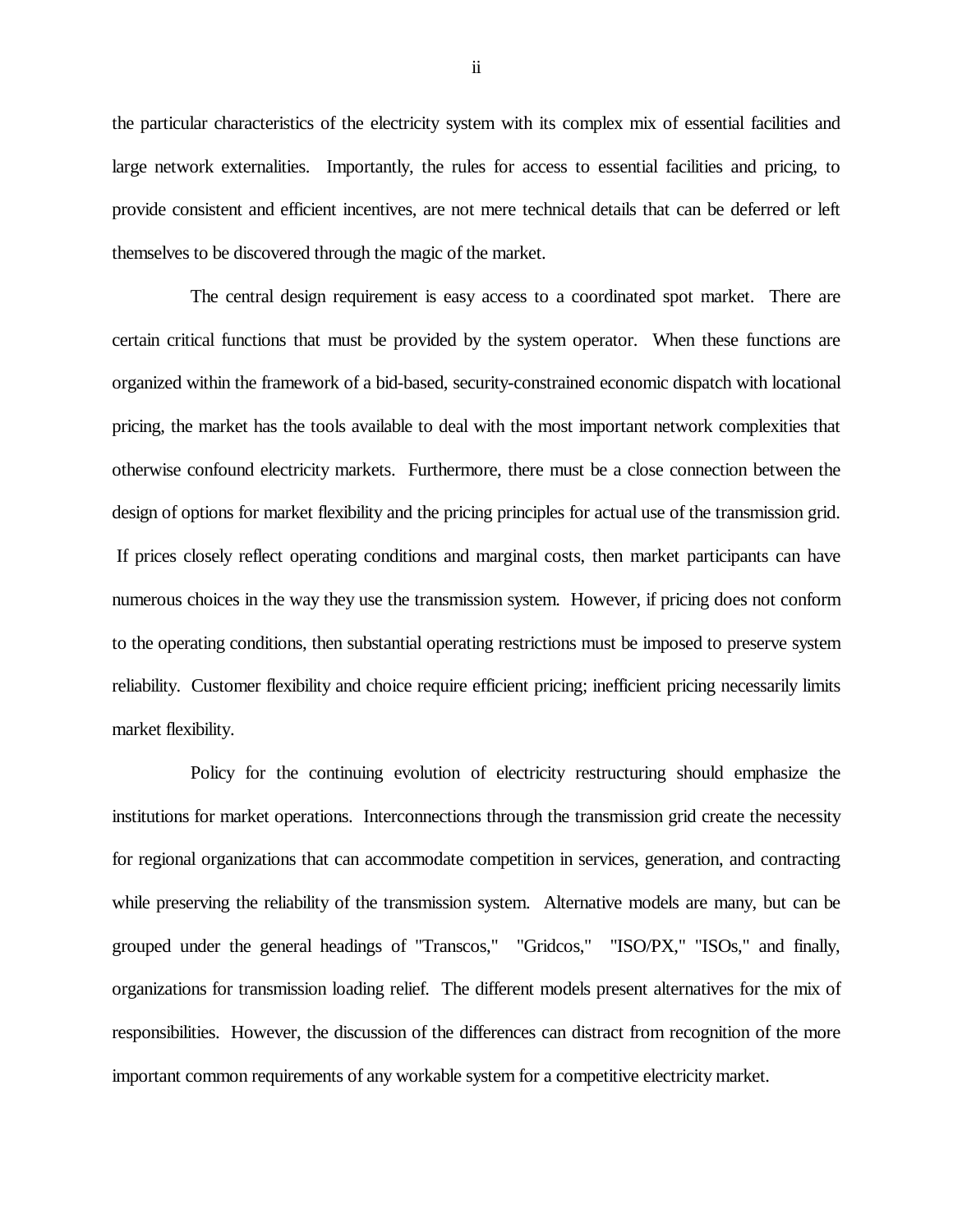The Transco model will not provide a simple escape from the responsibility to design the short-term market institutions. This follows for a number of reasons. First, it is very unlikely that the pure Transco model is viable at all. The argument that system operations must be fully controlled and determined by the owner of the transmission wires does not stand up under even the most minimal investigation. Taken at face value, the pure Transco model would require a single company to acquire ownership of all the transmission wires in a very large region. This is unlikely in the large interconnected grids in the United States. More realistic would be the outcome that a Transco could acquire ownership of only part of the interconnected grid. In this case, we can imagine two outcomes. One would be that the Transco would extend operational control to cover a wider area than its pattern of ownership; but this then would vitiate the original argument that control must follow ownership. Alternatively, control could be limited to follow the balkanized pattern of ownership; but then the necessities of transmission loading relief would create an immediate need for external rules dictating the practices of system operations.

This is not to say that an independent transmission company organized as a Transco is impossible. It would be possible to have a de facto ISO within the organizational structure of the Transco, but the access and market rules for this ISO would have to be specified. And the "ring fence" around the embedded ISO would have to be established to avoid affiliate abuse problems. But what is implausible is that the Commission could avoid the hard work of defining the rules for system operations along the lines set out in the RTO NOPR. Furthermore, the advantages of an independent transmission company can be pursued through the Gridco model with an accompanying ISO. This approach is already well advanced in the United States and elsewhere. By separating ownership of the wires from control of system operations, it would be easy to accommodate the complex pattern of ownership without foregoing the benefits of regional transmission organizations.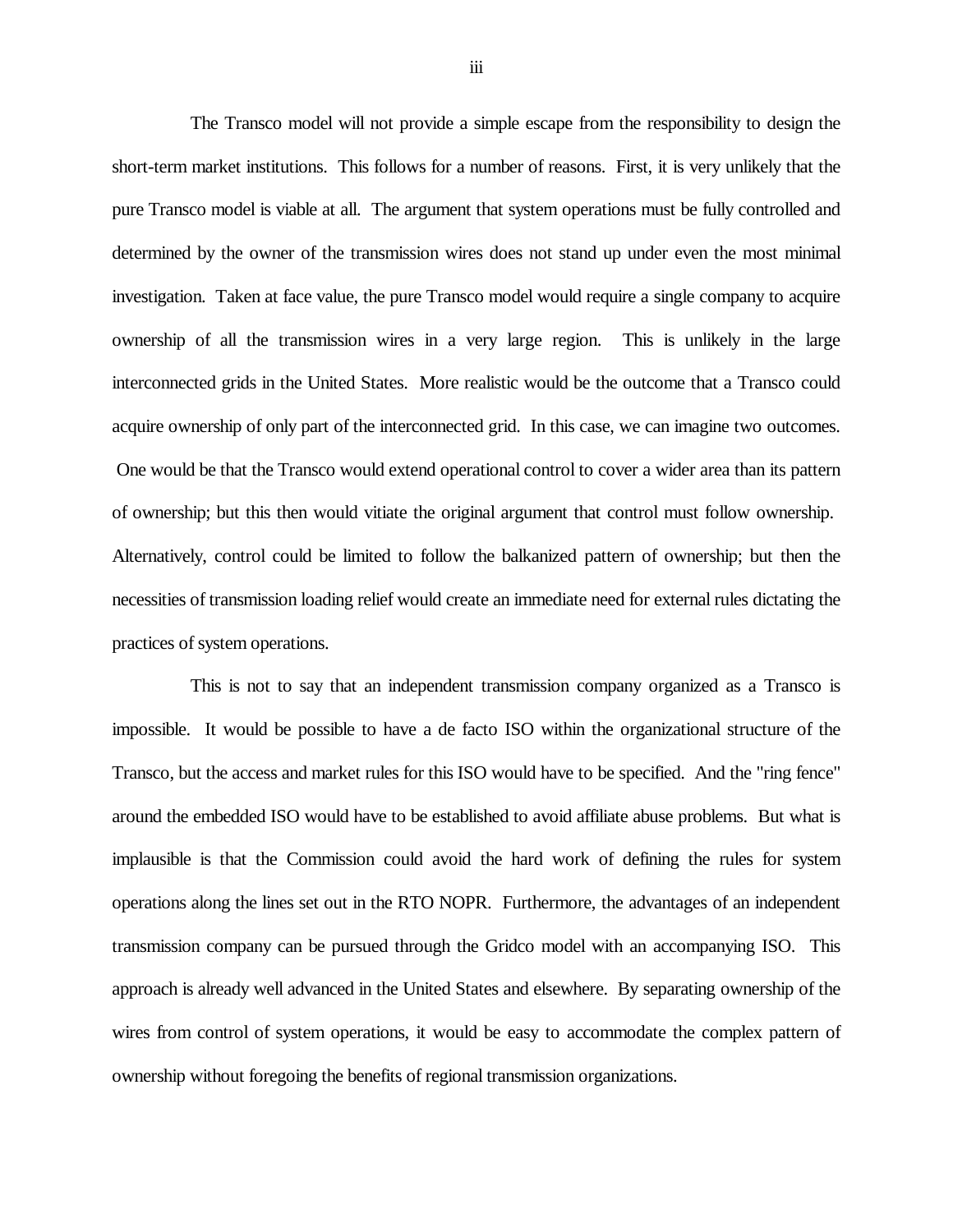The cost of further delay would substantial. The Commission's RTO NOPR contains the elements of an efficient market design built around a system operator that coordinates a spot market. This efficient, coordinated spot market is the only design we know of that is both internally consistent and actually works. More than anything else, implementation of this efficient design, and all that it entails, should be first on the agenda. Without an efficient spot market and its ease of access, the problems of discrimination will persist. Without an efficient spot market and its consistent incentives, operational problems will force system operators to impose administrative command-and-control procedures that defeat the purposes of the market participants. Without an efficient spot market and the associated transparent spot prices, it will be much more expensive and difficult to arrange balancing and settlement for the increasing number of retail access programs in the states. Without an efficient spot market and the associated locational prices, there will be no way to define a workable system of transmission rights, no way to stimulate investment in transmission by market participants and, therefore, no way to avoid complete reliance as of old on monopoly decision-making and investment. Without an efficient spot market designed through the RTO process, the Commission will inevitably face exactly the same design questions in the development of the unavoidable transmission loading relief procedures, where important market structure decisions are being made under the name of reliability.

It is in public interest to improve the design and operation of short-term electricity markets. Once done, many of the other problems in the electric network would either disappear or would be greatly simplified. The problems are real, significant, and here. The Commission must address them, and will, one way or another. The best way to face the inevitable is to recognize it and do the best we can under the circumstances. The Commission knows what to do. Doing it may require using all its powers to persuade, or it may require legislation to clarify its authority to mandate. It may require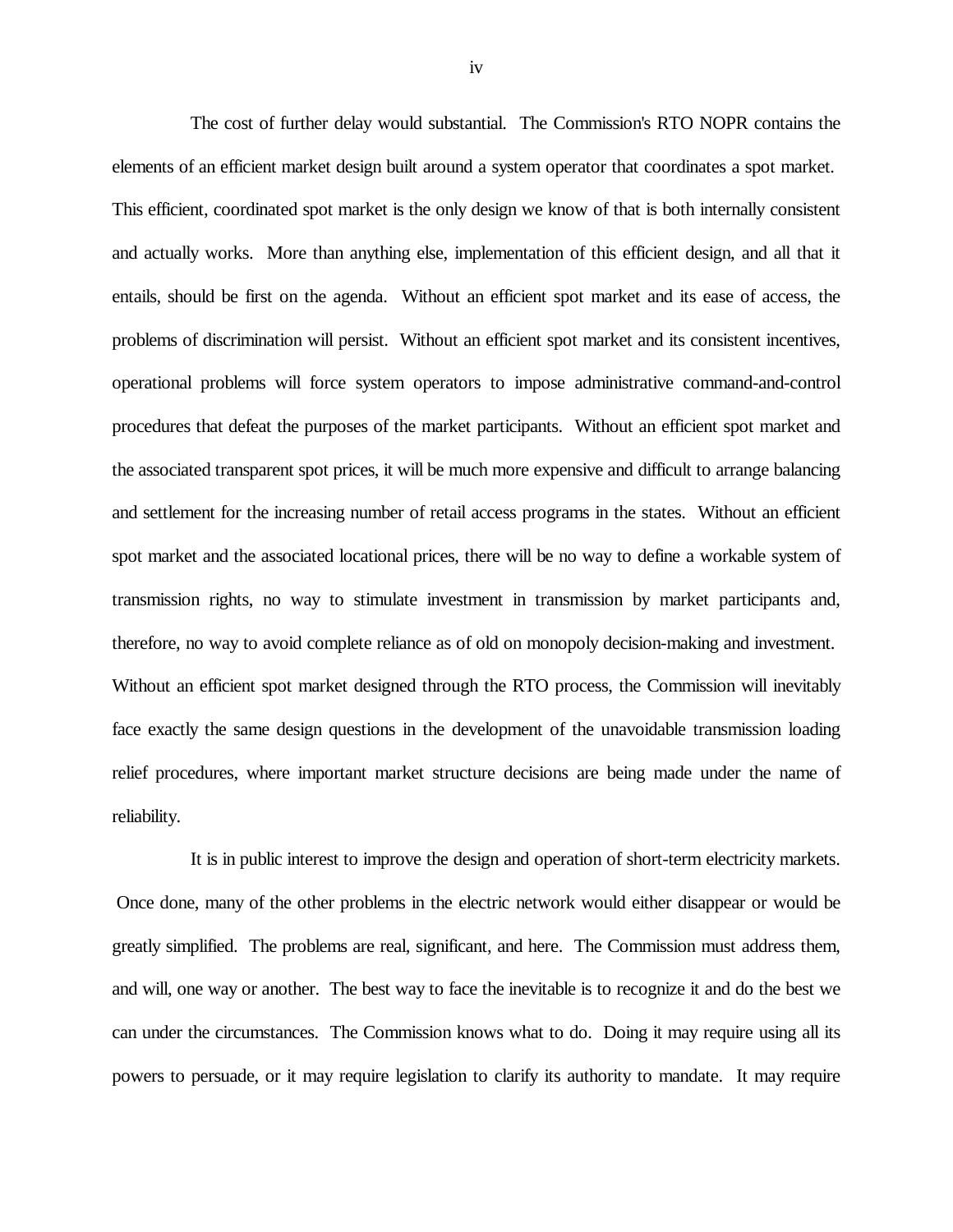both. This may be unpopular, but the road ahead is far shorter than the journey the Commission has already taken since the passage of Energy Policy Act in 1992.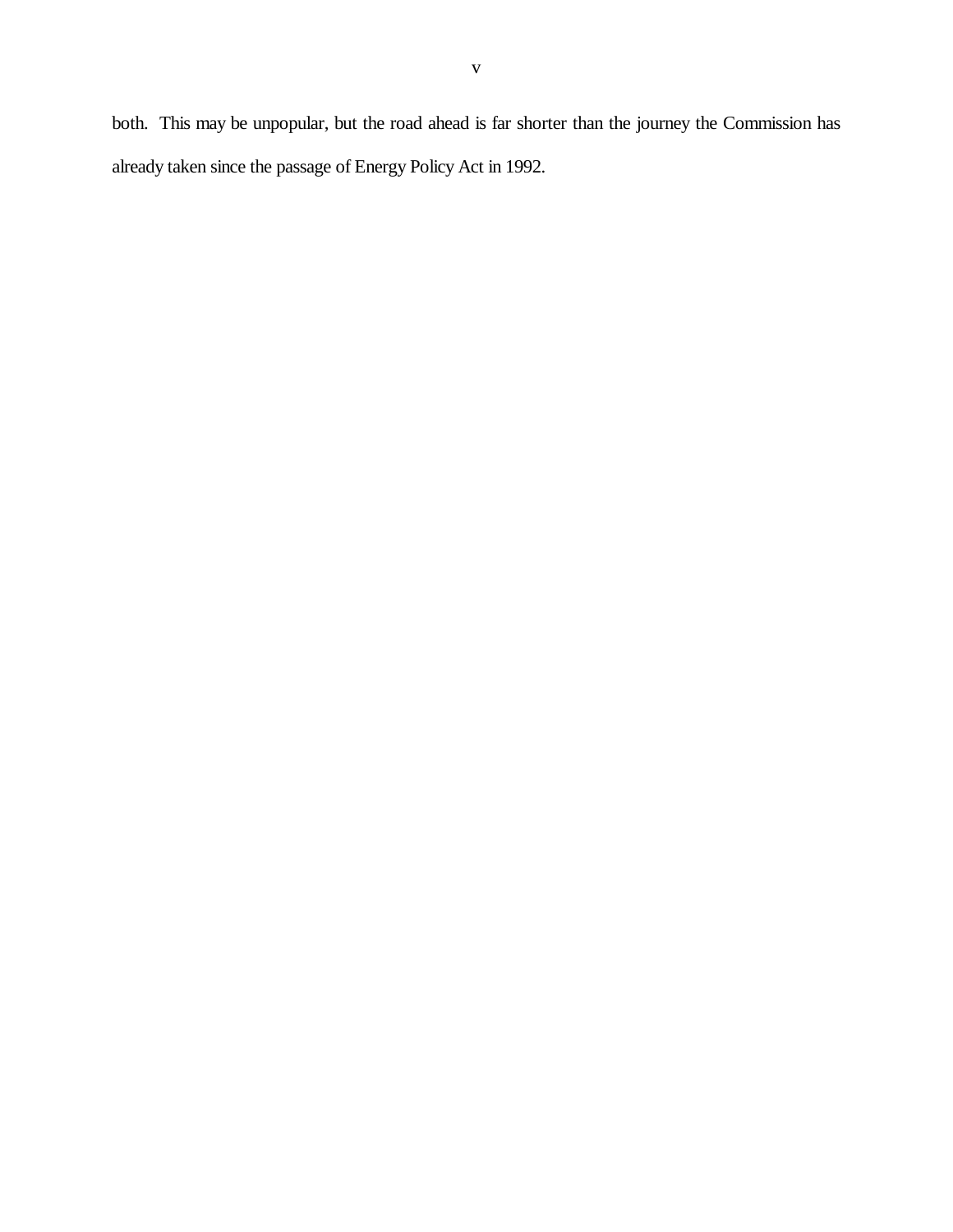## **CONTENTS**

| <b>EXECUTIVE SUMMARY</b>                                                                                                                                                                                                                                           | $\mathbf{1}$                           |
|--------------------------------------------------------------------------------------------------------------------------------------------------------------------------------------------------------------------------------------------------------------------|----------------------------------------|
| <b>INTRODUCTION</b>                                                                                                                                                                                                                                                | 1                                      |
| THE ESSENTIAL BANANA                                                                                                                                                                                                                                               | 3                                      |
| <b>INSTITUTIONS AND MARKETS</b><br><b>Transco</b><br><b>Gridco</b><br><b>Power Exchanges</b><br><b>Independent System Operator</b><br><b>Transmission Loading Relief</b>                                                                                           | 11<br>14<br>19<br>21<br>23<br>24       |
| <b>ECONOMICS OF A COMPETITIVE ELECTRICITY MARKET</b><br><b>Competitive Market Design</b><br><b>Short-Run Market</b><br><b>Transmission Congestion</b><br><b>Long-Run Market Contracts</b><br><b>Long-Term Market Investment</b><br><b>Getting the Prices Right</b> | 25<br>26<br>27<br>30<br>33<br>41<br>44 |
| PRESCRIPTIONS FOR (I)SOs<br><b>Market Design Pitfalls</b><br><b>Transmission Access and Pricing Challenges</b>                                                                                                                                                     | 52<br>53<br>56                         |
| <b>FACING THE INEVITABLE</b>                                                                                                                                                                                                                                       | 63                                     |
| <b>CONCLUSION</b>                                                                                                                                                                                                                                                  | 67                                     |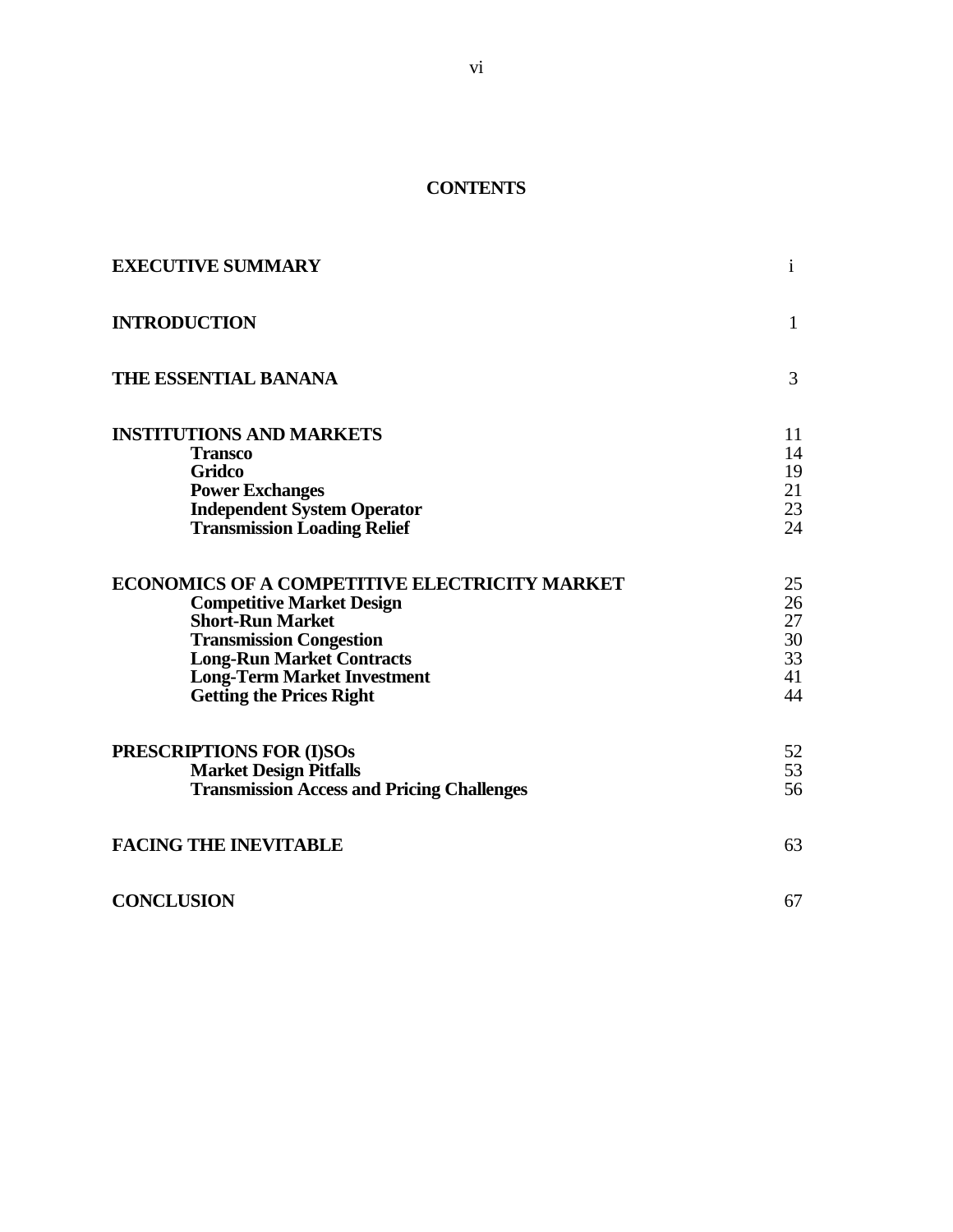## UNITED STATES OF AMERICA BEFORE THE FEDERAL ENERGY REGULATORY COMMISSION

Response to the Commission's Inquiry (1) Regarding Regional Transmission Organizations (b) Docket No. RM99-2-000

## **FERC POLICY ON REGIONAL TRANSMISSION ORGANIZATIONS: COMMENTS IN RESPONSE TO THE NOTICE OF PROPOSED RULEMAKING**

William W. Hogan<sup>1</sup> August 16, 1999

### **INTRODUCTION**

÷,

The Federal Energy Regulatory Commission has addressed a wide range of issues in its analysis of and request for comments on the design of Regional Transmission Organizations  $(RTO)^2$ The RTO NOPR covers a great deal, and says a great deal, going a long way in defining the minimum characteristics and functions that must be provided in support of an open, reliable, and robust competitive electricity market. However, the NOPR does not go far enough. As is perhaps inevitable in the process with a document intended to address so many contentious issues, some of the most important ideas of the RTO NOPR call out for further development and an unmistakable commitment.

<sup>1</sup> William W. Hogan is the Lucius N. Littauer Professor of Public Policy and Administration, John F. Kennedy School of Government, Harvard University. He is a Director of the Law and Economics Consulting Group. This paper draws on work for the Harvard Electricity Policy Group and the Harvard-Japan Project on Energy and the Environment. The author is or has been a consultant on electric market reform and transmission issues for American National Power, British National Grid Company, GPU Inc. (and the Supporting Companies of PJM), GPU PowerNet Pty Ltd, Duquesne Light Company, Electricity Corporation of New Zealand, National Independent Energy Producers, New England Power Company, New York Power Pool, New York Utilities Collaborative, Niagara Mohawk Corporation, PJM Office of Interconnection, San Diego Gas & Electric Corporation, TransÉnergie, Transpower of New Zealand, Westbrook Power, Williams Energy Group, and Wisconsin Electric Power Company. The views presented here are not necessarily attributable to any of those mentioned, and any remaining errors are solely the responsibility of the author. (http://ksgwww.harvard.edu/people/whogan).

<sup>2</sup> (RTO NOPR) Federal Energy Regulatory Commission, "Regional Transmission Organizations", Notice of Proposed Rulemaking, Docket No. RM99-2-000, Washington DC, May 13, 1999.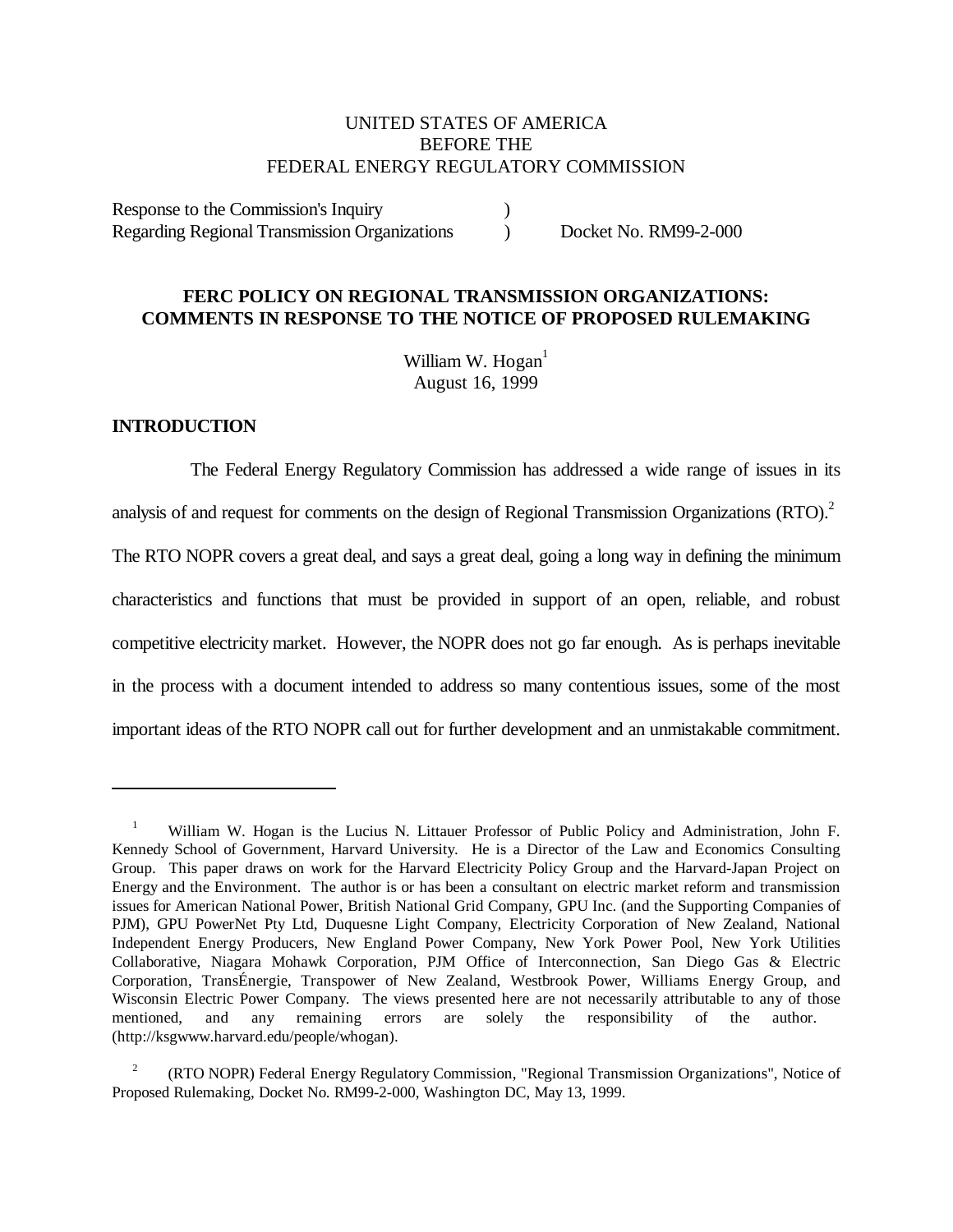The key ideas are there, but they need greater emphasis in the design so as not to be lost in the blizzard of paper that will surely follow. The key ideas are there, but they need greater priority in the schedule so as not to be foreclosed by the unanticipated consequences of seemingly unrelated decisions.

While many other issues such as the form of ownership, governance structure, regional boundaries, independence of market participants, or incentive regulation can be significant, they should be fashioned nevertheless only in the service of well-designed market institutions. The fundamental guiding principle of RTO design should be to serve the public interest. A competitive electricity market can be the vehicle for pursuing that public interest, but only if the market structure addresses the particular characteristics of the electricity system with its complex mix of essential facilities and large network externalities. Importantly, the rules for access to essential facilities and pricing, to provide consistent and efficient incentives, are not mere technical details that can be deferred or left themselves to be discovered through the magic of the market. After all, the whole point of moving to greater reliance on markets is the belief that the market participants will respond to incentives, fast. But markets with poorly designed institutions will give the wrong incentives. The mistakes, once made, will not be easy to fix.

 As discussed below, the Commission's RTO NOPR contains the elements of an efficient market design built around a system operator that coordinates a spot market. This efficient, coordinated spot market is the only design we know of that is both internally consistent and actually works. More than anything else, implementation of this efficient design, and all that it entails, should be first on the agenda. Extensive delay in adopting the design will prove costly. Without an efficient spot market and its ease of access, the problems of discrimination will persist. Without an efficient spot market and its consistent incentives, operational problems will force system operators to impose administrative command-and-control procedures that defeat the purposes of the market participants.

2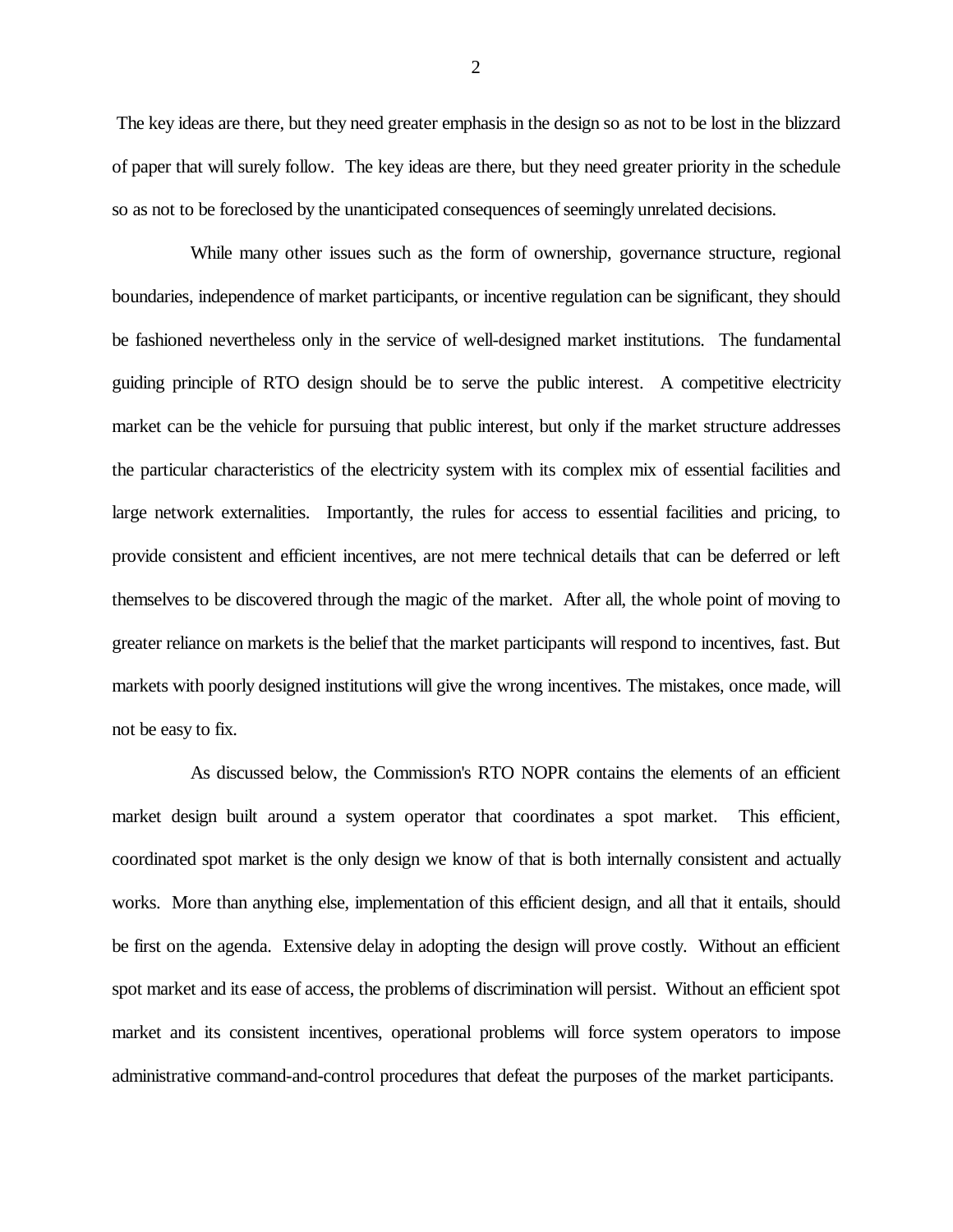Without an efficient spot market and the associated transparent spot prices, it will be much more expensive and difficult to arrange balancing and settlement for the increasing number of retail access programs in the states. Without an efficient spot market and the associated locational prices, there will be no way to define a workable system of transmission rights, no way to stimulate investment in transmission by market participants and, therefore, no way to avoid complete reliance as of old on monopoly decision-making and investment. Without an efficient spot market designed through the RTO process, the Commission will inevitably face exactly the same design questions in the development of the unavoidable transmission loading relief procedures, where important market structure decisions are being made under the name of reliability.<sup>3</sup>

### **THE ESSENTIAL BANANA**

There are a few critical ingredients in the design of an efficient competitive electricity market. Given the highly interconnected network, it is clear that some aggregation to regional transmission organizations would be necessary. The issues involved in the development of RTOs are important, but the discussion has tended to focus on ownership and governance questions. These can distract from the more difficult but more fundamental consideration of the rules for market operations within and across regions in network systems.

The process of restructuring wholesale electricity markets in the United States has added to the extensive worldwide debate about the range of possible and preferred alternatives for organizing regional electricity markets. Surprisingly for an industry as capital intensive as electricity production and distribution, the essential elements are found in a consistent organization of short-run operations

 $3$  RTO NOPR, p. 41.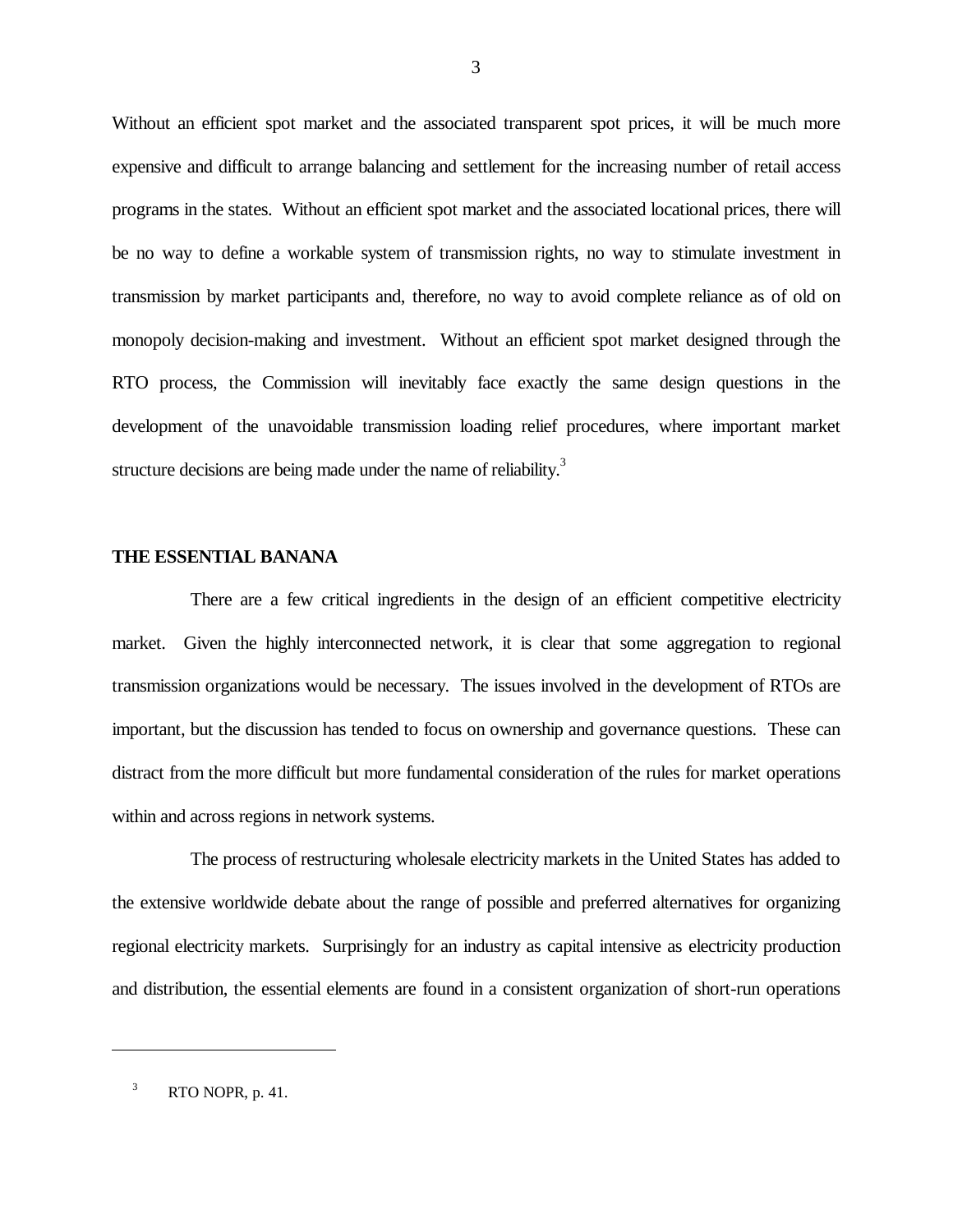and the associated pricing. Otherwise difficult or intractable problems that arise in electricity markets, in both the long run and the short run, disappear or are simplified when the pieces fit together for efficient short-term operations in the context of flexible choices for market participants.

In the short run, there are critical functions that must be performed by someone. At this stage of the national debate, it is no longer necessary to repeat the analysis to support the conclusion that the complex network interactions in an electric grid require that there be an entity that can provide certain critical coordinating services.<sup>4</sup> But the implications that follow from this fact are so contentious that the discussion often becomes confused and the language strained. With deference to Alfred Kahn, who popularized the practice when referring to a term-of-art that had become politicized, let us call the entity that provides these services a "banana," and explore what must be done.

The most obvious example of the essential services is in energy balancing. The electric system must maintain continuous aggregate balance of production and consumption. This same balance of inputs and outputs must be coordinated in a way that respects the many limits in the transmission system. Hence, not only must the aggregate inputs and outputs conform to the electrical laws that govern the interconnected grid, but the locational pattern of power production and use must honor the same laws in order to manage the flow of power within the limits of the transmission system.<sup>5</sup> Simultaneously, in order to maintain reliability within the security limits of the grid, various ancillary services such as spinning reserve and reactive support need close coordination and monitoring.

This coordination function is not optional. It appears in every electric system. It must be

L,

4

RTO NOPR, p. 44. See also, William W. Hogan, "Independent System Operator: Pricing and Flexibility in a Competitive Electricity Market," Center for Business and Government, Harvard University, February 1998.

 $5$  RTO NOPR, p. 67.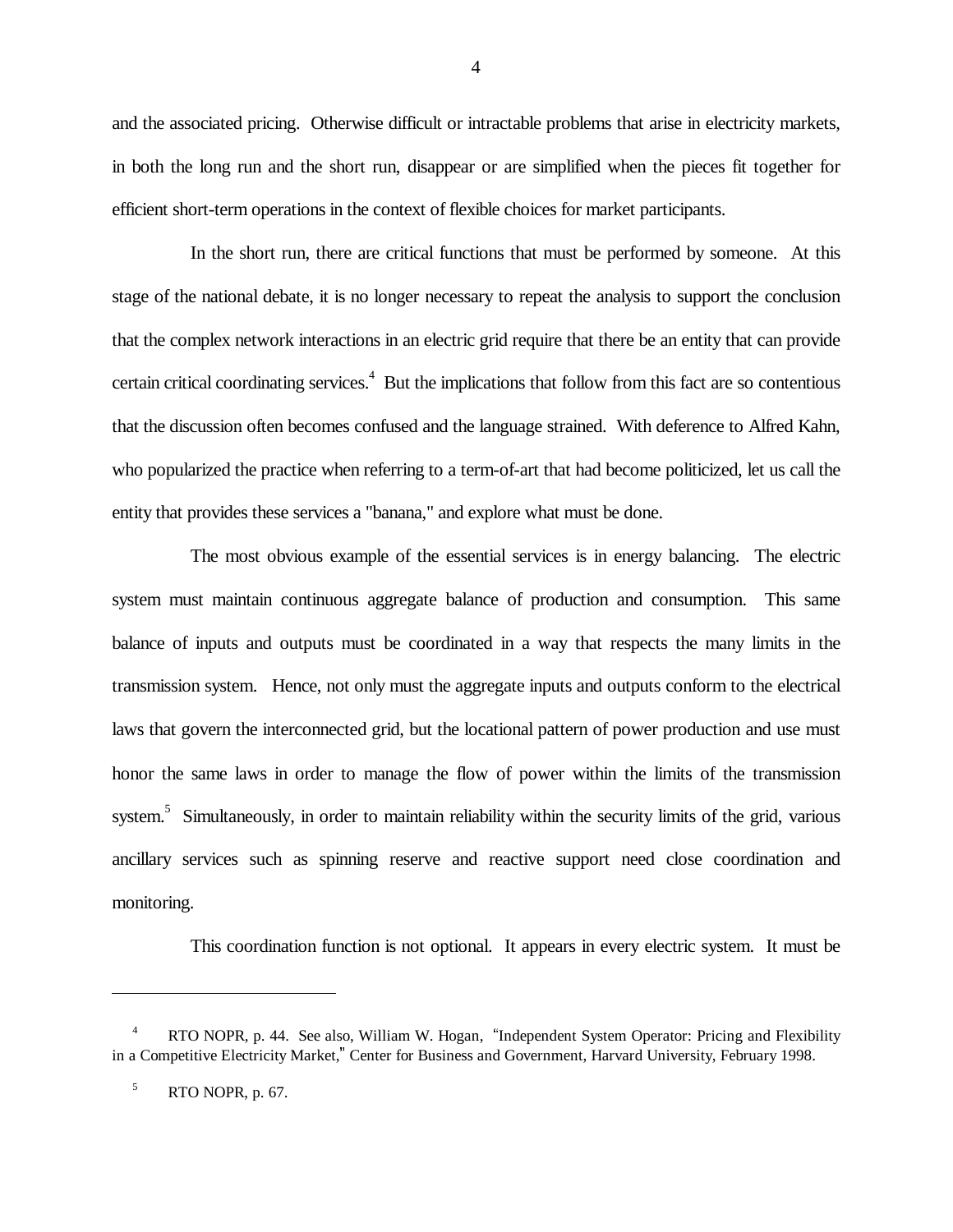provided. And the services must be integrated with each other. The needs for reactive power and spinning reserve depend importantly on the overall pattern of power production and use. Individual market participants can produce individual elements of these services, but the fundamental coordination function requires a single entity. This is the responsibility of the banana. And there is always a banana.

Since the functions of the banana are not optional, the only open question for market design is how they will be performed. The banana could do a good job, meaning operating efficiently to support a competitive market. Or the banana could do a bad job, providing the services in a way that increases costs and undermines the competitive market. The Commission should insist on good design for the functions of the banana.

The example of energy balancing illustrates the point. At all times, the banana must coordinate increases and decreases in dispatch to maintain aggregate real power balance. And when the transmission system is constrained, the banana must arrange the redispatch to ensure that the free flow of power stays within the security constraints of the system. In performing these functions, the choices faced by the banana could be summarized under three questions.

#### $\bullet$ **Should the banana offer an economic (re)dispatch service?**

Market participants can schedule their proposed use of the transmission system, or make offers to buy and sell energy. The energy balancing redispatch service amounts to buying and selling power at the margin. In a competitive market, producers could provide bids to generate more or less. The selection of the least cost combination is the natural criterion. This is familiar in the industry as economic dispatch. The alternative would be to define a set of administrative procedures and rules for system balancing that would purposely ignore the information about the costs of running particular plants. It seems more natural that the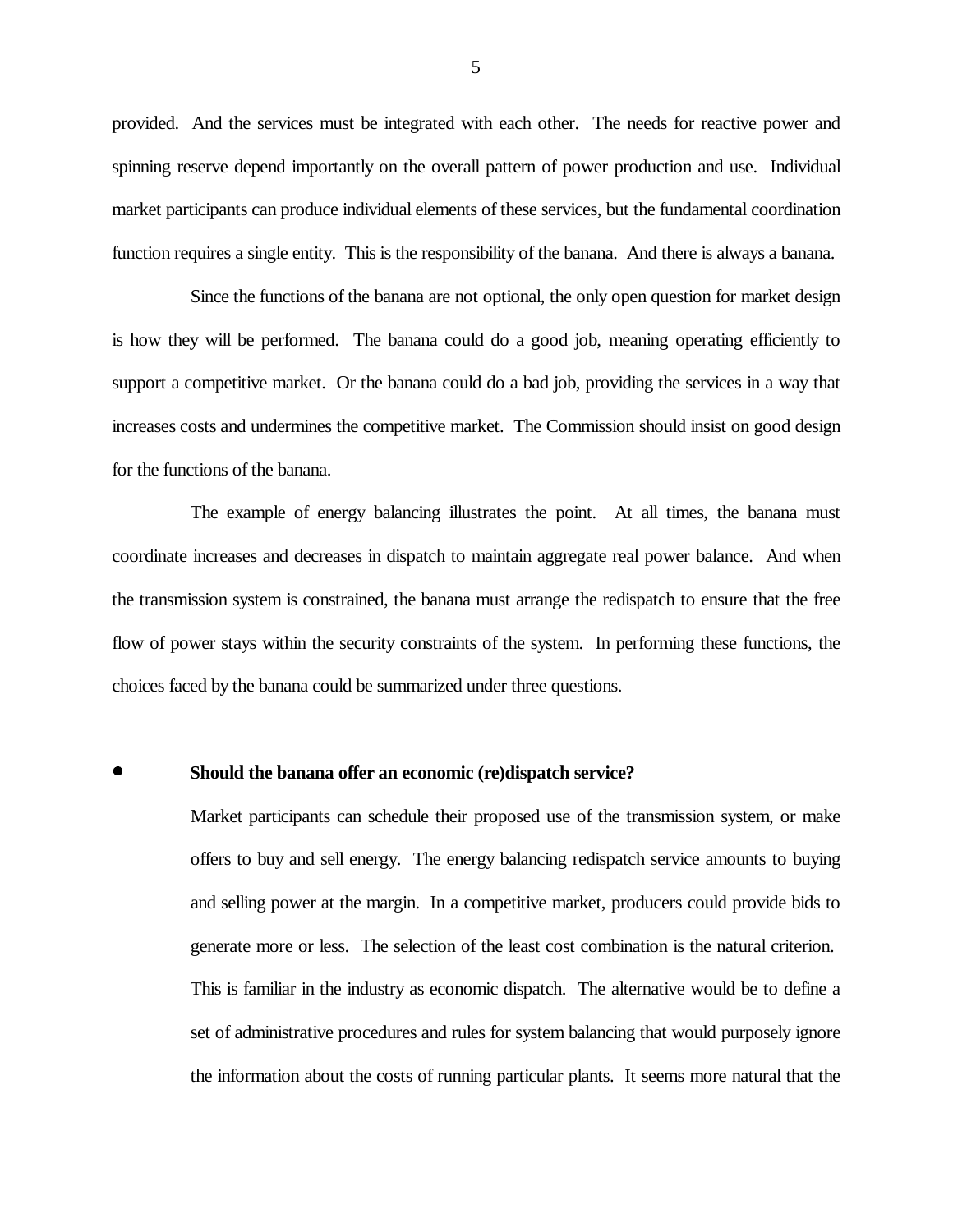operator consider customer bids and provide an economic (re)dispatch.

# $\bullet$  **Should the banana apply marginal cost prices for power provided through the dispatch?**

Economic dispatch is consistent with the competitive market outcome, along with the natural market clearing prices. Under an economic dispatch for the flexible plants and loads, it is a straightforward matter to determine the locational marginal costs of additional power. These marginal costs are also the prices that would apply in the case of a perfect competitive market at equilibrium. In addition, these locational marginal cost prices provide the consistent foundation for the design of a comparable transmission tariff. Any other pricing system would be inconsistent with the self-enforcing property of market clearing prices. Any other pricing system would create perverse incentives which would drive the banana away from the market and towards increasingly restrictive command-and-control type rules.

## $\bullet$  **Should generators and customers be allowed to participate in the economic dispatch offered by the banana?**

The natural extension of open access and the principles of choice would suggest that participation in the coordinated balancing market offered by the banana should be voluntary. Market participants can evaluate their own economic situation and make their own choice about participating in the operator's economic dispatch or finding similar services elsewhere. Any other rule would require some form of discrimination, either to prevent participation by some in the balancing market, or to compel participation by others.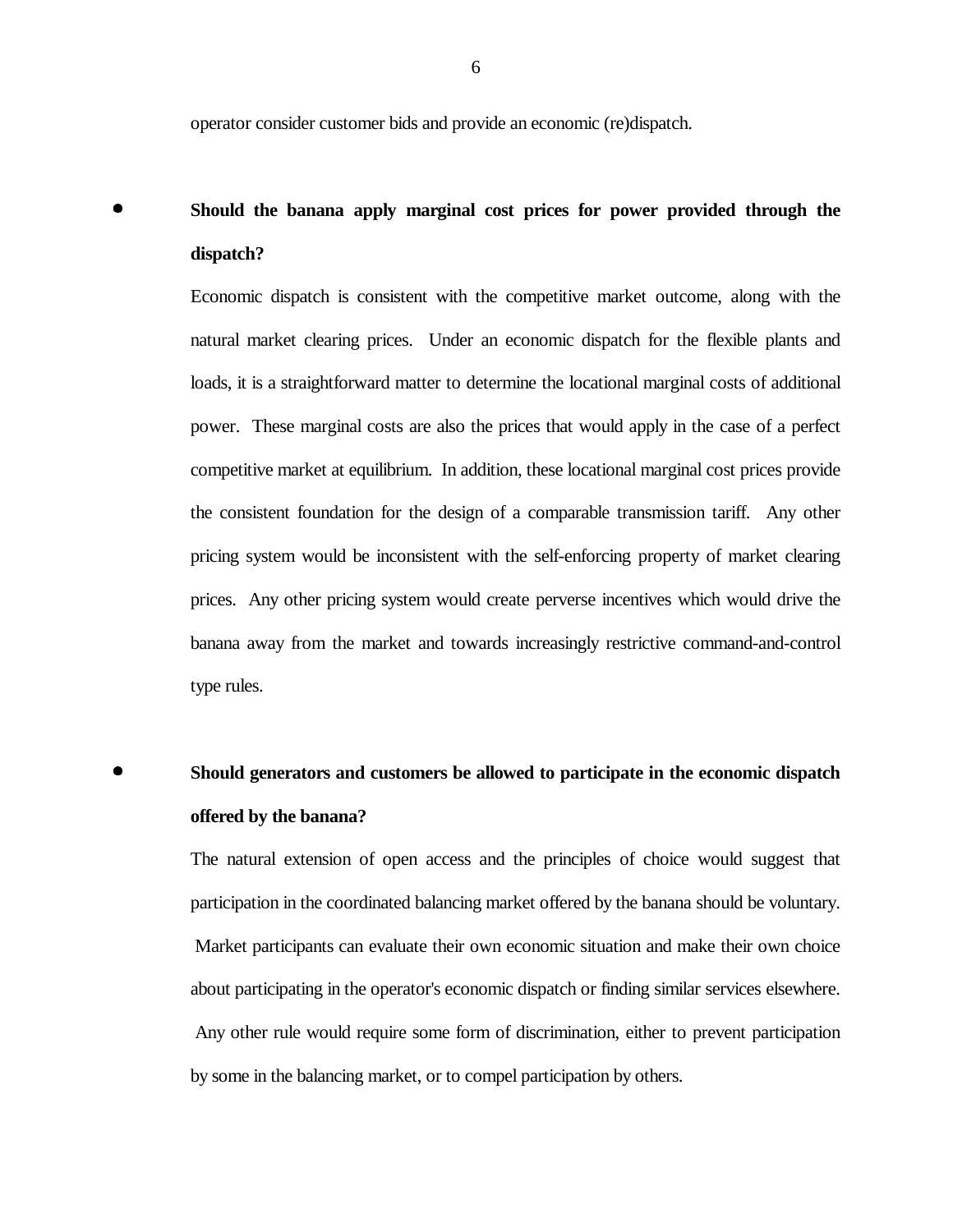The simple answer to the three question is to "Just Say Yes." Then, as discussed at greater length below, the best approach would be to run the balancing market as a bid-based, securityconstrained economic dispatch with voluntary participation by generators and loads. The corresponding prices would be consistent with the competitive outcome and would reflect the marginal cost of meeting load at each location.

To do anything else would be to decide on providing the essential coordination services in a way that would inconsistent with the fundamental goals of electricity restructuring and inconsistent with the basic principle of designing market institutions to support the public interest. The Commission should not have an interest in market designs that raise costs and decrease the real flexibility of market participants.<sup>6</sup>

This same essential ingredients would provide many other benefits. Bilateral transmission schedules of great flexibility and market-responsiveness could be accommodated with the transmission usage price set consistently at the difference in the locational prices. There would be no bias between bilateral schedules and the coordinated spot market. The market for ancillary services acquisition and pricing could be integrated simultaneously in the economic dispatch. Long-term transmission rights could be defined as financial rights to the difference in locational prices, thereby avoiding the impossible problem of defining a set of so-called "physical" transmission rights that would be adequate for managing the use of the grid.

These benefits, created through a coordinated spot-market using a bid-based, securityconstrained economic dispatch with locational or nodal prices, are developed further in a subsequent

Larry Ruff, "Competitive Electricity markets: Why They Are Working And How To Improve Them," National Economic Research Associates, May 12, 1999.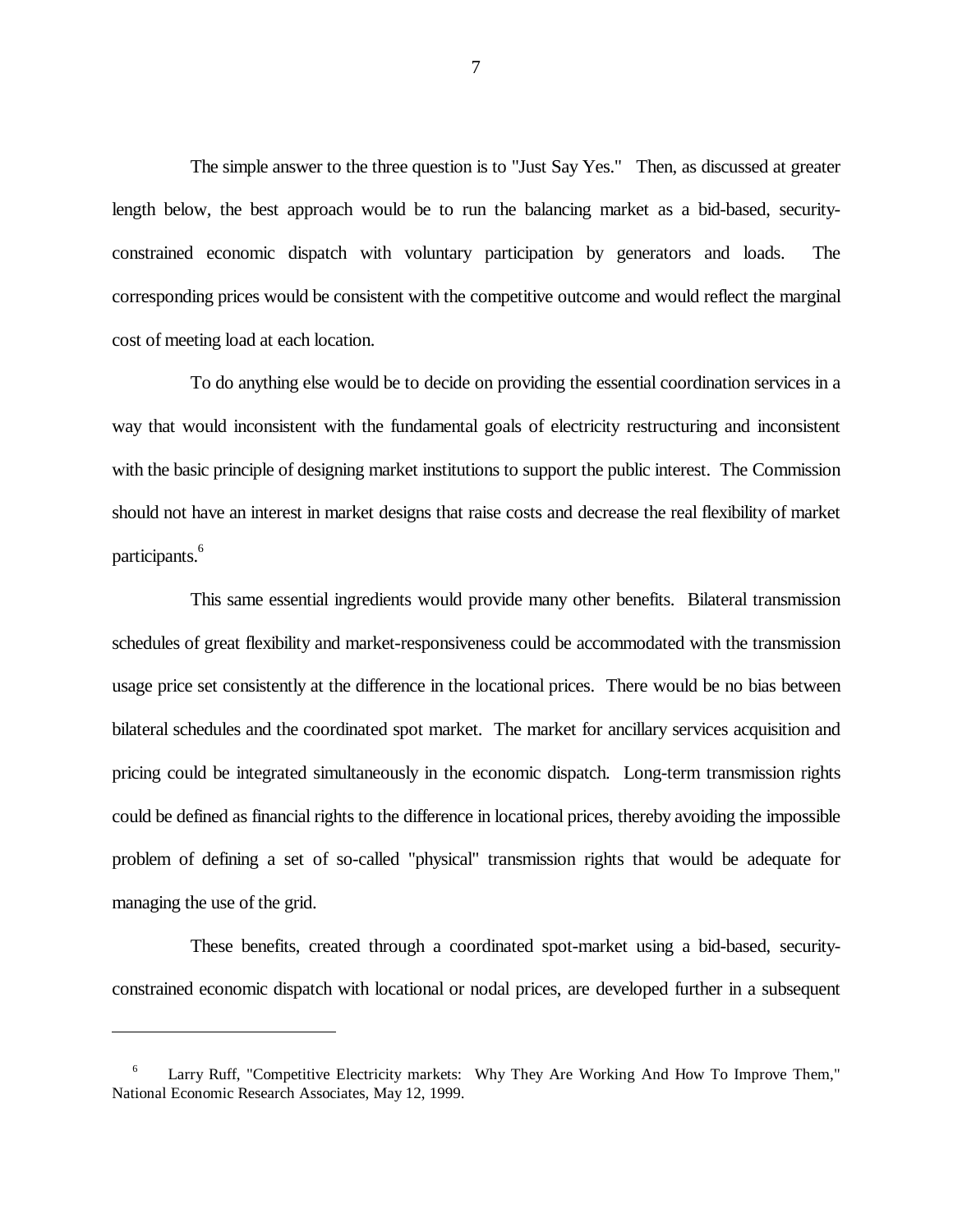section on the economics of a competitive electricity market. The theory of the case is by now well supported by practical experience. The main ingredients exist in many parts of the world, and the combined package has been operating successfully in the Pennsylvania-New Jersey-Maryland Interconnection (PJM) for more than a year.<sup>7</sup> Likewise, the problems that arise when we do anything else are apparent in various experiments where putative simplifications produced predictable problems.<sup>8</sup>

The real name we give to the banana is not as important as recognition of its essential functions and how they should be performed. Obviously, the banana must be the functional equivalent of the system operator. Anticipating the discussion of alternative organizational arrangements, recognize that this may be a hands-on system operator, one who actually physically controls the power plants. Or the degree of control may be more indirect. The system operator could control the computers that control the dispatch. Or the system operator, as the banana, could give instructions to the control area operators who control the computers that give instructions to the plants. Or the banana could set the rules and run the computers that give instructions to the operators who give instructions to the computers that give instructions to the plants. The banana provides the essential coordination function, and it is easiest to think of the role of system operations as being coincident with the role of the banana. But the organizational context within an RTO framework is secondary, even a distraction. What is important is that the coordination function be provided, and provided to meet the requirements dictated by the electrical network while supporting the operation of a competitive

<sup>7</sup> PJM Interconnection. L.L.C. For further details on the experience in PJM, see William W. Hogan, "GETTING THE PRICES RIGHT IN PJM. Analysis and Summary: April 1998 through March 1999, The First Anniversary of Full Locational Pricing," April 2, 1999, available through the author's web page; and the earlier discussion in the Electricity Journal, September 1998.

<sup>8</sup> William W. Hogan, "Restructuring the Electricity Market: Institutions for Network Systems," Center for Business and Government, Harvard University, April 1999, pp. 38-42, available from the author's web page.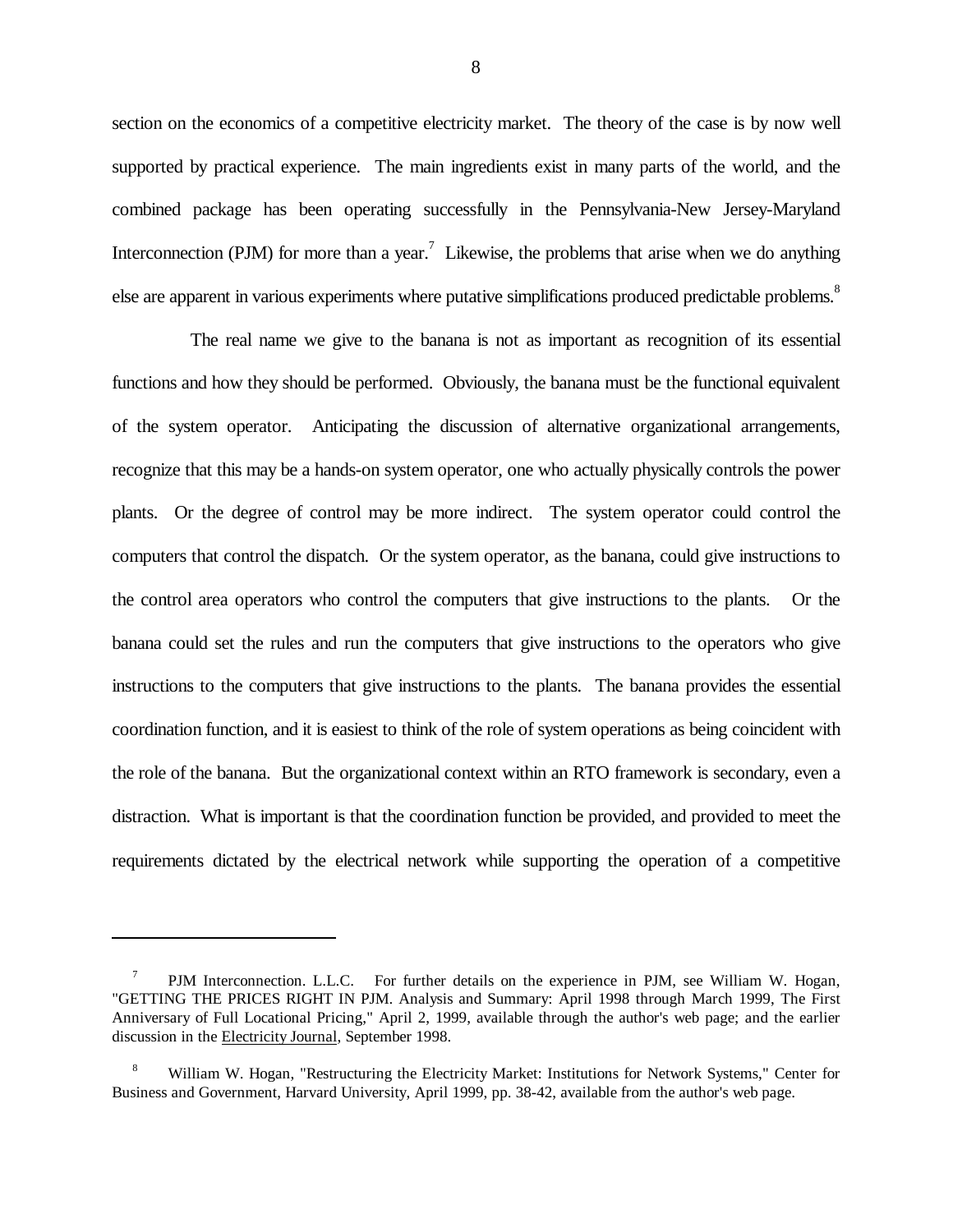market.<sup>9</sup>

A close reading of the RTO NOPR can be used to support the argument that the Commission knows all this.<sup>10</sup> But it still requires a close reading. The Commission should reaffirm all this in its final order, and do what is best in the public interest in supporting a well-functioning competitive market.

The close reading finds the basic components of this competitive market structure in the proposed requirements for RTO. The key element is in the recognition of the importance of a coordinated spot market. In the RTO NOPR this appears



principally in the discussion of the balancing market. The Commission has answered "Yes" to the three questions posed above. In particular, the Commission recognizes that "[r]eal-time balancing is usually achieved through the direct control of select generators (and, in some cases, loads) who increase or decrease their output (or consumption in the case of loads) in response to instructions from the system operator."<sup>11</sup> To be consistent with the competitive market, it is essential that this be through a bid-

 $11$  RTO NOPR, p. 175.

 $^{9}$  RTO NOPR, pp. 141-142.

 $10$  RTO NOPR, pp. 49-53.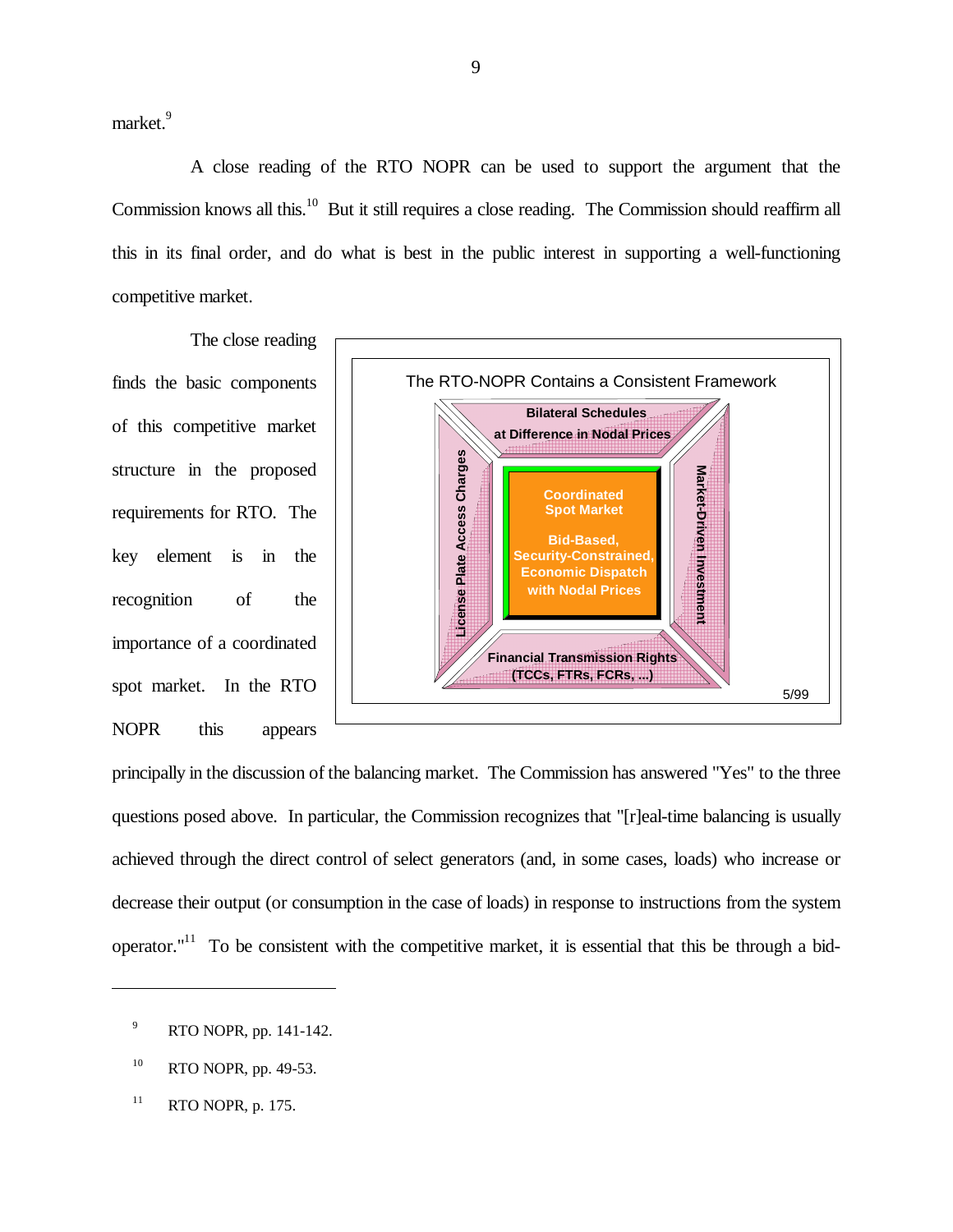based, security-constrained economic dispatch: "Proposals should ... ensure that the generators that are dispatched in the presence of transmission constraints must be those that can serve system loads at least cost, and limited transmission capacity should be used by market participants that value that use most highly."<sup>12</sup>

Further, the Commission proposes that everyone would be able to participate in this coordinated spot market, at the efficient, and necessarily locational or nodal, prices: "The market mechanisms must accommodate broad participation by all market participants, and must provide all transmission customers with efficient price signals regarding the consequences of their transmission usage decisions."13 In addition, "... the Commission proposes to require that RTOs operate a real-time balancing market that would be available to all transmission customers, or ensure that this task is performed by another entity not affiliated with market participants."<sup>14</sup>

Given the availability of this coordinated spot market and these efficient locational prices, market participants could schedule bilateral transactions or rely on trade through the spot market. The differences in locational prices would define the opportunity costs of transmission, giving rise to the creation of financial transmission rights.<sup>15</sup> Payment for the existing grid would appear in part as access charges, including the use of the "license plate" approach with region-specific access charges.<sup>16</sup>

These are the most important elements. These define the functions of the essential banana. There are not mere technical details, and they have far-reaching implications for how, and how well,

÷,

<sup>15</sup> RTO NOPR, p. 157 and p. 166.

 $12$  RTO NOPR, p. 198.

<sup>&</sup>lt;sup>13</sup> RTO NOPR, p.162.

 $14$  RTO NOPR, p. 176.

<sup>16</sup> RTO NOPR, p. 13.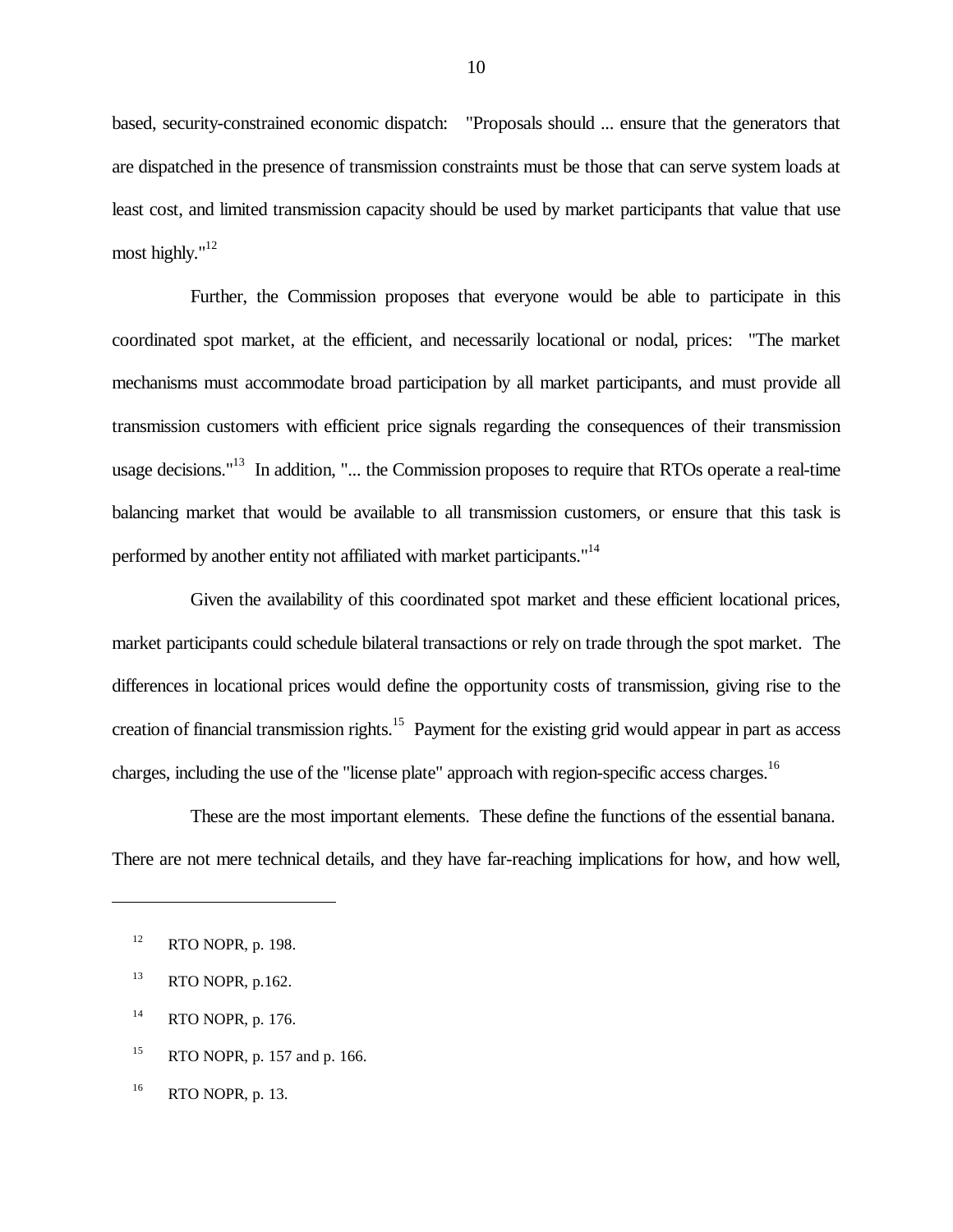the market works. The Commission has asked if delay is warranted in developing the institutions for congestion management.<sup>17</sup> The answer is: No. The rules for access to the limited capacity of the transmission system stand at the core of all other issues. Putting these rules in place should be of the highest priority, and everything else in the design of market institutions should be examined as to how it supports or contradicts this basic structure.

#### **INSTITUTIONS AND MARKETS**

The central problem in the development of competitive electricity markets arises from the need for a system operator who can manage the complex short-term interactions in the network and maintain system reliability. There must be a system operator. The only open questions are with the rules the system operator will apply and the governance of its activities.<sup>18</sup> The development of Independent System Operators (ISO) has proceeded steadily in the worldwide restructuring of electricity markets. There are significant advantages in this approach. Control of the use of the transmission grid means control of the dispatch, at least at the margin, because adjusting the dispatch is the principal (or, in some cases, only) means of affecting the flow of power on the grid. That this system operator should also be independent of the existing electric utilities and other market participants is attractive in its simplicity in achieving equal treatment of all market participants. The ISO provides an essential service, but does not compete in the energy market.

The RTO NOPR summarizes the range of debate in the United States about the Commission's authority to mandate membership in an ISO, the need for such mandates, the search for

L,

<sup>17</sup> RTO NOPR, p. 117 and p. 166.

William W. Hogan, "Independent System Operator: Pricing and Flexibility in a Competitive Electricity Market," Center for Business and Government, Harvard University, February 1998.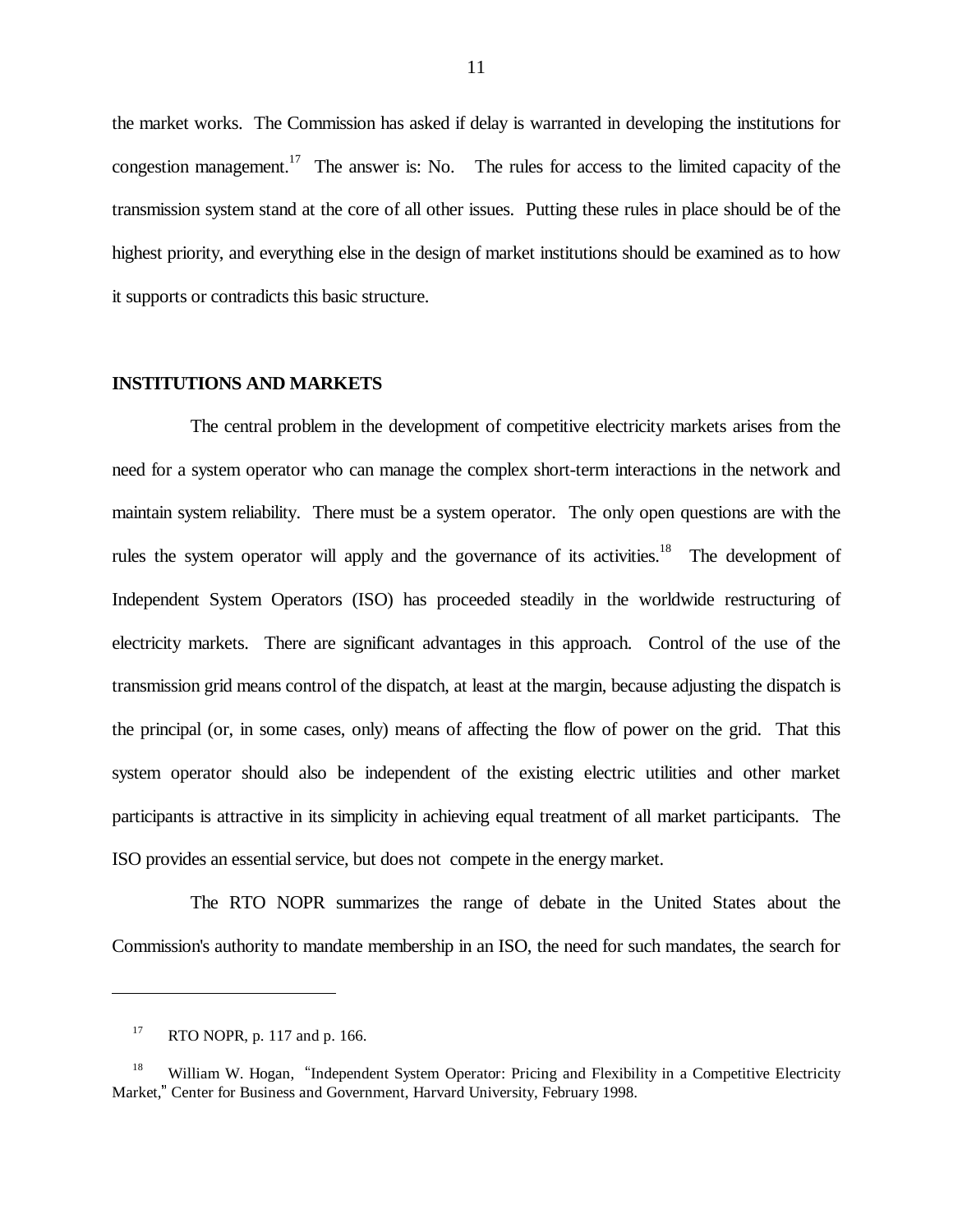alternative models, and the possibility that ISOs might be only a transitional arrangement. For example, there have been suggestions that ownership of the wires (a Gridco) combined with system operations (an SO) could produce an independent transmission company (a Transco) that would be different from an ISO, or an alternative that might be precluded by an ISO.

## **There is a continuing debate about the best model for organizing coordination and control of the transmission system.**

**Transco.** An independent company that combines ownership of the grid and responsibility for system operations in managing the use of the grid. May be a for-profit or not-for-profit entity. (National Grid Company in England and Wales.)

**Gridco.** An independent company that owns the grid but does not have responsibility for operating the system. Works in conjunction with a system operator. May be a for-profit or not-for-profit entity. (GPU PowerNet in Victoria, Australia)

**ISO/PX.** An independent system operator with restrictions to allow for separate operation of a power exchange. (California ISO and PX.)

**ISO.** An independent system operator that has responsibility for managing use of the grid and coordinating the spot market. (Pennsylvania-New Jersey-Maryland Interconnection, PJM.)

**TLR.** The institution for coordinating transmission loading relief across regional system operators. (NERC Security Coordinators in the U.S. Eastern Interconnection.)

A symptom of the confusion over the rules for a competitive market is in the parallel activities devoted to the discussion of ISOs, the Commission's OASIS system for transmission scheduling,<sup>19</sup> the North American Electric Reliability Council (NERC) security coordinators for transmission line loading relief, and the Commission's earlier Capacity Reservation Tariff (CRT) proposals.20 Although these packages tend to be discussed in isolation, there is substantial overlap in

<sup>&</sup>lt;sup>19</sup> Open Access Same time Information System (OASIS), FERC Order 889, Final Rule, Washington, DC, April 24, 1996.

<sup>&</sup>lt;sup>20</sup> Federal Energy Regulatory Commission, "Capacity Reservation Open Access Transmission Tariffs,"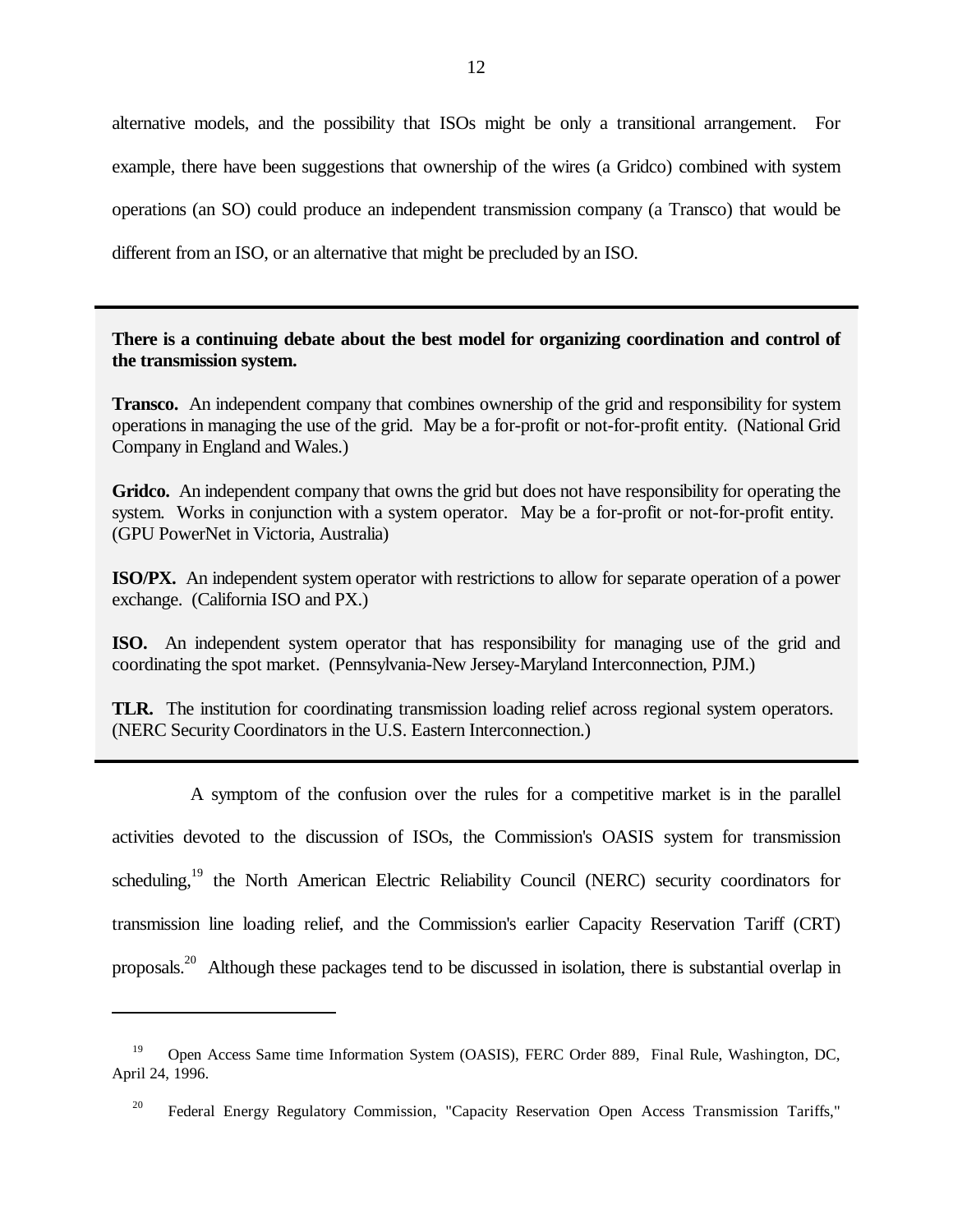that they all provide alternative approaches for the same core problem: rationing use of scarce transmission capacity. Furthermore, the approaches tend to be mutually inconsistent: some ISO models include bid-based economic dispatch; OASIS (in practice, if not in theory) is built around the flawed contract-path model; NERC's tagging rules and line loading relief procedures struggle to undo the contract path fiction, in order to deal with power flow realities and the commercial complications of administrative curtailments; the CRT would move all the way to a point-to-point reservation system with economic rationing.<sup>21</sup> We can't do all of these at the same time. And the attendant problems of coordinating trade across regions may be some of the most vexing for the regulators and the competitive market.

The unwelcome news for the regulators is that the hard problem of allocating scarce transmission capacity is made much more difficult by the move to competitive markets. In effect, we have taken the black box of the vertically integrated industry, opened it, and unbundled control of the various gears. In order for the system to work, however, the gears not only have to turn--they have to mesh. This is especially true in the very short-run, as we move closer to real-time operations.

Everyone wants non-discrimination and the maximum possible degree of flexibility for market participants. But to provide this flexibility, and make sure the gears mesh, it will be necessary to align the incentives of the participants with the success of the overall market. Either the incentives must match the system realities, or the pricing and access rules of necessity will be more restrictive and dictate customer choices. Furthermore, the role of the system operator inevitably will encompass both reliability and commercial issues. The supposed distinction between reliability and economics is a

Notice of Proposed Rulemaking, RM96-11-000, Washington DC, April 24, 1996.

<sup>21</sup> Michael Cadwalader, Scott Harvey, William Hogan, and Susan Pope, "Market Coordination of Transmission Loading Relief Across Multiple Regions," Center for Business and Government, Harvard University, December 1, 1998.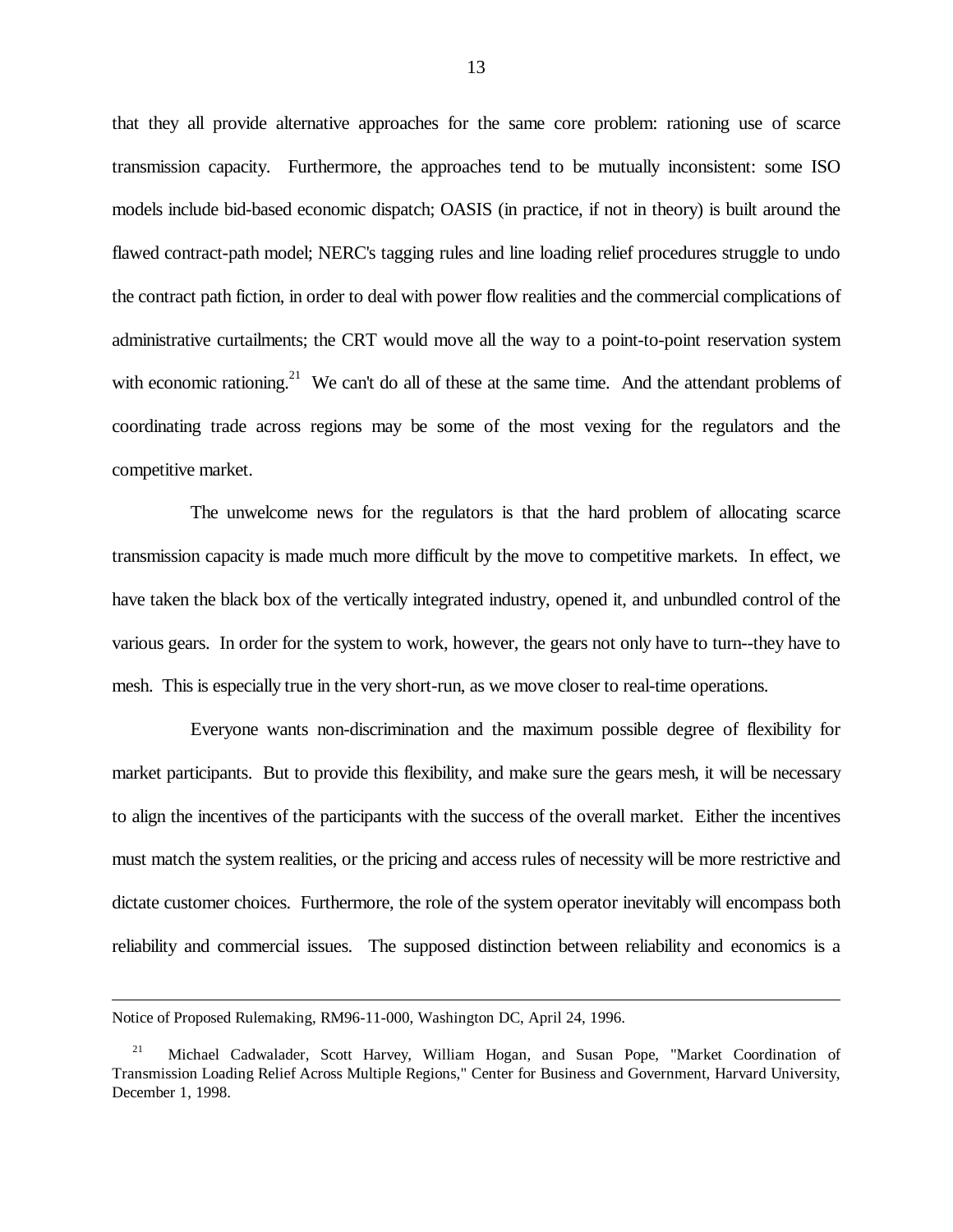mirage which will provide no comfort in practice. The nature of the electric grid dictates that decisions motivated by reliability concerns will have substantial commercial impacts, especially when the system is constrained and the decisions matter most. The only issue is the degree to which we will be explicit about the interaction between reliability and economics, in order to improve both efficiency and transparency.

The Commission refers to the range of models as regional transmission organizations, a term intended to encompass many models. Here we focus on the implications for competition in generation, and the rules for the wholesale market. With a focus on market institutions needed to support competitive markets, a critical summary of the debate over transmission models highlights the importance of system operations and real-time dispatch.

### **Transco**

The Transco model as defined here emphasizes the combined responsibility for ownership of the wires and conduct of system operations. A Transco is a single regional entity which owns and operates the transmission system, but is independent of generation and load. The emphasis on control of system operations isolates one of the key elements that defines the relationship with the design of institutions for the competitive market.

It seems only natural that ownership of an asset should imply control of its use. However, unlike most other markets, this link between ownership and control of operations is literally not possible for an interconnected electric network. Absent a single entity for the entire grid, there is no avoiding the necessity of have operations controlled at least in part by someone else. Hence, for electricity, setting the rules for how you use your own asset is unavoidable. The complications do not disappear through a simple change of ownership and governance. The key function of system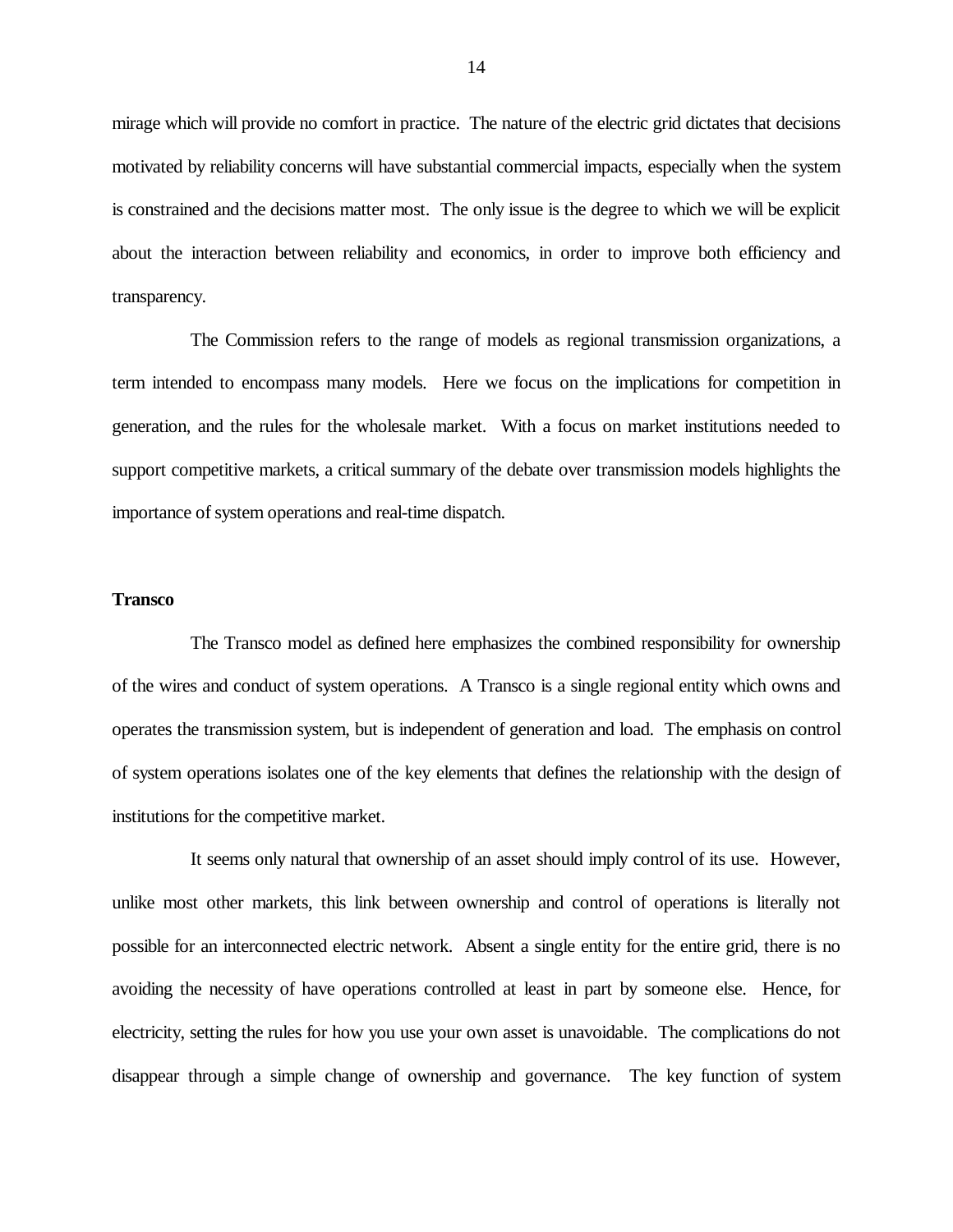operations, as illustrated above in terms of energy balancing, must be performed within a framework that supports the public interest in a competitive market. Embedding the responsibility for execution of this function within a Transco would not change the necessity to define the rules according to objectives that transcend those of the Transco alone.

The leading early proposals call for regulated profit-making entities.<sup>22</sup> In part, the motivation for creating a Transco is to exploit the incentive effects of the profit motive. Presumably the profit opportunities would provide inducement for improved operations and market responsive investment. At a minimum, with ownership of significant assets, there is an argument that regulators would have greater leverage in controlling the performance of Transcos.

The strongest claims are that the profit motive is all that would be needed, and with appropriate incentive regulation the Transco could be left to devise its own rules for transmission access, operations and detailed pricing. By this argument, mere establishment of a for-profit Transco would dispense with the difficulties of evaluating the pricing and access rules for transmission and system operations.<sup>23</sup> Apparently through some type of incentive regulation, an independent Transco would support a non-discriminatory, competitive electricity market that meets the Commission's goals. While this may be a theoretical possibility, there is no known system of incentive regulation that could achieve this result. The difficulties to be overcome would begin with the same set of problems that complicate the process of setting the rules for system operation. At the core is the uncomfortable reality that there is no simple definition of the output of the transmission system. Efficient transmission is far more than electric throughput--it is a complex service with many dimensions and substantial

<sup>&</sup>lt;sup>22</sup> For example, see the initial public announcements by Entergy, Northern States Power, First Energy, and Commonwealth Edison.

<sup>&</sup>lt;sup>23</sup> For example, see Curt L. Hébert, Jr., "Moving the RTO Debate," The Electricity Journal, March 1999, pp. 20-23.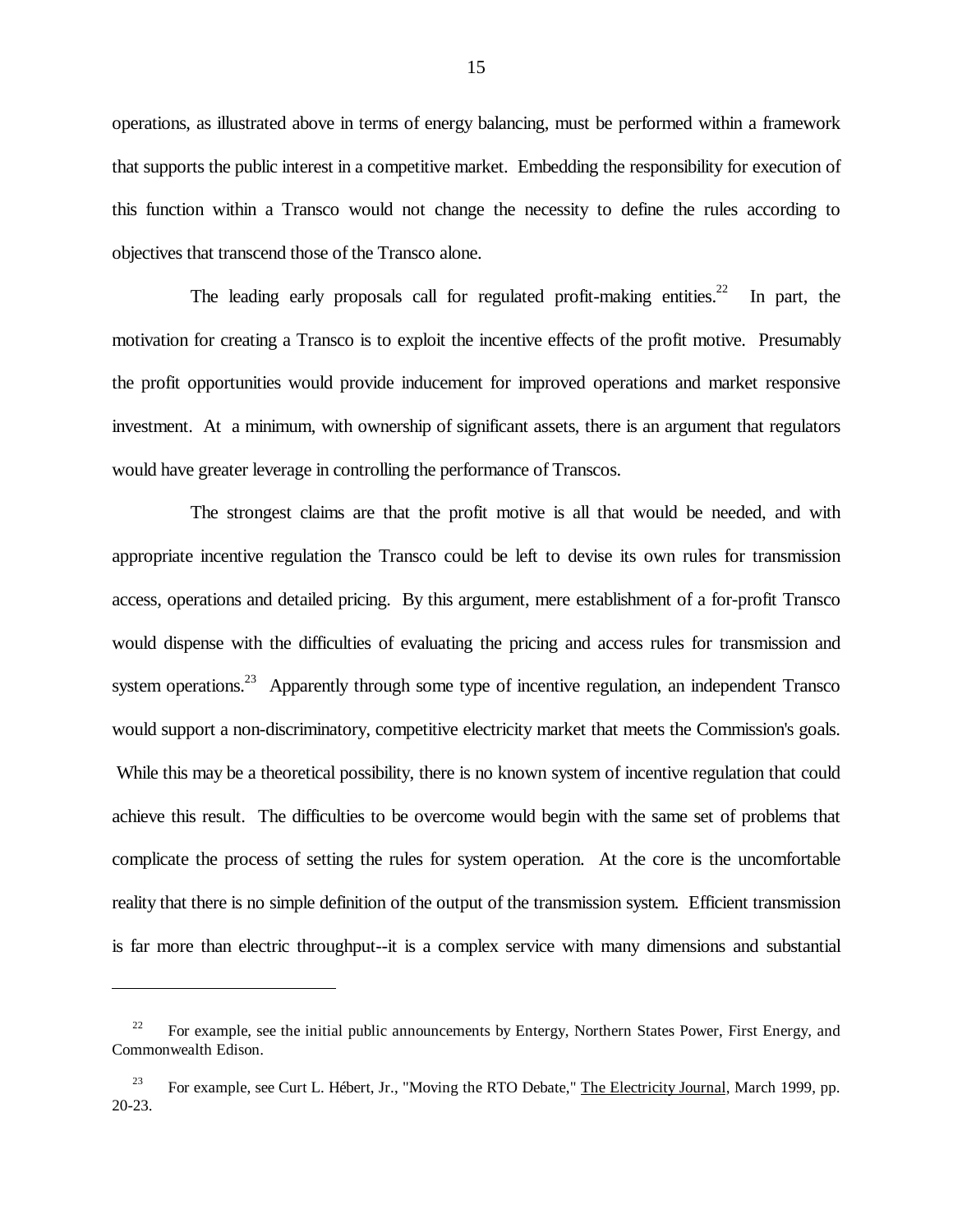network interactions. Were this not true, there would probably be no need for a system operator in the first place.

The Federal Trade Commission (FTC) has identified a flaw in the argument that a Transco would necessarily have the right incentives to support a competitive electricity market.<sup>24</sup> A critical problem appears in the possible substitution between transmission and generation. We learned from many years of utility investment planning analysis that there is always a tradeoff between generation and transmission solutions when the system becomes constrained. It follows then that ownership of the wires and control of system operations (which means controlling the dispatch) would create an inherent conflict of interest for a Transco, with incentives to tilt operations to induce or preclude investment so as to benefit the Transco.

Furthermore, the assumption that it would be an easy matter to set the proper incentives for a Transco, incentives sufficient to leave to management the choice of rules and procedures for system operations, runs counter to the whole notion of electricity restructuring and greater reliance on the market. If we were so confident that we knew how to regulate such monopolies, then there would no need for restructuring and unbundling.<sup>25</sup> Quite to the contrary, it is a difficult matter to set such incentives. There is always a tradeoff between alternative compromises, and the design of a Transco model must confront its limitations.

An independent Transco may be attractive, and it could be the next stage or the end stage. But the very complexities that dictate the need for a system operator mean that it will not be an easy

 $\overline{a}$ 

<sup>&</sup>lt;sup>24</sup> Federal Trade Commission, Before Public Service Commission of the State of Mississippi, Docket No. 96-UA-389, August 28, 1998. Federal Trade Commission, Before the Federal Energy Regulatory Commission, In the Matter of Entergy Services, Inc., "Comments of the Staff of the Bureau of Economics of the Federal Trade Commission," Docket No. EL99-57-000, May 27, 1999.

<sup>25</sup> Lawrence J. Spiwak, "You Say ISO, I Say Transco, Let's Call the Whole Thing Off," Public Utilities Fortnightly, March 15, 1999.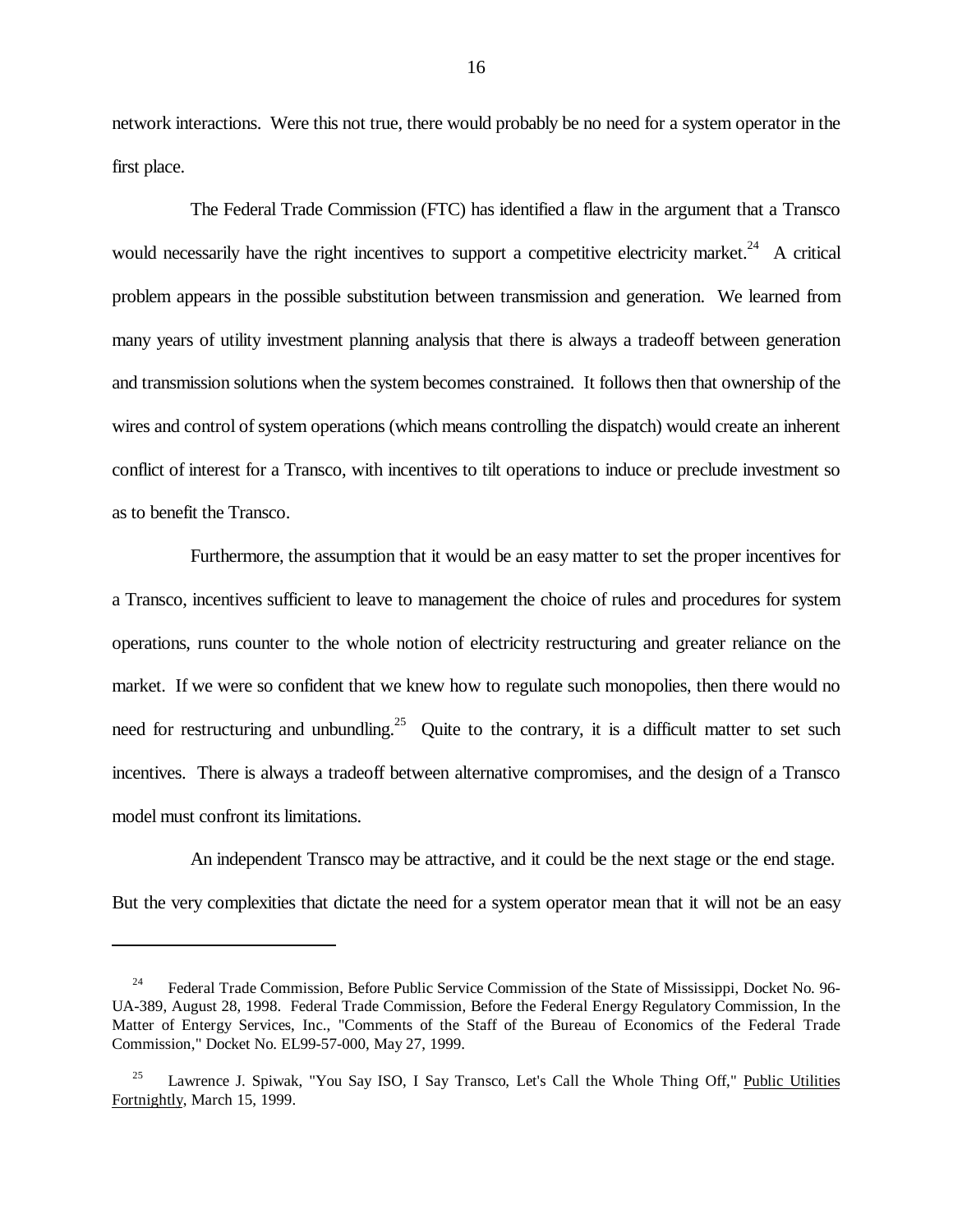matter to structure the rules for system operations, nor would it be easy to structure incentives for a monopoly to discover the rules on its own. Providing appropriate incentives for the transmission system is a major difficulty in restructured electricity systems around the world. Some problems might be different under the different transmission models, such as the approach to providing incentives for grid maintenance and expansion,  $26$  but all the puzzles about the operating rules would appear again in this new guise. Hence, it is not likely that the Transco incentives could be developed so easily as to leave design of the system operation rules and pricing to the Transco monopoly alone. Somewhere in the company would be a system operator that must be "ring fenced" from the rest of the corporation, to have its own independent rules and pricing structures that support the public interest in a competitive market, not only the private interests of the monopoly Transco.<sup>27</sup> The Commission will face the task of evaluating and approving the rules for pricing and access.<sup>28</sup> And this applies to the notso-independent Transcos that are embedded in the vertically integrated utilities, as well as to new independent Transcos that might be divested from the utilities.

Other problems arise when we consider further the Commission's requirements for independence of market participants. Presumably the Commission would support market-driven investments in increased transmission capacity. The form of these investments would have to be defined, but the supposed advantages of combined ownership and control in a Transco might be compromised. Or the independence of the Transco from market participants would be foreclosed. In

<sup>&</sup>lt;sup>26</sup> William W. Hogan, "Transmission Investment and Competitive Electricity Markets," Center for Business and Government, Harvard University, April 1998.

 $27$  Fiona Woolf, Cameron McKenna, comments on Panel 3, "Regulation, Governance, and Independence," FERC Public Conference Concerning the Commission's Policy on Independent System Operators, April 16, 1998. Examples with careful attention to the market rules by which the operators within the Transco pursue dispatch and pricing can be found in the National Grid Company of England and Wales or Transpower in New Zealand.

<sup>&</sup>lt;sup>28</sup> William L. Massey, "Policy on Regional Transmission Organizations: Five Pitfalls FERC Must Avoid,"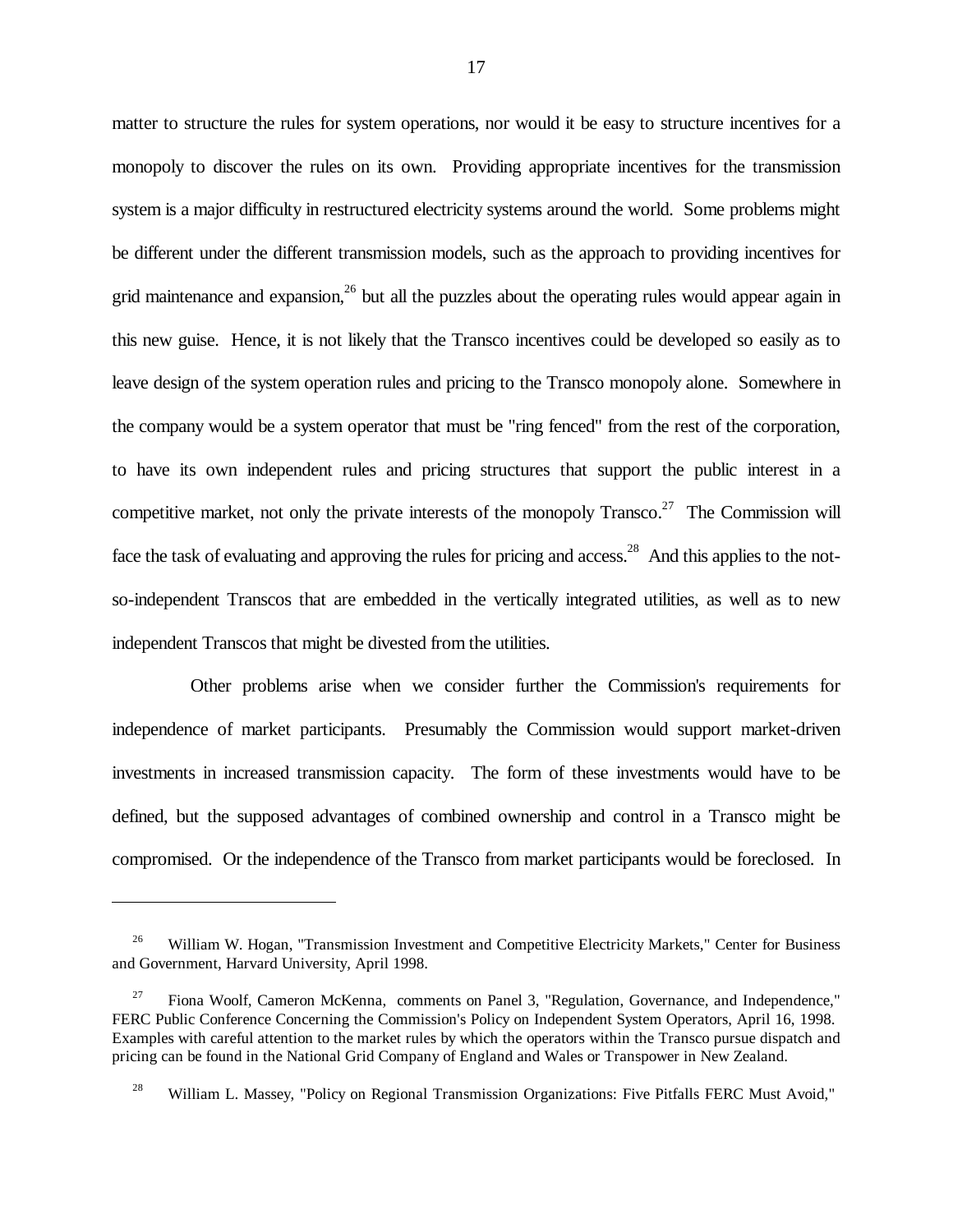Australia, for instance, there is a strong interest in promoting merchant-based transmission investments.<sup>29</sup> No sooner had Australia created a small niche for a market-based transmission investment, than construction began on just such an expansion. This is the 180 MW Direct Link project connecting the regional electricity markets in Queensland and New South Wales.<sup>30</sup> The ownership of the line is separate from the control of operations, which will be managed through the Australian ISO.

In the end, therefore, it is unlikely that the Transco would avoid any of the conceptual and design challenges that must be addressed in creating an ISO. In this sense, it would be a mistake to cast a Transco as an alternative to an ISO in any way other than the formalities of organizational charts and governance. The same questions that appear in the specification of the rules for the market, for access and pricing, would appear in establishing the rules for the Transco. The main problems cannot be avoided. In effect, the result is likely to be a de facto ISO within the de jure corporate structure of a Transco. Or we could think of a Transco as an ISO that acquires ownership of the wires.

If we are not relying on the profit incentive alone to produce the rules for system operations, then other approaches to the Transco model might capture some of the benefits of better coordination of transmission investment and wires maintenance combined with an understanding of the needs of system operations. Here the large public power authorities in the United States provide an alternative model with non-profit organizations.<sup>31</sup> This is an old debate, with strong views and

The Electricity Journal, March 1999, pp. 13-19.

 $\overline{a}$ 

 <sup>29</sup> National Electricity Code Administrator, "Entrepreneurial Interconnectors: Safe Harbour Provisions," Transmission and Distribution Pricing Review, Australia, November 1998.

 <sup>30</sup> The Direct Link project is a merchant transmission line in Australia developed by TransÉnergie. Further details on the Direct Link project can be found on the TransÉnergie web page at www.transenergie.com.au. The author has been advising TransÉnergie in considering merchant transmission investments in the United States.

 <sup>31</sup> Frank McCarmant, Vincent Tobin, and Stephen Pelcher, "Uncrossing the Wires: Transmission in a Restructured Market," The Electricity Journal, March 1999, pp. 24-35.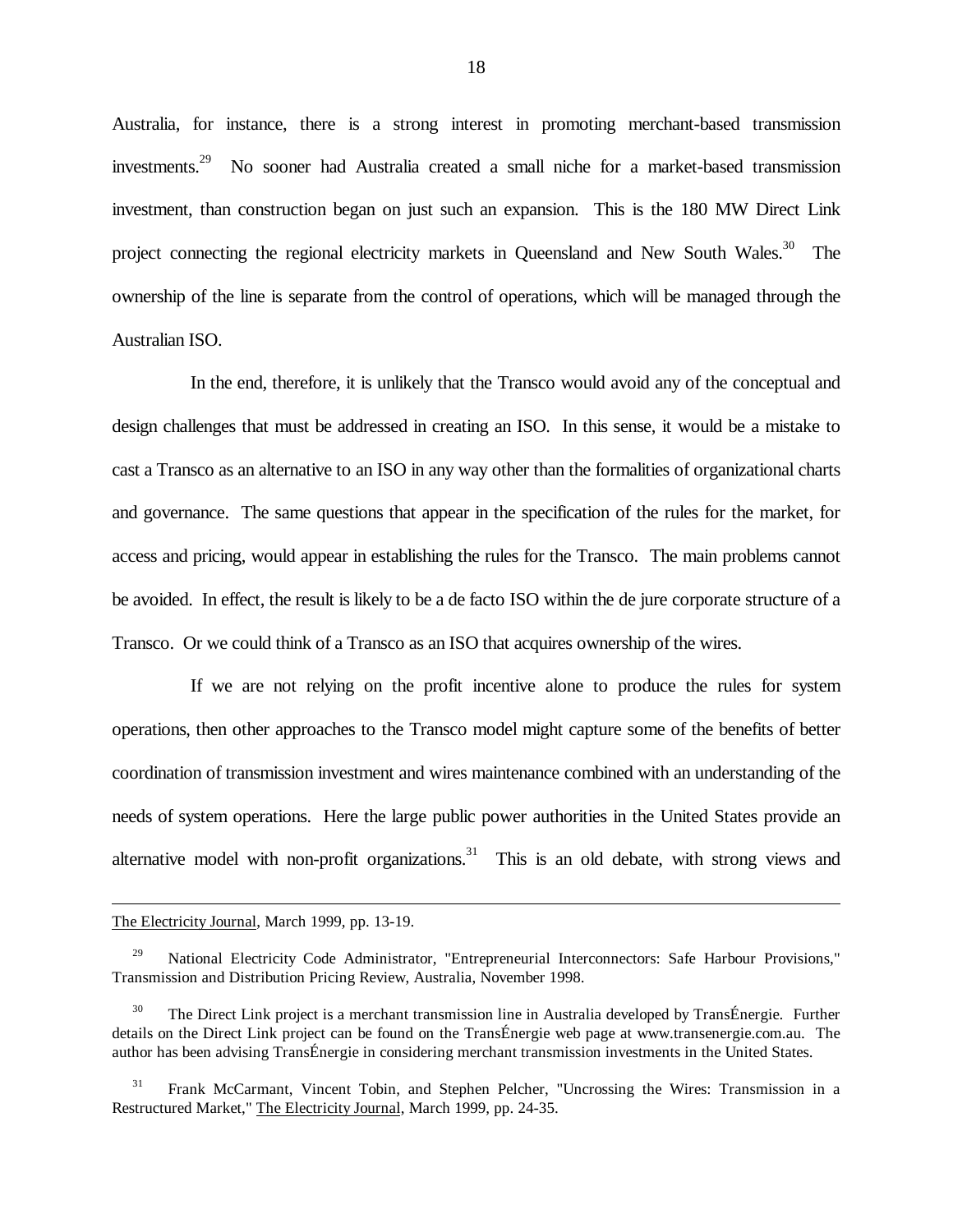conflicting evidence. In the choice between the for-profit and the not-for-profit model, it may be the other details on regional coverage, legal restrictions on the transition, and the model for market operations would be more decisive.

Finally, a major hurdle for the widespread embrace of the Transco model in a large country like the United States would be in creating transmission companies that match the regional requirements of system operations. This is easy in New Zealand where there is already a single transmission owner. It would be much more difficult in the United States, Japan, or Europe with their large interconnected systems. The combination of system operations and ownership of only some of the wires might be much more problematic from the perspective of the owners of the other interconnected wires. Either these other transmission owners must surrender control of operations, foregoing all the presumed benefits of the Transco model, or operations must be balkanized to follow the pattern of ownership. If it is not an easy matter to change the patterns of ownership of the wires, therefore, reliance on the true Transco model, which combines complete ownership and operational control in one entity, would substantially hinder the development of integrated markets with broad regional coverage. In the end, the balkanized regional Transcos would not really be able to decide how to operate their systems, because the failure to capture all the regional interactions would leave to the transmission loading relief procedures the de facto definition of operating rules in the face of system constraints.

#### **Gridco**

A Gridco is a regional entity that owns transmission wires and is independent of generation and load. The Gridco is not responsible for controlling use of the system, and must be paired with a system operator. Many of the advantages of the Transco model would apply to the Gridco approach,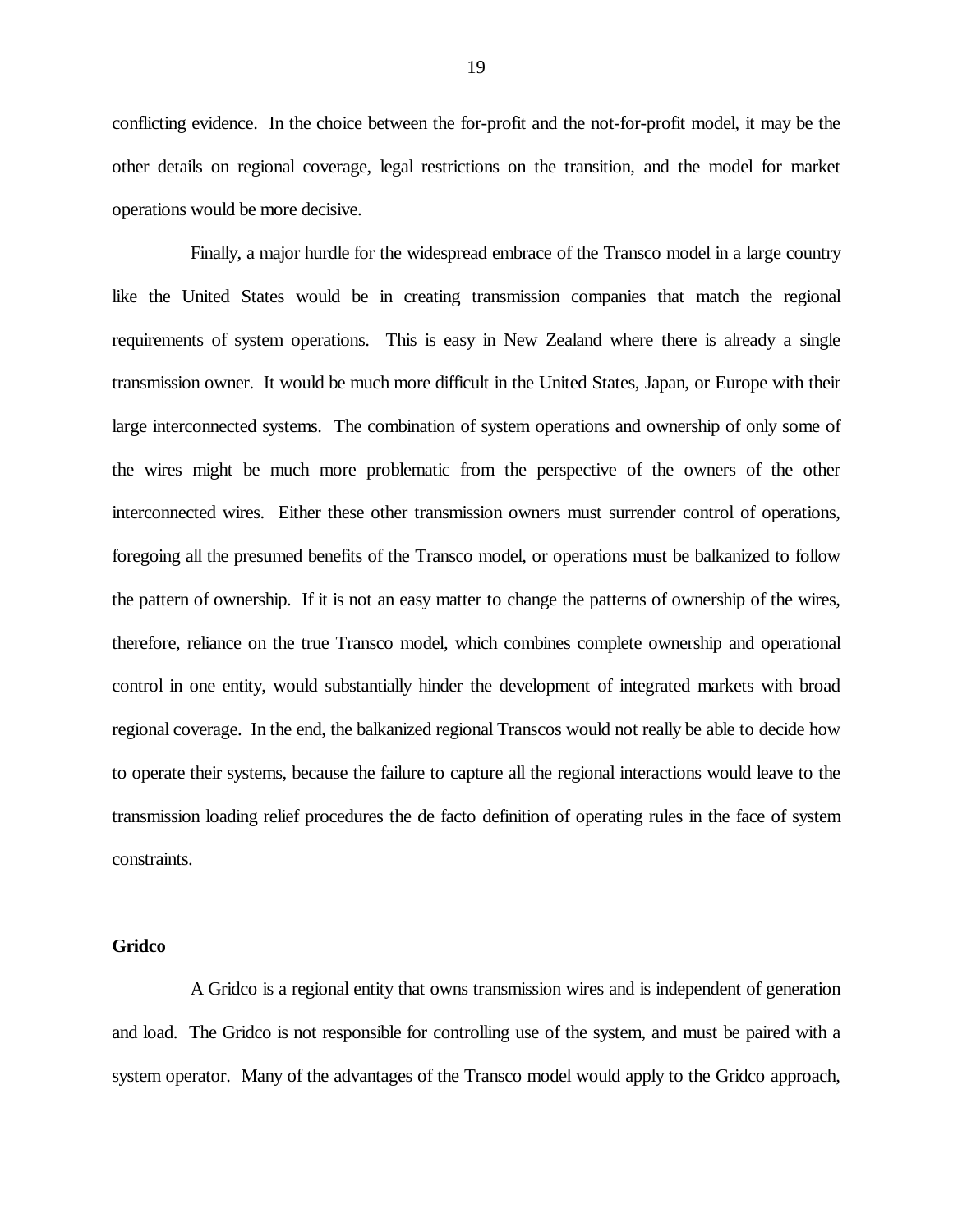but without all of the problems.

Control of operations by an ISO is compatible with the Gridco model. The rules for access and pricing would be the same as under the regime where traditional utilities own the grid. The distinction of the Gridco is that maintenance and expansion of the grid could be the responsibility of the Gridco, which is also independent of generation and load.

As with Transcos, the leading proposals call for regulated for-profit entities, such as the strategies embodied in the public announcements of New England Electric System in New England or General Public Utilities in Pennsylvania-New Jersey. In both these cases, the wires company is separated from ownership of generation and from system operations. However, in these cases the companies still own distribution wires, and are not strictly transmission companies as understood in the pure Gridco model. Sharper examples of a pure Gridco approach are found in the transmission companies in Australia such as GPU PowerNet in Victoria, which owns and maintains the transmission wires, but does not own distribution systems and leaves system operations to the independent system operator in the National Electricity Market Management Company (NEMMCO).

The arguments of the large public power authorities apply as well for a mix that includes non-profit Gridcos. The incentives for the Gridco, which would own significant assets, would be similar to those of the Transco, but without the conflicts of interest in operations identified by the FTC.

Because of the separation from operations, regional coverage of the Gridco ownership of the wires need not and probably would not coincide with the regional coverage of system operations. This would be a great simplification compared to the Transco model. It would allow an evolution of Gridcos, with different models, without confronting the complications of balkanized operations. The developing Gridcos would be able to manage transmission investment and maintenance, with appropriate incentive regulation. Providing the proper incentives would not be easy, but it would be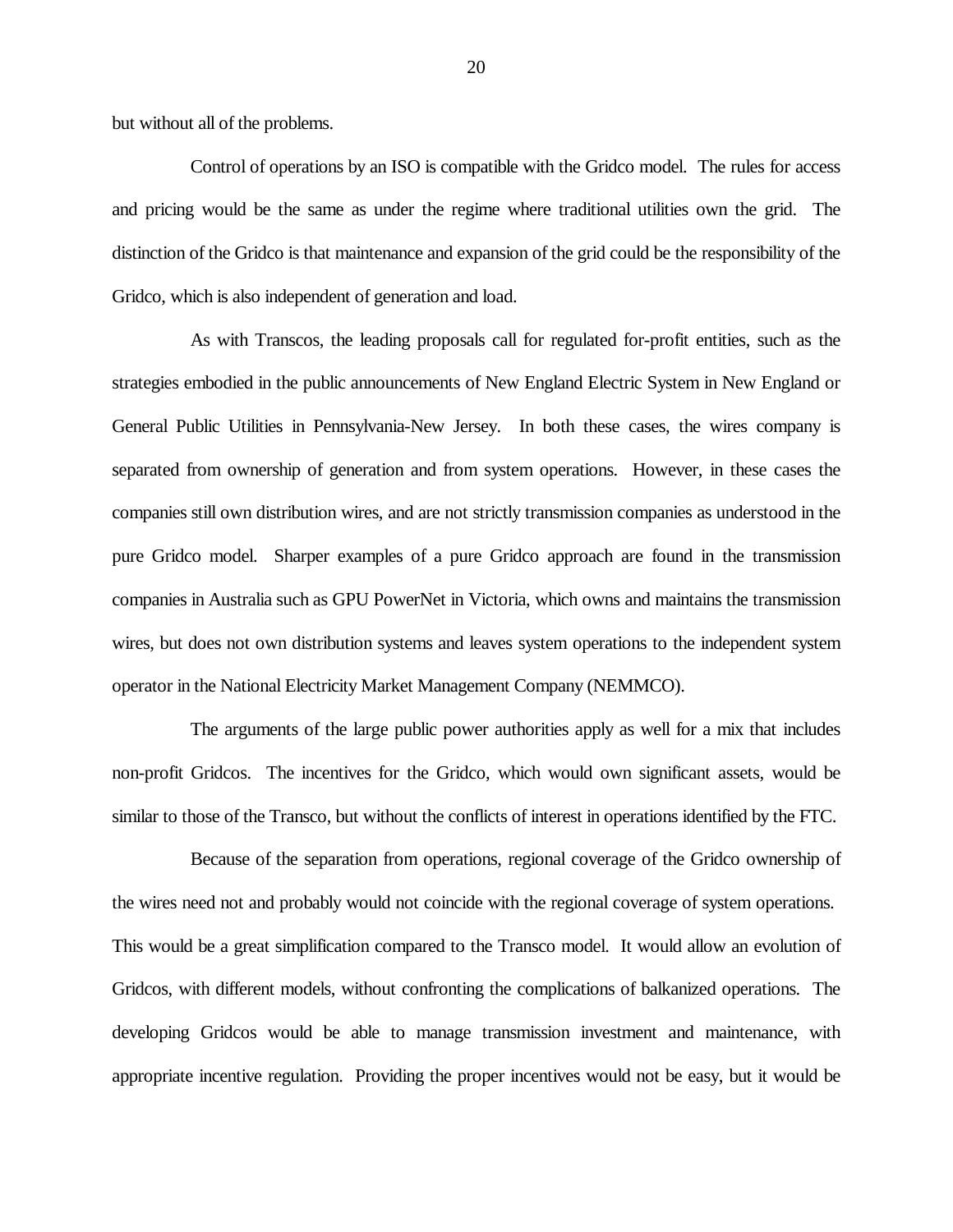possible to pursue market incentives with fewer difficulties in isolating the control of system operations. Investments need not be limited to those of the Gridco. There could be a complex mix of transmission investments by existing utilities and other market participants, either through the Gridcos or in competition with the Gridcos.

#### **Power Exchanges**

÷,

The debate launched in the California restructuring spawned separate institutions for the operation of the spot market through a power exchange (PX) and control of system operations through an ISO. Here the independent system operator functions in conjunction with a separate and distinct power exchange responsible for market operations, with separate rules and pricing for each. In this case, neither the ISO nor PX owns transmission lines.

The viability of the distinction between the functions of market operations and system operations depend on the time horizon and the relative importance of network interactions. For the short-run, the two functions are difficult (impossible) to separate.<sup>32</sup> Over the short-run, maintaining a distinction between the ISO and the PX requires creation of complex rules to restrict the system operator. It is well recognized that if the system operator performs its functions through use of a voluntary, bid-based, security-constrained, economic dispatch&following the principles power systems have used for decades—the separate power exchange would have little to do other than arrange accounting settlements. Hence, in California, where we find the only model with this formal attempt to separate the spot market from system operations, the design precludes the ISO from pursuing an economic dispatch and segments interdependent functions, reducing options and increasing costs. The

<sup>&</sup>lt;sup>32</sup> W. Hogan, "A Wholesale Pool Spot Market Must Be Administered by the Independent System Operator: Avoiding the Separation Fallacy," The Electricity Journal, December 1995, pp. 26-37.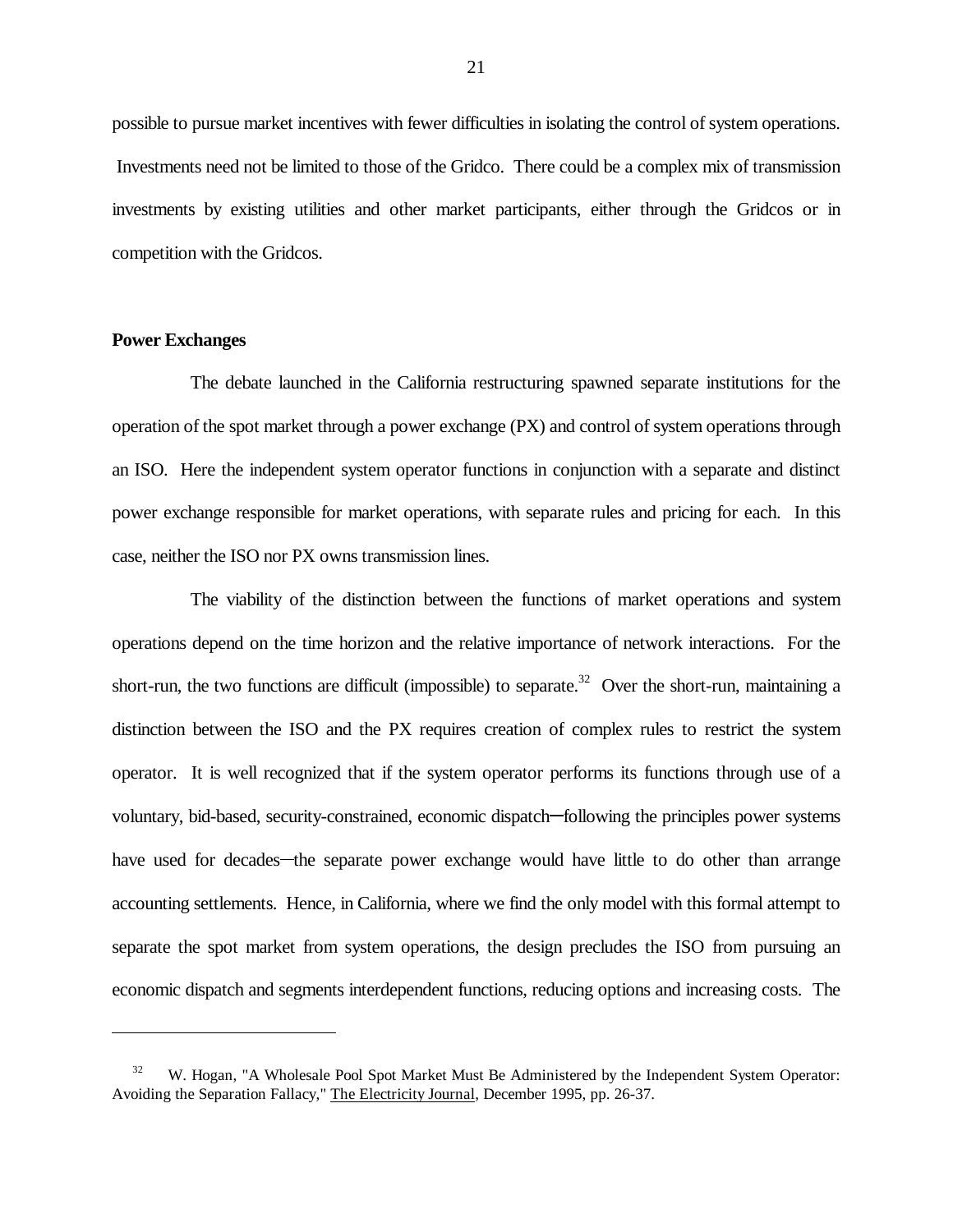results with this approach have been problematic, at best, and a number of initiatives are underway that will, in effect, undo the artificial separation of markets.<sup>33</sup>

Restrictions on ISOs reappear in various proposals elsewhere that limit the use of economic dispatch and transmission coordination, assuming that the complex interactions can somehow be internalized in a market, even without a formal power exchange.<sup>34</sup> Inevitably these approaches reduce transmission capacity, socialize costs and add to the complexity of real operations.

Note that the issue here is not the emergence of power exchanges to serve the needs of the market. There may be a demand for such services beyond what the system operator can provide. There should be no restrictions on the creation of power exchanges. The issue, rather, is whether there should be restrictions imposed on the ISO in order to create more business for independent power exchanges.

When trading power at a particular location, power exchanges would not confront the all the problems of network interactions. And over horizons where network interaction might not be as important, the advantages for integration of the power exchange and system operations would be reduced. For example, in Norway there is a market which functions as a power exchange separate from the ISO, for trading of contracts and establishment of schedules. But in the end, the true realtime spot market in Norway is the final regulation market administered by the ISO. When the real network interactions comes to the fore, there must be a balancing market, which is in effect a coordinated spot market, and it should be integrated in the functions of the system operator rather than artificially separated at the cost of substantial increased complexity and further compromise of the basic

<sup>&</sup>lt;sup>33</sup> For example, see Frank Wolak, Robert Nordhaus, and Carl Shapiro, "Report on the Redesign of Markets for Ancillary Services and Real-Time Energy," Market Surveillance Committee of the California Independent System Operator, March 25, 1999.

<sup>&</sup>lt;sup>34</sup> For example, this is the proposal for the Midwest Independent System Operator.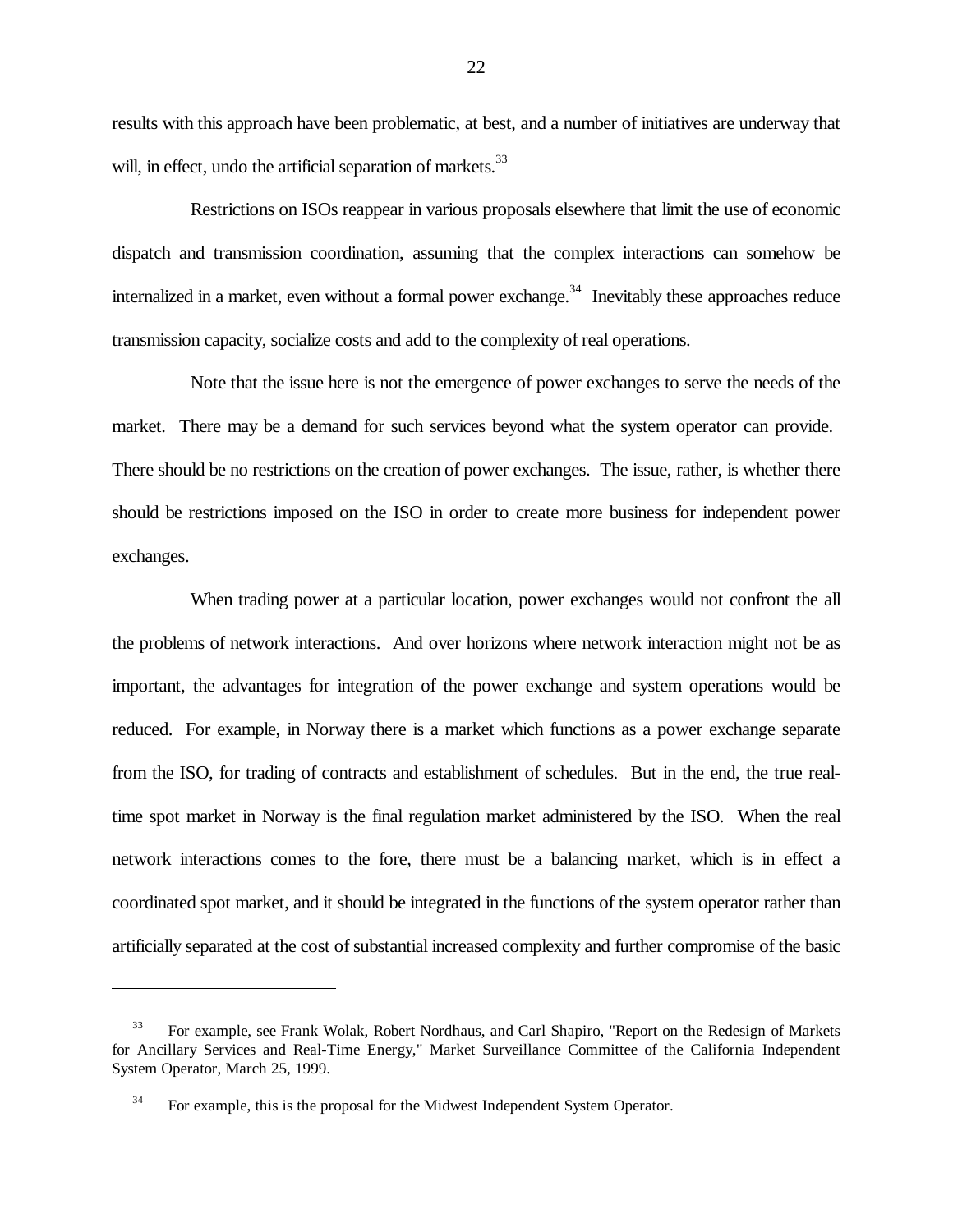market principles.

÷,

## **Independent System Operator**

The independent system operator provides a dispatch function that coordinates the spot market. As discussed below, the basic ISO model has been extensively developed in its various incarnations around the world.<sup>35</sup> The ISO does not own transmission lines. If there is a separate entity called a Power Exchange, it does not have responsibility for coordinating the spot market and transmission usage. The PX may handle bidding and settlements, such as with Electricity Market Company (EMCO) in New Zealand. But in New Zealand the real-time dispatch implementation falls to the part of Transpower that is the de facto ISO. In many cases, there is no separate PX with any special status, as for example in the PJM ISO, the New England ISO, the Australian NEMMCO, and so on.

The services provided by the ISO are complex and interconnected. It is a challenge to find the best mix of unbundled activities and associated pricing rules. The key is to match the degree of customer choice with the pricing incentives. Where customers have flexibility, such as between spot market transactions and bilateral transmission scheduling, it is important to get the prices right. There are many models, each with its own nuances. But there is a core model built on the basic economics of electricity systems, as discussed below.

The appropriate size and regional coverage of the ISO depends on many factors, including the degree of coordination required across the entities in arranging for transmission loading relief. The ISO model is fully compatible with the creation of independent Gridcos, and enjoys the advantage over

<sup>&</sup>lt;sup>35</sup> William W. Hogan, "Independent System Operator: Pricing and Flexibility in a Competitive Electricity Market," Center for Business and Government, Harvard-Japan Project on Energy and the Environment,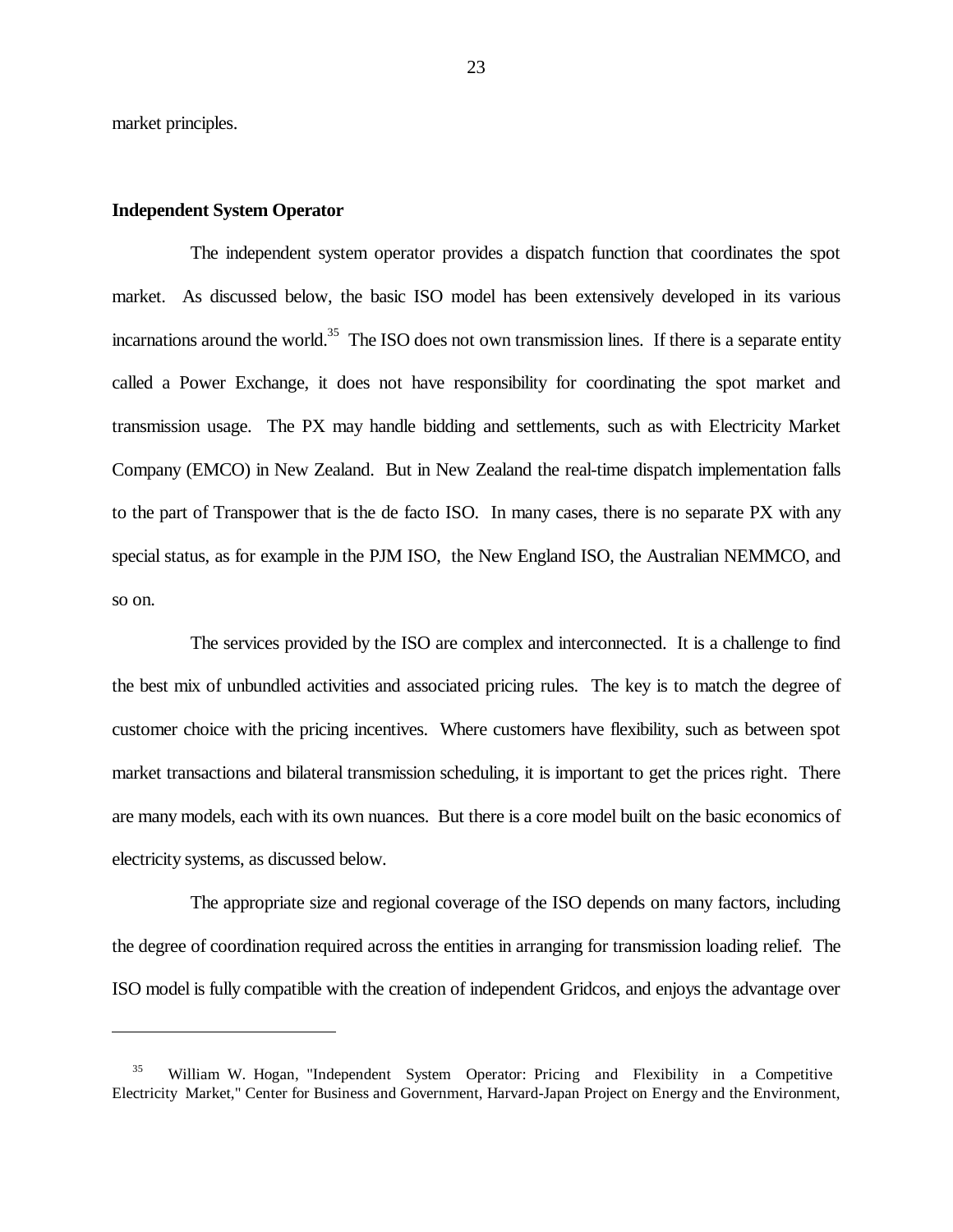a Transco that the regional coverage of the single ISO does not have to match that of possibly multiple Gridcos.

#### **Transmission Loading Relief**

In large interconnected grids with multiple areas under separate control, regional system operators must coordinate use of the transmission grid. Transmission loading relief (TLR) is required when system constraints would be violated. The rules for inter-regional coordination interact strongly with the pricing and access rules within the regions. The experience in the United States has been that there has been too little in the way of coordination of the TLR rules with the requirements and expectations of the developing markets.

In the United States, the North American Electric Reliability Council (NERC) filled the vacuum in developing a mechanism and institutional framework for TLR. However, the institutional design limits imposed or assumed by NERC required non-market mechanisms for curtailing transactions. In effect, the NERC approach embraced the fallacy of the separation of markets and reliability, assuming that it would be possible to have reliability rules that would be either unimportant or neutral in their commercial effects. The resulting TLR system was cumbersome, reduced real transmission capacity, and had severe impacts on the market, contributing to problems in the Mid-West during the summer of 1998 that produced \$7000/MWh transactions.<sup>36</sup>

With TLR integrated in the market, prices and bids would matter. The Commission directed NERC to develop more economic systems. There are alternative market mechanisms

Harvard University, March 1998.

<sup>36</sup> Michael Cadwalader, Scott Harvey, William Hogan, and Susan Pope, "Market Coordination of Transmission Loading Relief Across Multiple Regions," Center for Business and Government, Harvard University, December 1, 1998.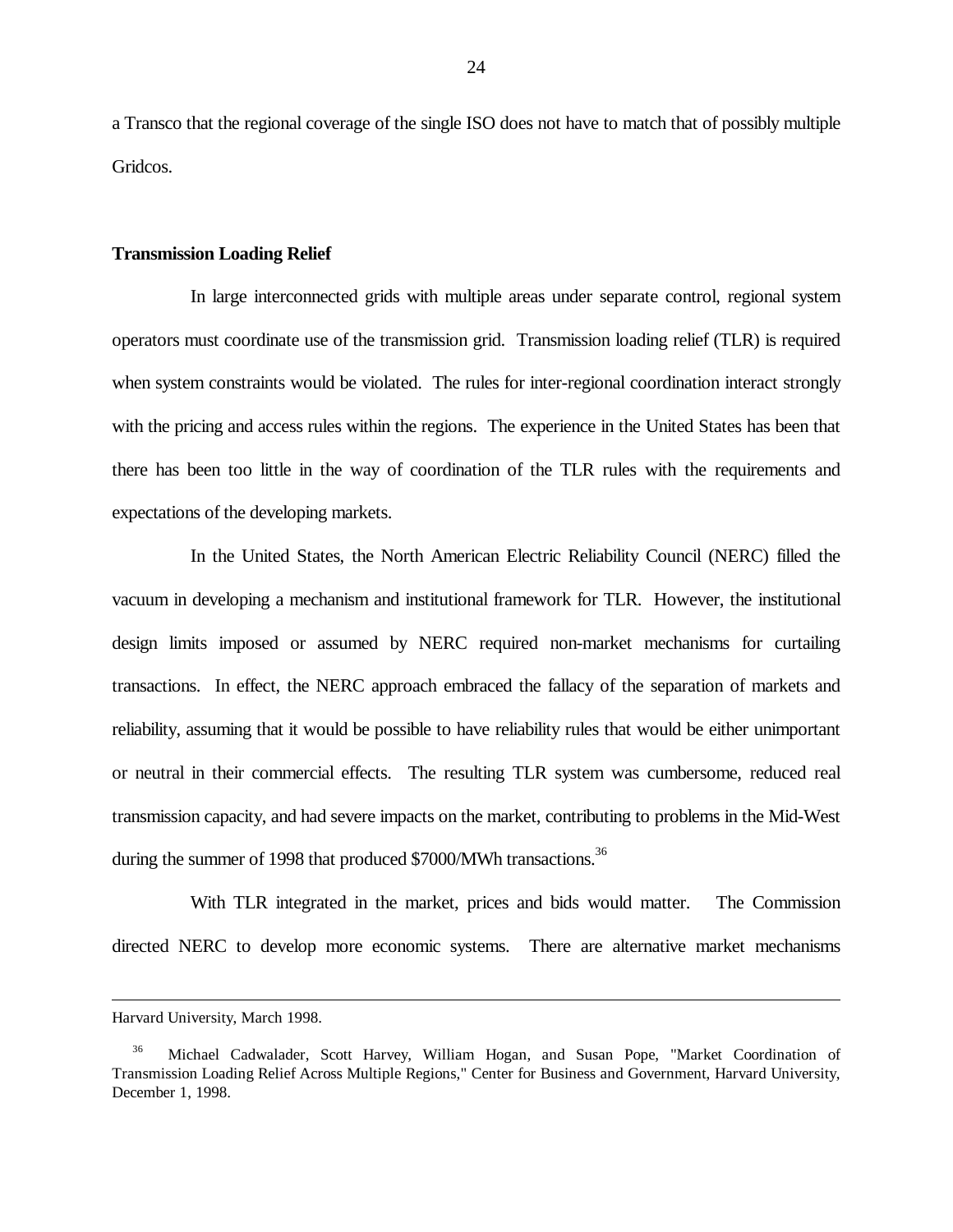available in principle. For example, the PJM system proposed implementing the first consistent market mechanism for managing TLR by allowing participants to choose to pay for congestion. This is a separate topic still under active consideration in the United States. The lesson is that the TLR rules must be developed to be consistent with the institutions of the electricity market.<sup>37</sup> The same problems that appear in TLR can be found in the coordination across the seams between regional ISOs. The reliability driven concerns for use of the transmission system cannot be separated from system operations or from the activities of the market, at least in the short-run. Network interactions are strong, and the same forces that create the need for an ISO drive the need for market driven methods of adjusting use of the transmission system.

## **ECONOMICS OF A COMPETITIVE ELECTRICITY MARKET**

A general framework that encompassed the essential economics of electricity markets provides a point of reference for evaluating market design elements.<sup>38</sup> Here we focus on the implications for competition in generation, and the rules for the wholesale market. The treatment of competition for other contestable elements, such as retail services, is important but need not affect the design of the wholesale market. This framework provides a background for evaluating the prescriptions for independent system operators (ISO) and related market institutions.

<sup>37</sup> RTO NOPR, p. 165.

<sup>&</sup>lt;sup>38</sup> This summary comes primarily from William W. Hogan, "Transmission Investment and Competitive Electricity Markets," Center for Business and Government, Harvard University, April 1998. The issues are developed further there, but summarized here for completeness given the central importance of the basic economics in the case of electricity. See also, William W. Hogan, "Competitive Electricity Markets: A Wholesale Primer," Center for Business and Government, Harvard University, December 1998.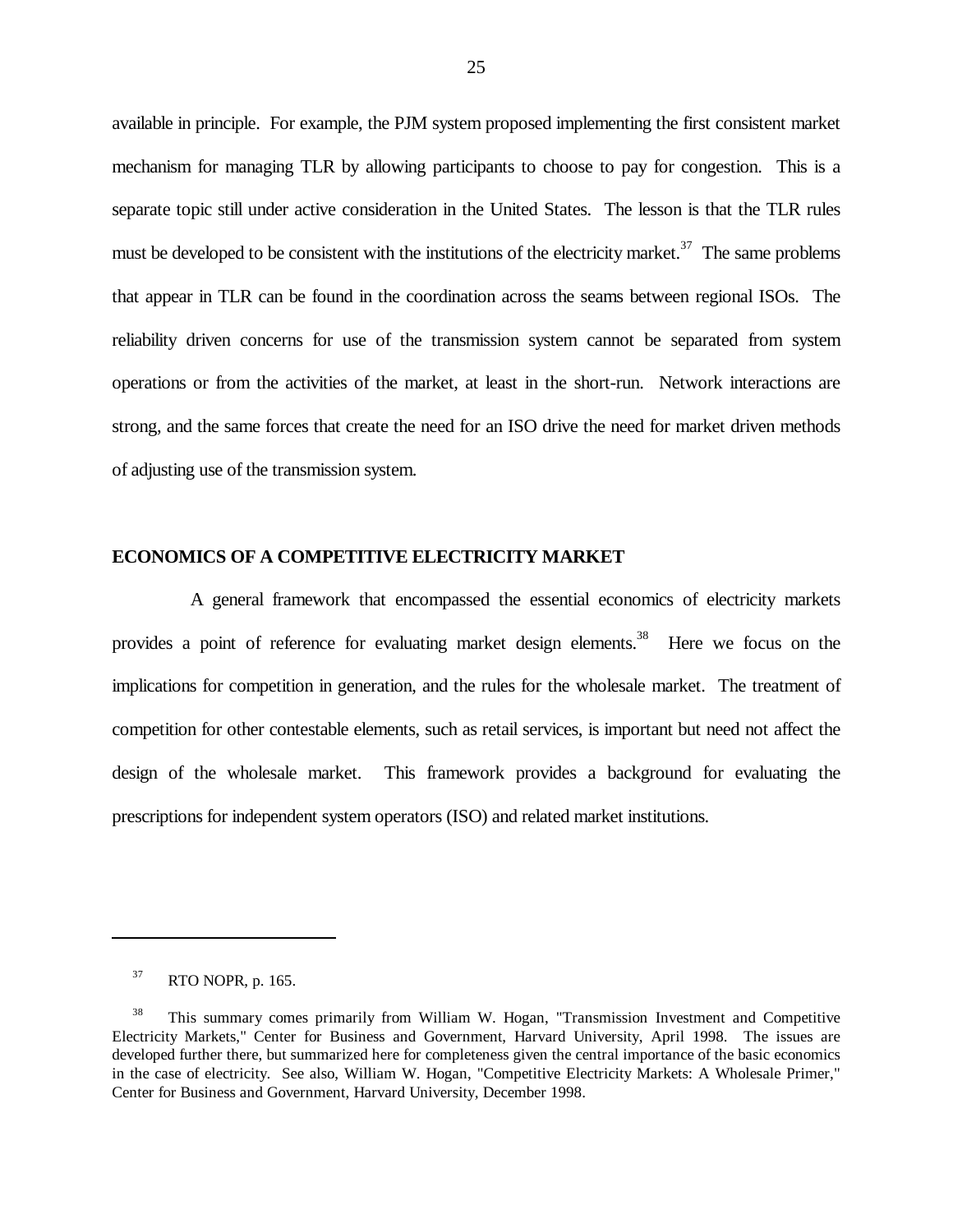### **Competitive Market Design**

Reliable operation is a central requirement and constraint for any electricity system. Given the strong and complex interactions in electric networks, current technology with a free-flowing transmission grid dictates the need for a system operator that coordinates use of the transmission system. Control of transmission usage means control of dispatch, which is the principal or only means of adjusting the use of the network. Hence, open access to the transmission grid means open access to the dispatch as well. This is the essential coordination function provided by the system operator, no matter what name we give to it. In the analysis of electricity markets, therefore, a key focus is the design of the interaction between transmission and dispatch, both procedures and pricing, to support a competitive market.

To provide an overview of the operation of an efficient, competitive wholesale electricity market, it is natural to distinguish between the short-run operations coordinated by the system operator and long-run decisions that include investment and



contracting. Market participants are price takers and include the generators and eligible customers. For this discussion, distributors are included as customers in the wholesale market, operating at arm's length from generators. The system is much simpler in the very short run when it is possible to give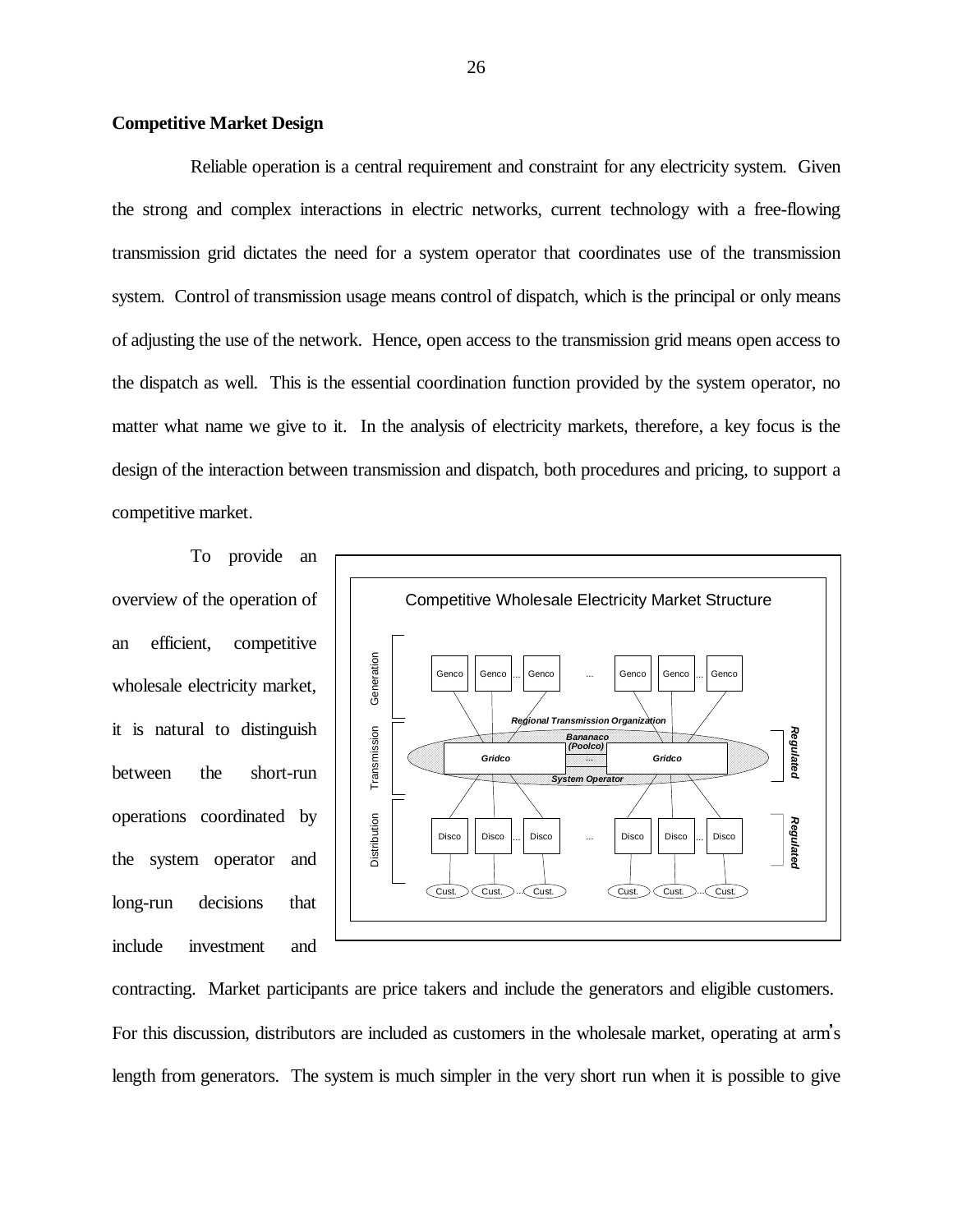meaningful definition to concepts such as opportunity cost. Once the short-run economics are established, the long-run requirements become more transparent. Close attention to the connection between short- and long-run decisions isolates the special features of the electricity market.

#### **Short-Run Market**

The short run is a long time on the electrical scale, but short on human scale—say, half an hour. The short-run market is relatively simple. In the short run, locational investment decisions have been made. Power plants, the transmission grid, and distribution lines are all in place. Customers and generators are connected and the work of buyers, sellers, brokers and other service entities is largely complete. The only decisions that remain are for delivery of power, which in the short-run is truly a commodity product.

On the electrical scale, much can happen in half an hour and the services provided by the system include many details of dynamic frequency control and emergency response to contingencies. Due to transaction costs, if nothing else, it would be inefficient to unbundle all of these services, and many are covered as average costs in the overhead of the system. How far unbundling and choice should go is an empirical question. For example, real power should be identified and its marginal cost recognized, but should this extend to reactive power and voltage control as well? Or to spinning reserve required for emergency supplies? For the sake of the present discussion, focus on real power and assume that further unbundling would go beyond the point of diminishing returns in the short-run market.

Over the half hour, the market operates competitively to move real power from generators to customers. Generators have a marginal cost of generating real power from each plant, and customers have different quantities of demand depending on the price at that half hour. The collection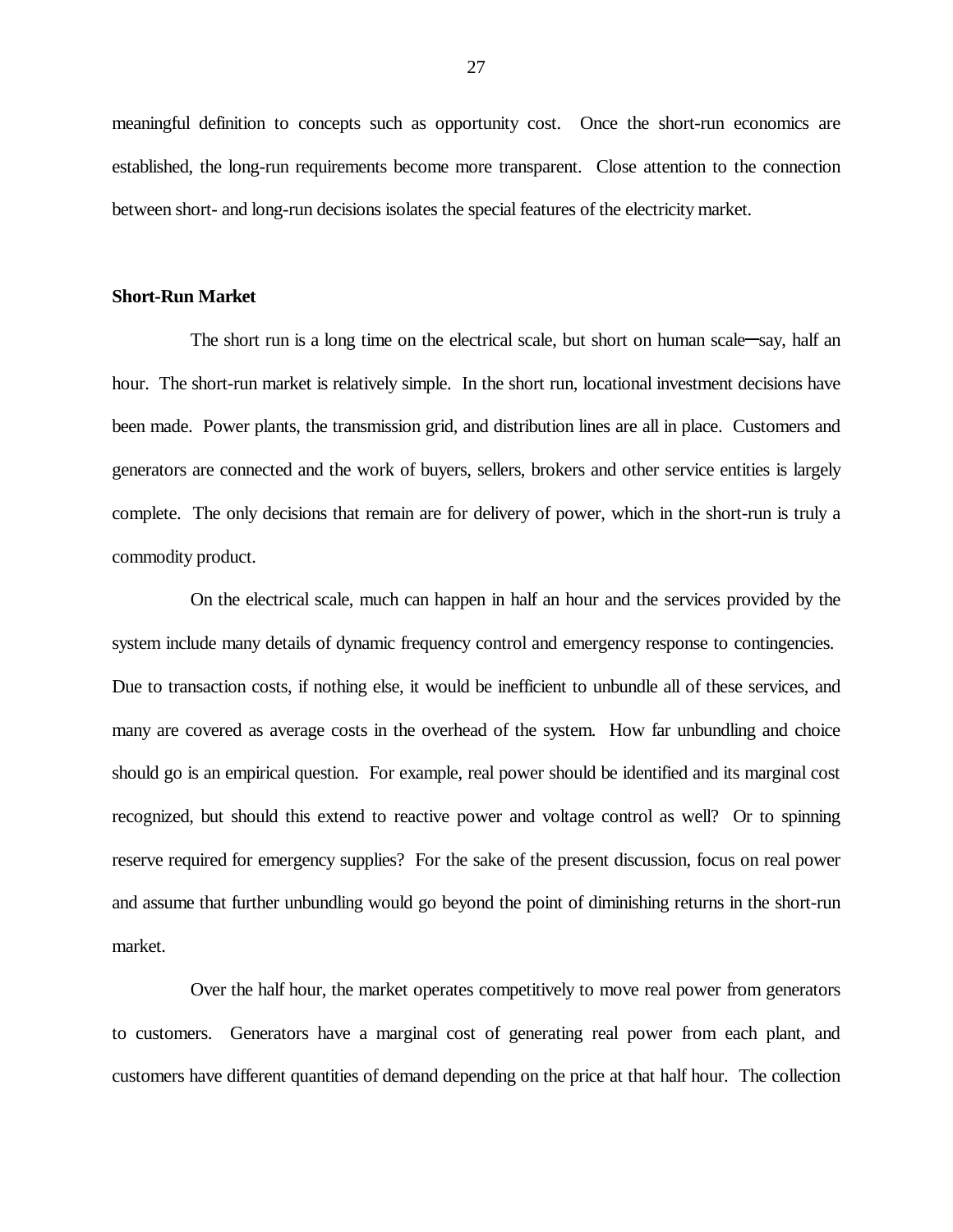of generator costs stacks up to define the generation "merit order," from least to most expensive. This merit order defines the short-run marginal-cost curve for the market, which governs power supply. Similarly, customers have demands that are sensitive to price, and higher prices produce lower demands. Generators and customers do not act unilaterally; they provide information to the dispatcher to be used in a decision process that will determine which plants will run at any given half hour. Power pools provide the model for achieving the most efficient dispatch given the short-run marginal costs of power supply. Although dispatchable demand is not always included, there is nothing conceptually or technically difficult about this extension. The system operator controls operation of the system to achieve the efficient match of supply and demand.

This efficient central dispatch can be made compatible with the market outcome. The fundamental principle is that for the same load, the least-cost or economic dispatch and the competitive-market dispatch are the same. The principal difference between the traditional power pool and the market solution is the price charged to the customer. In the traditional regulated power pool model, customers pay and generators receive average cost, at least on average. Marginal cost implicitly determines the least-cost dispatch, and marginal cost is the standard determinant of competitive market pricing.

An important distinction between the traditional central dispatch and the decentralized market view is found in the source of the marginal-cost information for the generator supply curve. Traditionally the cost data come from engineering estimates of the energy cost of generating power from a given plant at a given time. However, relying on these engineering estimates is problematic in the market model since the true opportunity costs may include other features, such as the different levels of maintenance, that would not be captured in the fuel cost. Replacement of the generator's engineering estimates (that report only incremental fuel cost) with the generator's market bids is the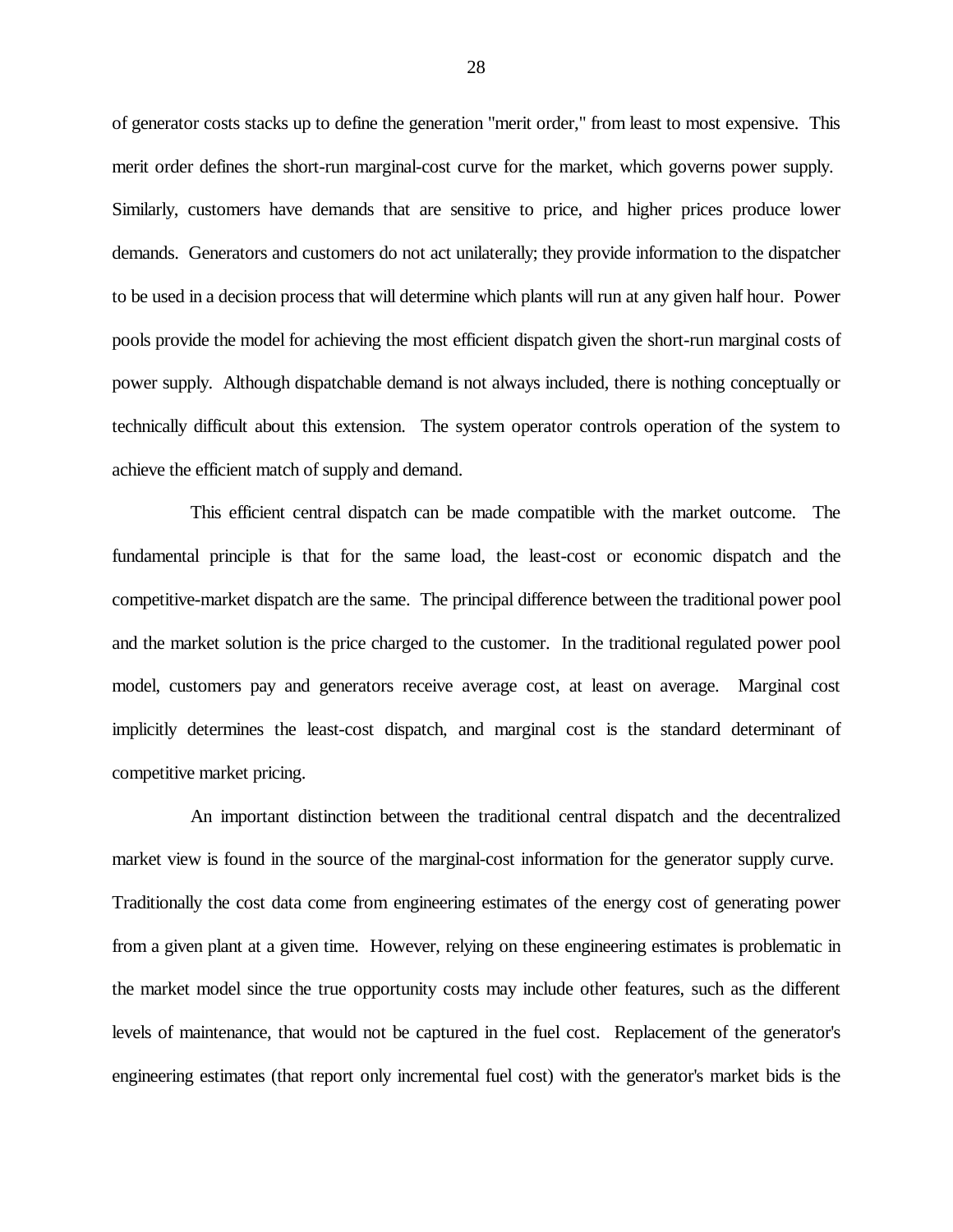natural alternative. Each bid defines the minimum acceptable price that the generator would accept to run the plant in the given half hour. And these bids serve as the guide for the dispatch.

As long as the generator receives the market clearing price, and there are enough competitors so that each generator assumes that it will not be providing the marginal plant, then the optimal bid for each generator is the true marginal cost: To bid more would only lessen the chance of being dispatched, but not change the price received. To bid less would create the risk of running and being paid less than the cost of generation for that plant. Hence, with enough competitors and no collusion, the short-run economic dispatch market model can elicit bids from buyers and sellers. The system operator can treat these bids as the supply and demand and determine the balance that maximizes benefits for producers and consumers at the market equilibrium price. Hence, in the short run electricity is a commodity, freely flowing into the transmission grid from selected generators and out of the grid to the willing customers. Every half hour, customers pay and generators receive the short-run marginal-cost (SRMC) price for the total quantity of energy supplied in that half hour. Everyone pays or receives the true opportunity cost in the short run. Payments follow in a simple settlement process.

The control of dispatch at the margin does not imply that market participants must relinquish control of their generating plants. Quite the contrary. In a coordinated spot market with discretionary bids, the market participants have the choice of bidding so as to effectively guarantee that their plant runs. This implies that it is an easy matter to accommodate self-scheduling for those who prefer this option. However, the opportunity cost of self-scheduling is a loss of the profits from buying back power when it is cheaper than self-generation, or selling excess output when the price is high. In the end, therefore, there would be natural incentives to bid closer to marginal cost. But it would not be required.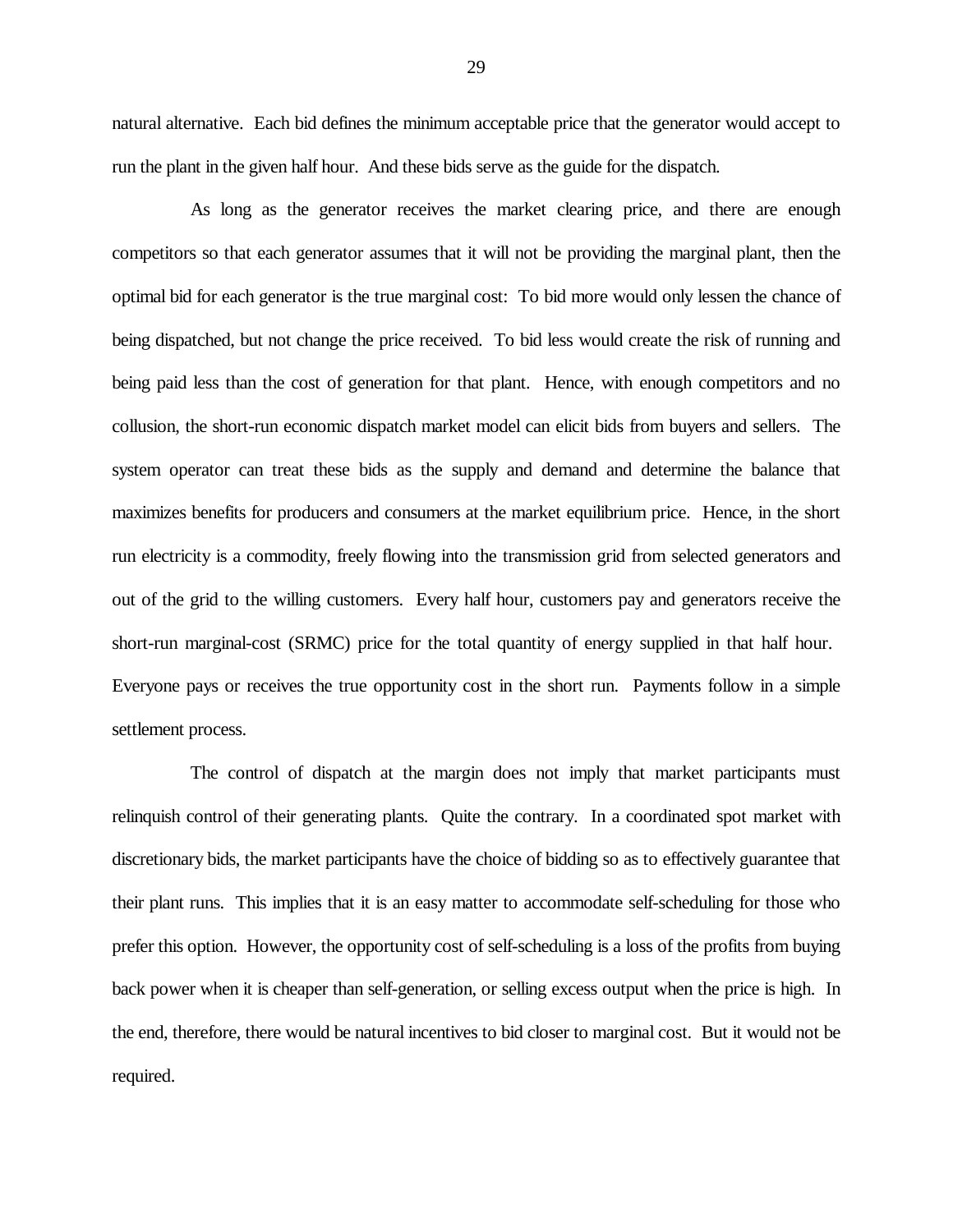### **Transmission Congestion**

This overview of the short-run market model is by now familiar and found in operation in many countries. However, this introductory overview conceals a critical detail that would be relevant for transmission pricing. Not all power is generated and consumed at the same location. In reality, generating plants and customers are connected through a largely free-flowing grid of transmission and distribution lines.

In the short-run, transmission too is relatively simple. The grid has been built and everyone is connected with no more than certain engineering requirements to meet minimum technical standards. In this short-run world, transmission reduces to nothing more than putting power into one part of the grid and taking it out at another. Power flow is determined by physical laws, but a focus on the flows—whether on a fictional contract path or on more elaborate allocation methods—is a distraction. The simpler model of input somewhere and output somewhere else captures the necessary reality. In this simple model, transmission complicates the short-run market through the introduction of losses and possible congestion costs.

Transmission of power over wires encounters resistance, and resistance creates losses. Hence the marginal cost of delivering power to different locations differs at least by the marginal effect on losses in the system. Incorporating these losses does not require a major change in the theory or practice of competitive market implementation. Economic dispatch would take account of losses, and the market equilibrium price could be adjusted accordingly. Technically this would yield different marginal costs and different prices, depending on location, but the basic market model and its operation in the short-run would be preserved.

Transmission congestion has a related effect. Limitations in the transmission grid in the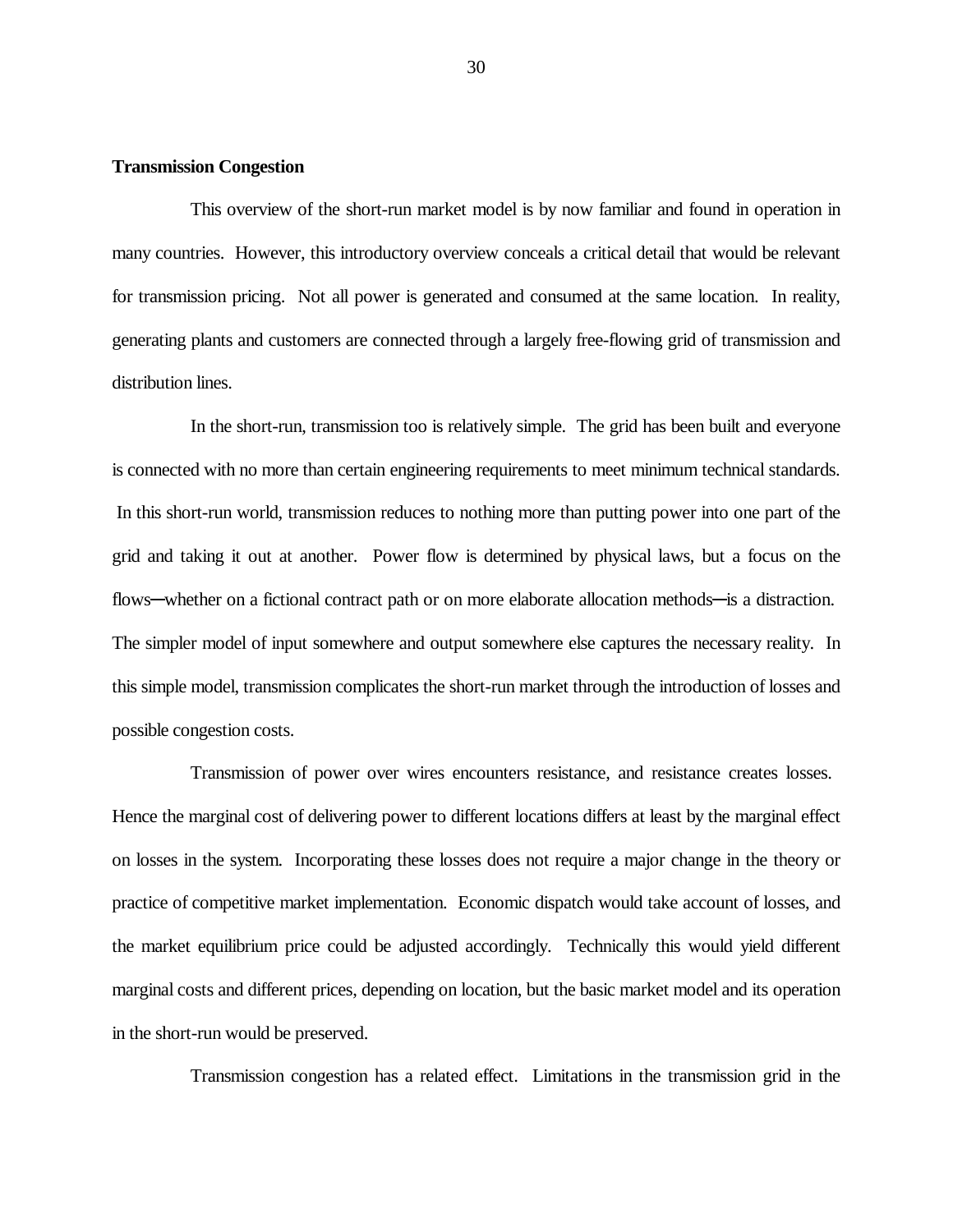short run may constrain long-distance movement of power and thereby impose a higher marginal cost in certain locations. Power will flow over the transmission line from the low cost to the high cost location. If this line has a limit, then in periods of high demand not all the power that could be generated in the low cost region could be used, and some of the cheap plants would be "constrained off." In this case, the demand would be met by higher cost plants that absent the constraint would not run, but due to transmission congestion would be then "constrained on." The marginal cost in the two locations differs because of transmission congestion. The marginal cost of power at the low cost location is no greater than the cost of the cheapest constrained-off plant; otherwise the plant would run. Similarly, the marginal cost at the high cost location is no less than the cost of the most expensive constrained-on plant; otherwise the plant would not be in use. The difference between these two costs, net of marginal losses, is the congestion rental.

This congested-induced marginal-cost difference can be as large as the cost of the generation in the unconstrained case. If a cheap coal plant is constrained off and an oil plant, which costs more than twice as much to run, is constrained on, the difference in marginal costs by region is greater than the cost of energy at the coal plant. This result does not depend in any way on the use of a simple case with a single line and two locations. In a real network the interactions are more complicated—with loop flow and multiple contingencies confronting thermal limits on lines or voltage limits on buses—but the result is the same. It is easy to construct examples where congestion in the transmission grid leads to marginal costs that differ by more than 100% across different locations.

If there is transmission congestion, therefore, the short-run market model and determination of marginal costs must include the effects of the constraints. This extension presents no difficulty in principle. The only impact is that the market now includes a set of prices, one for each location. Economic dispatch would still be the least-cost equilibrium subject to the security constraints.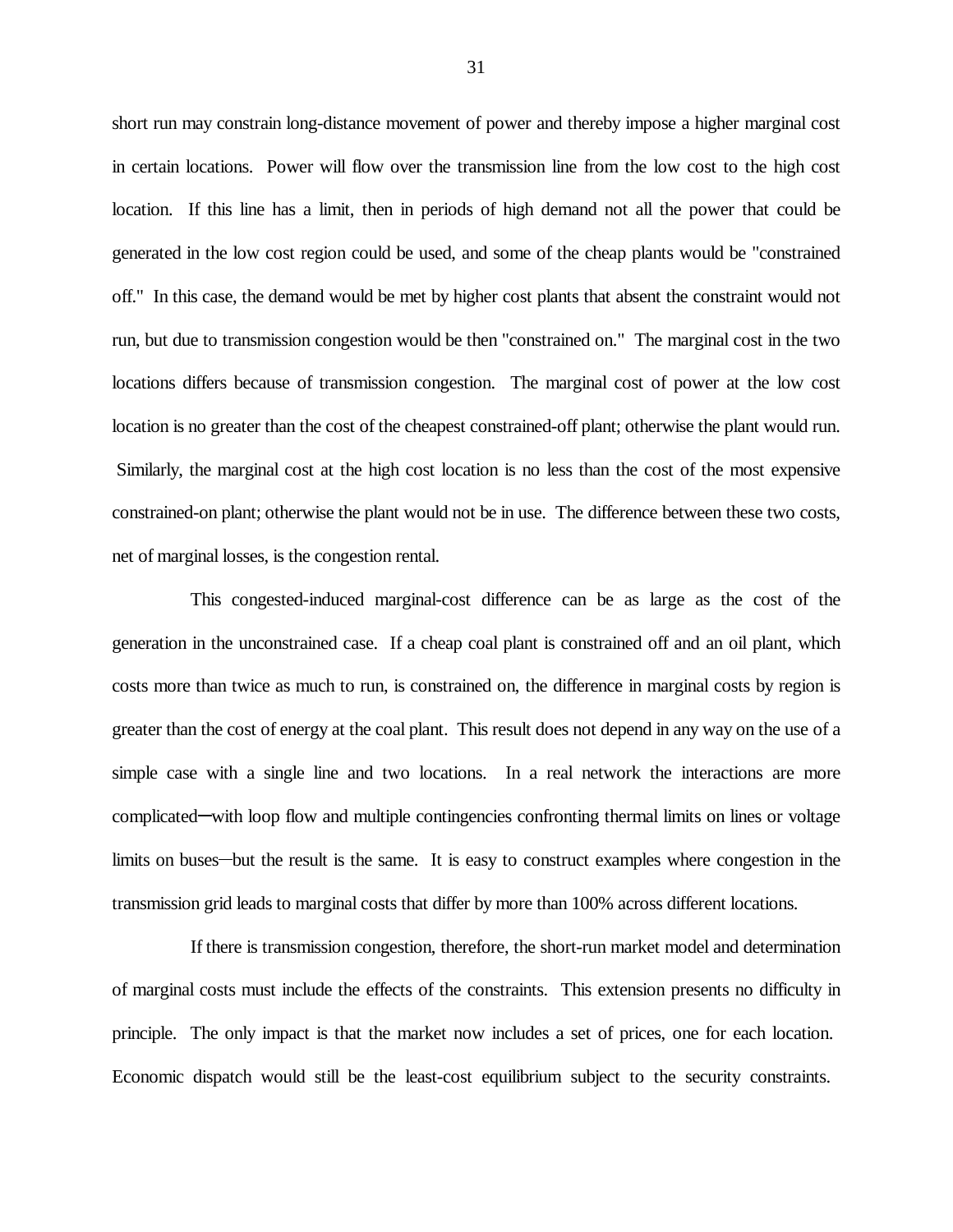Generators would still bid as before, with the bid understood to be the minimum acceptable price at their location. Customers would bid also, with dispatchable demand and the bid setting the maximum price that would be paid at the customer's location. The security-constrained economic dispatch process would produce the corresponding prices at each location, incorporating the combined effect of generation, losses and congestion. In terms of their own supply and demand, everyone would see a single price, which is the SRMC price of power at their location. If a transmission price is necessary, the natural definition of transmission is supplying power at one location and using it at another. The corresponding transmission price would be the difference between the prices at the two locations.

This same framework lends itself easily to accounting extensions to explicitly include bilateral transactions. Here market participants prefer to schedule point-to-point transmission rather than explicitly buy and sell through the spot market. The bilateral schedules would be provided to the system operator. Those not scheduled would bid into the pool-based spot market. This is often described as the "residual pool" or "net pool" approach. For market participants who wish to schedule transmission between two locations, the opportunity cost of the transmission is just this transmission price of the difference between spot prices at the two locations. This short-run transmission usage pricing, therefore, is efficient and non-discriminatory. In addition, the same principles could apply in a multi-settlement framework, with day-ahead scheduling and real-time dispatch. These extensions could be important in practice, but would not fundamentally change the outline of the structure of electricity markets.

This short-run competitive market with bidding and centralized dispatch is consistent with economic dispatch. The locational prices define the true and full opportunity cost in the short run. Each generator and each customer sees a single price for the half hour, and the prices vary over half hours to reflect changing supply and demand conditions. All the complexities of the power supply grid

32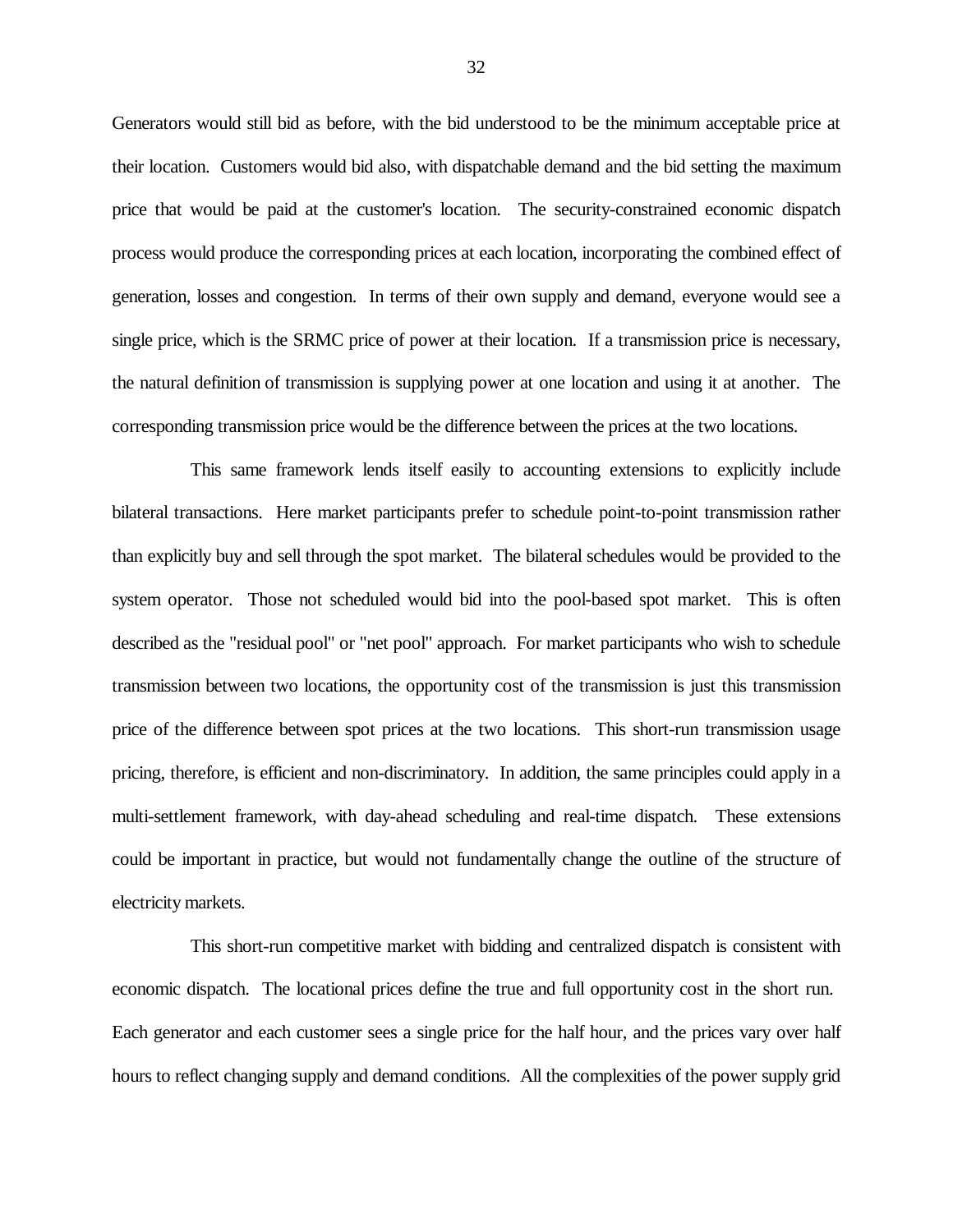and network interactions are subsumed under the economic dispatch and calculation of the locational SRMC prices. These are the only prices needed, and payments for short-term energy are the only payments operating in the short run, with administrative overhead covered by rents on losses or, if necessary, a negligible markup applied to all power. The system operator coordinates the dispatch and provides the information for settlement payments, with regulatory oversight to guarantee comparable service through open access to the pool run by the system operator through a bid-based economic dispatch.

With efficient pricing, users have the incentive to respond to the requirements of reliable operation. Absent such price incentives, choice would need to be curtailed and the market limited, in order to give the system operator enough control to counteract the perverse incentives that would be created by prices that did not reflect the marginal costs of dispatch. A competitive market with choice and customer flexibility depends on getting the usage pricing right.

#### **Long-Run Market Contracts**

With changing supply and demand conditions, generators and customers will see fluctuations in short-run prices. When demand is high, more expensive generation will be employed, raising the equilibrium market prices. When transmission constraints bind, congestion costs will change prices at different locations.

Even without transmission congestion constraints, the spot market price can be volatile. This volatility in prices presents its own risks for both generators and customers, and there will be a natural interest in long-term mechanisms to mitigate or share this risk. The choice in a market is for long-term contracts.

Traditionally, and in many other markets, the notion of a long-term contract carries with it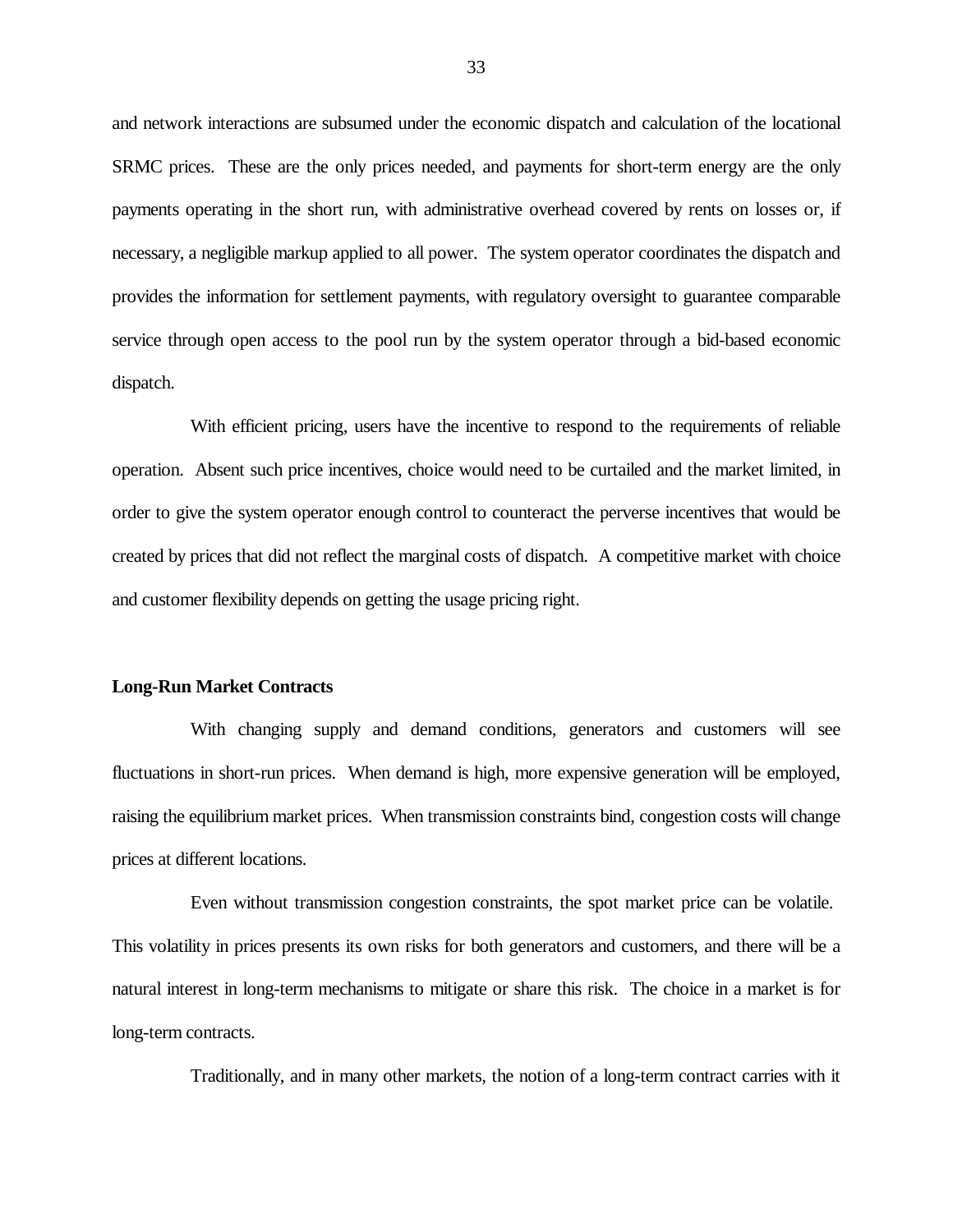the assumption that customers and generators can make an agreement to trade a certain amount of power at a certain price. The implicit assumption is that a specific generator will run to satisfy the demand of a specific customer. To the extent that the customer's needs change, the customer might sell the contract in a secondary market, and so too for the generator. Efficient operation of the secondary market would guarantee equilibrium and everyone would face the true opportunity cost at the margin.

However, this notion of specific performance stands at odds with the operation of the shortrun market for electricity. To achieve an efficient economic dispatch in the short-run, the dispatcher must have freedom in responding to the bids to decide which plants run and which are idle, independent of the provisions of long-term contracts. And with the complex network interactions, it is impossible to identify which generator is serving which customer. All generation is providing power into the grid, and all customers are taking power out of the grid. In a competitive market, it is not even in the interest of the generators or the customers to restrict their dispatch and forego the benefits of the most economic use of the available generation. The short-term dispatch decisions by the system operator are made independent of and without any recognition of any long-term contracts. In this way, electricity is not like other commodities.

This dictate of the physical laws governing power flow on the transmission grid does not preclude long-term contracts, but it does change the essential character of the contracts. Rather than controlling the dispatch and the short-run market, long-term contracts focus on the problem of price volatility and provide a price hedge not by managing the flow of power but by managing the flow of money. The short-run prices provide the right incentives for generation and consumption, but create a need to hedge the price changes. Recognizing the operation of the short-run market, there is an economic equivalent of the long-run contract for power that does not require any specific plant to run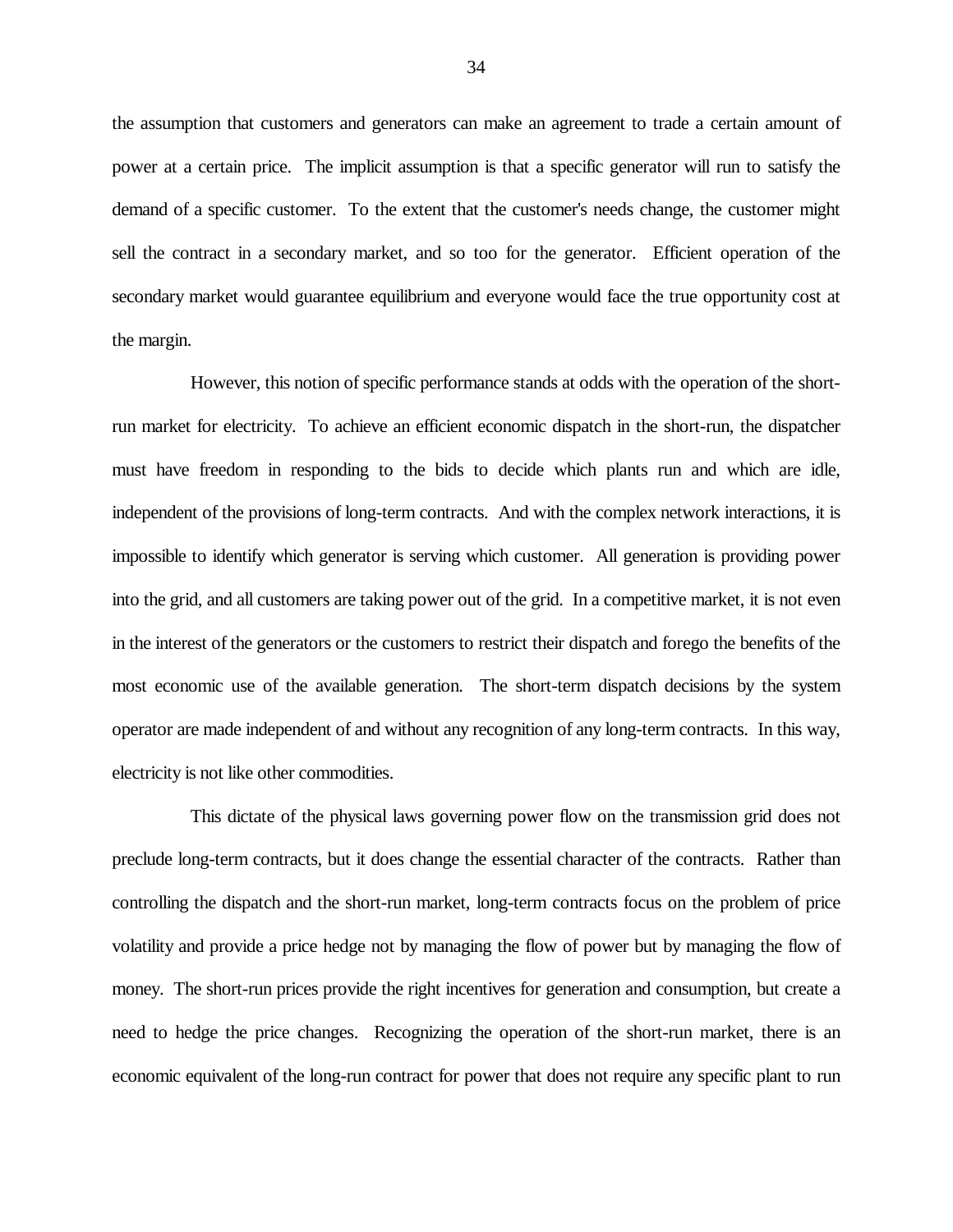for any specific customer.

Consider the case first of no transmission congestion. In this circumstance, except for the small effect of losses, it is possible to treat all production and consumption as at the same location. Here the natural arrangement is to contract for differences against the equilibrium price in the market. A customer and a generator agree on an average price for a fixed quantity, say 100 MW at five cents. On the half hour, if the spot price is six cents, the customer buys power from the coordinated spot market at six cents and the generators sells power for six cents. Under the contract, the generator owes the customer one cent for each of the 100 MW over the half hour. In the reverse case, with the spot price at three cents, the customer pays three cents to the system operator, which in turn pays three cents to the generator, but now the customer owes the generator two cents for each of the 100 MW over the half hour.

In effect, the generator and the customer have a long-term contract for 100 MW at five cents. The contract requires no direct interaction with the system operator other than for the continuing short-run market transactions. But through the interaction with system operator, the situation is even better than with a long-run contract between a specific generator and a specific customer. For now if the customer demand is above or below 100 MW, there is a ready and an automatic secondary market, namely the coordinated spot market, where extra power is purchased or sold at the spot price. Similarly for the generator, there is an automatic market for surplus power or backup supplies without the cost and problems of a large number of repeated short-run bilateral negotiations with other generators. And if the customer really consumes 100 MW, and the generator really produces the 100 MW, the arithmetic guarantees that the average price is still five cents. Furthermore, with the contract fixed at 100 MW, rather than the amount actually produced or consumed, the long-run average price is guaranteed without disturbing any of the short-run incentives

35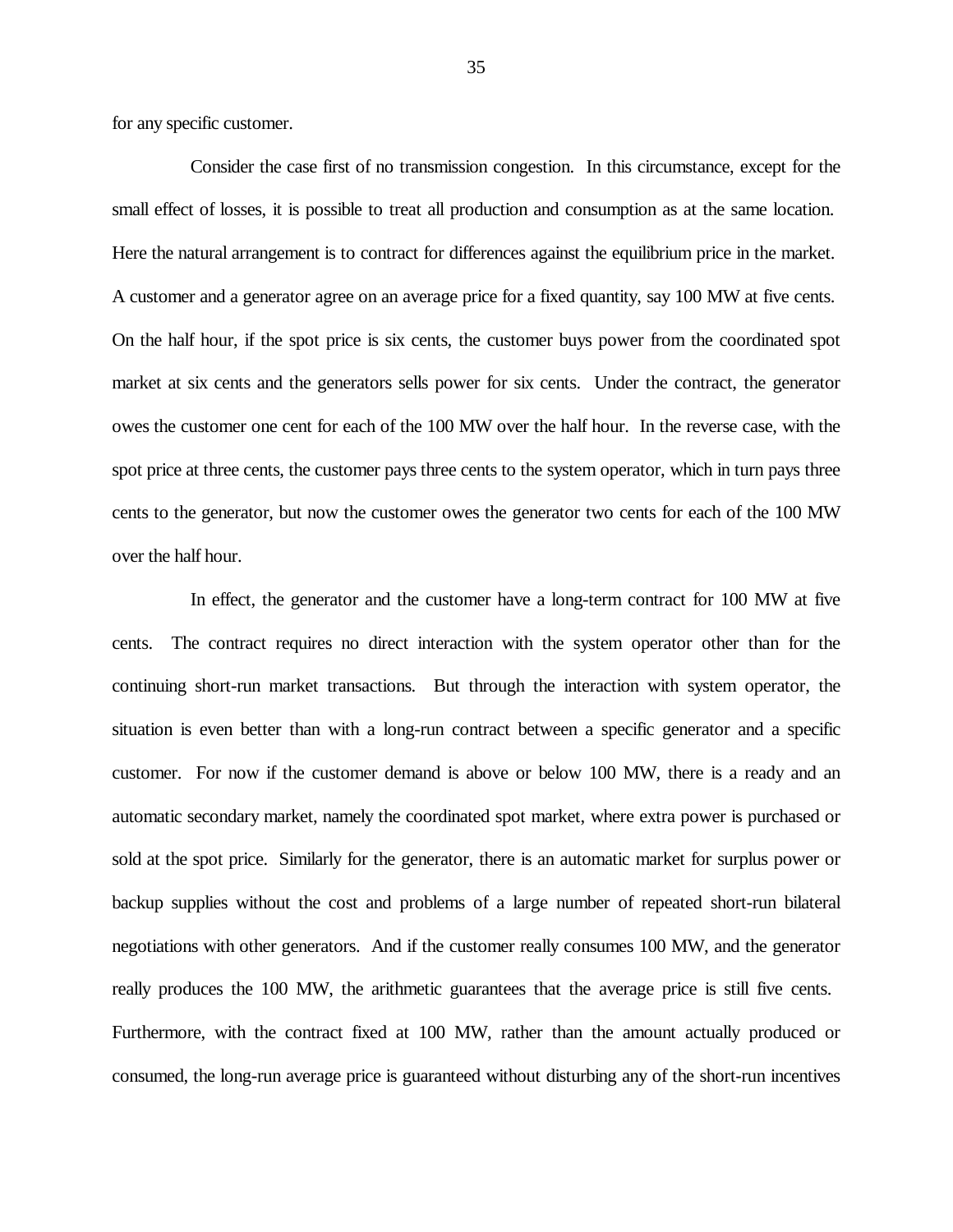at the margin. Hence the long-run contract is compatible with the short-run market.

The price of the generation contract would depend on the agreed reference price and other terms and conditions. Generators and customers might agree on dead zones, different up-side and down-side price commitments, or anything else that could be negotiated in a free market to reflect the circumstances and risk preferences of the parties. Whether generators pay customers, or the reverse, depends on the terms. However, the system operator need take no notice of the contracts, and have no knowledge of the terms.

In the presence of transmission congestion, the generation contract is necessary but not sufficient to provide the necessary long-term price hedge. A bilateral arrangement between a customer and a generator can capture the effect of aggregate movements in the market, when the single market price is up or the single market price is down. However, transmission congestion can produce significant movements in price that are different depending on location. If the customer is located far from the generator, transmission congestion might confront the customer with a high locational price and leave the generator with a low locational price. Now the generator alone cannot provide the natural back-to-back hedge on fluctuations of the short-run market price. Something more would be needed.

Transmission congestion in the short-run market raises another related and significant matter for the system operator. In the presence of congestion, revenues collected from customers will substantially exceed the payments to generators. The difference is the congestion rent that accrues because of constraints in the transmission grid. At a minimum, this congestion rent revenue itself will be a highly volatile source of payment to the system operator. At worse, if the system operator keeps the congestion revenue, incentives arise to manipulate dispatch and prevent grid expansion in order to generate even greater congestion rentals. System operation is a natural monopoly and the operator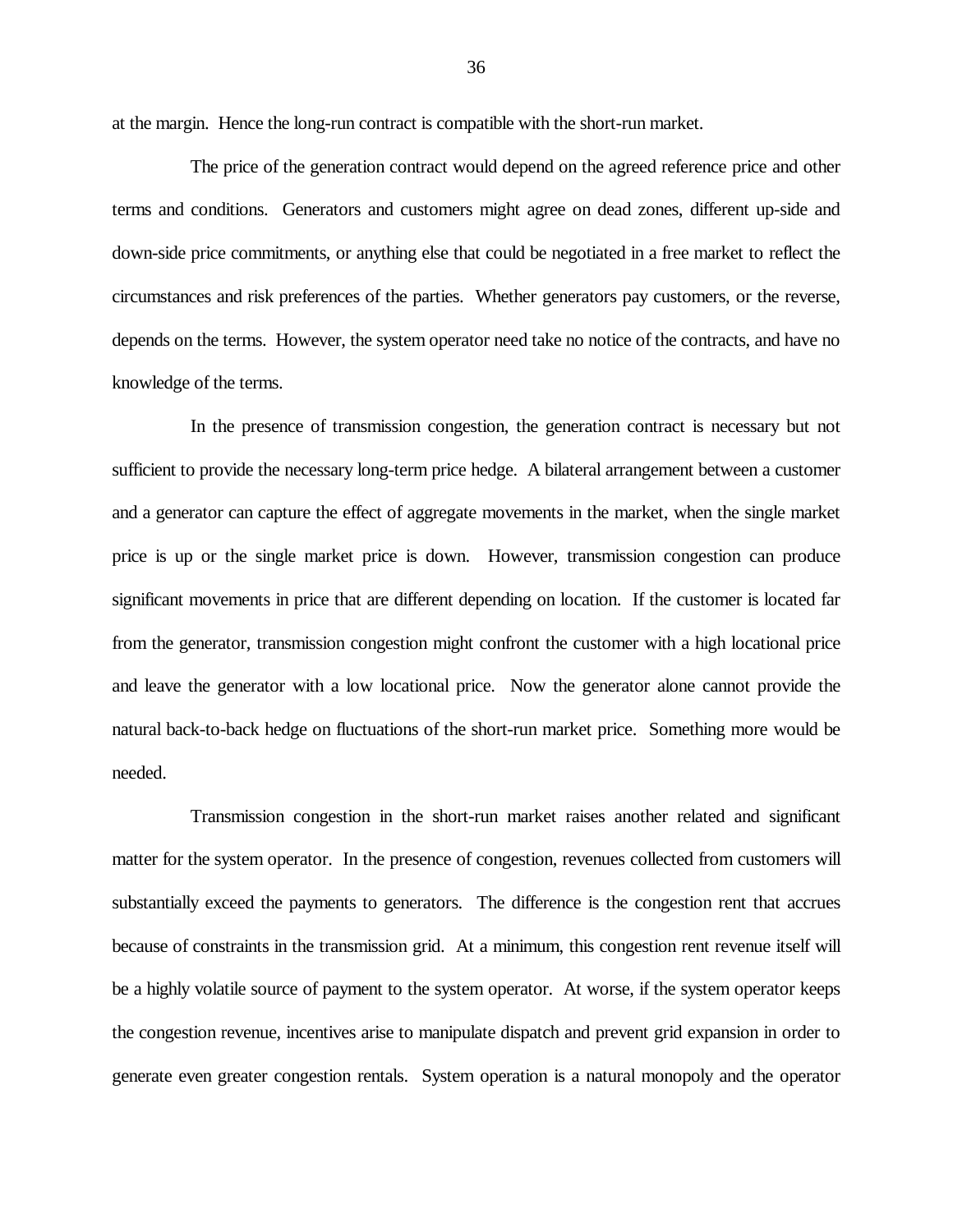could distort both dispatch and expansion. If the system operator retains the benefits from congestion rentals, this incentive would work contrary to the goal of an efficient, competitive electricity market.

A convenient solution to both problems—providing a price hedge against locational congestion differentials and removing the adverse incentive for system operator—is to re-distribute the congestion revenue through a system of long-run transmission congestion contracts operating in parallel with the long-run generation contracts. Just as with generation, it is not possible to operate an efficient short-run market that includes transmission of specific power to specific customers. However, just as with generation, it is possible to arrange a transmission congestion contract that provides compensation for differences in prices, in this case for differences in the congestion costs between different locations across the network.

The transmission congestion contract for compensation would exist for a particular quantity between two locations. The generator in the example above might obtain a transmission congestion contract for 100 MW between the generator's location and the customer's location. The right provided by the contract would not be for specific movement of power but rather for payment of the congestion rental. Hence, if a transmission constraint caused prices to rise to six cents at the customer's location, but remain at five cents at the generator's location, the one cent difference would be the congestion rental. The customer would pay the system operator six cents for the power. The system operator would in turn pay the generator five cents for the power supplied in the short-run market. As the holder of the transmission congestion contract, the generator would receive one cent for each of the 100 MW covered under the transmission congestion contract. This revenue would allow the generator to pay the difference under the generation contract so that the net cost to the customer is five cents as agreed in the bilateral power contract. Without the transmission congestion contract, the generator would have no revenue to compensate the customer for the difference in the prices at their two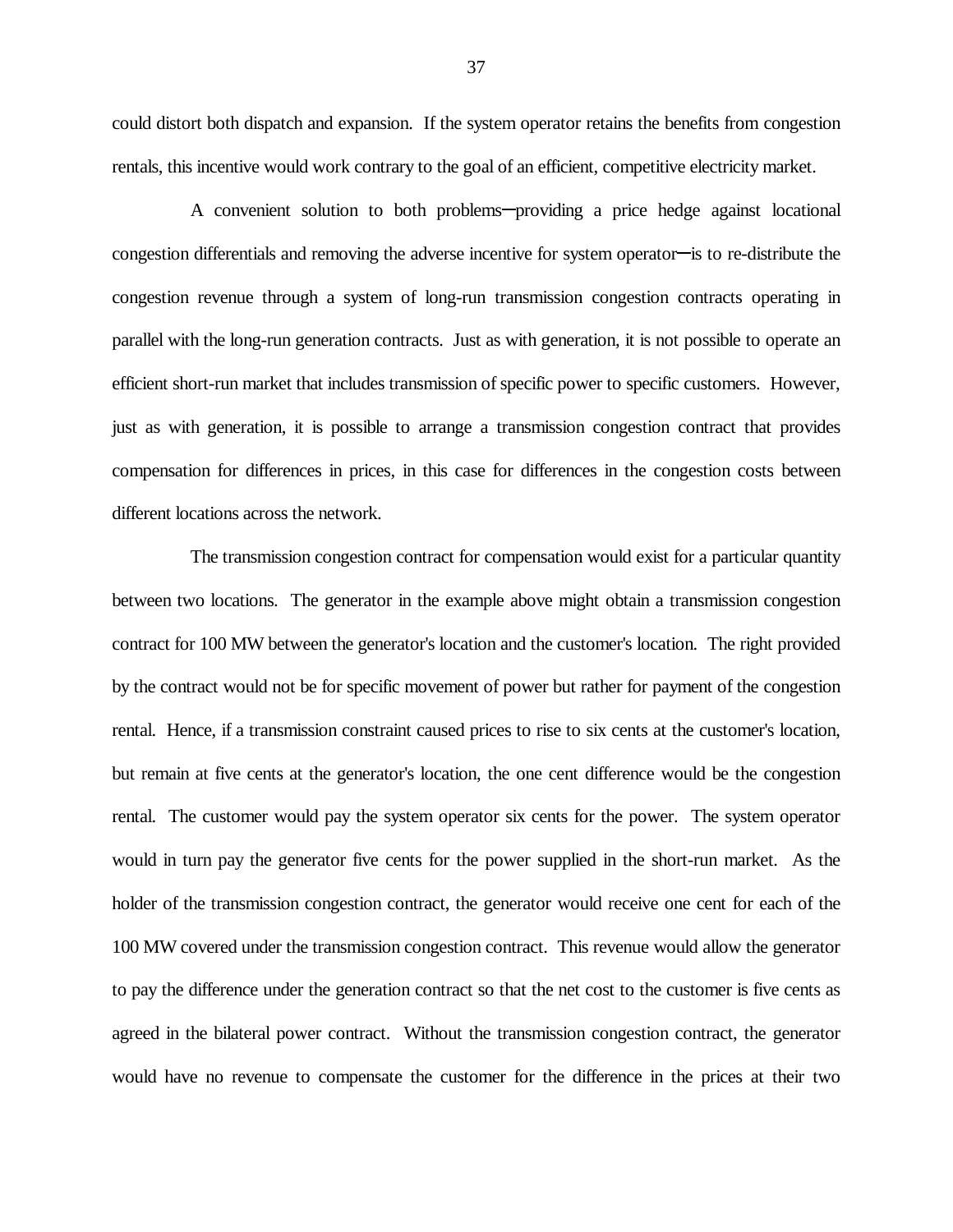locations. The transmission congestion contract completes the package.<sup>39</sup>

When only one generator and one customer are involved, this sequence of exchanges under the two types of contracts may seem unnecessary. However, in a real network with many participants, the process is far less obvious. There will be many possible transmission combinations between different locations. There is no single definition of transmission grid capacity, and it is only meaningful to ask if the configuration of aggregated transmission flows is feasible. However, the net result would be the same. Short-run incentives at the margin would follow the incentives of short-run opportunity costs, and long-run contracts would operate to provide price hedges against specific quantities. The system operator coordinates the short-run market to provide economic dispatch. The system operator collects and pays according to the short-run marginal price at each location, and the system operator distributes the congestion rentals to the holders of transmission congestion contracts. Generators and customers make separate bilateral arrangements for generation contracts. Unlike with the generation contracts, the system operator's participation in coordinating administration of the transmission congestion contracts is necessary because of the network interactions, which make it impossible to link specific customers paying congestion costs with specific customer receiving congestion compensation. If a simple feasibility test is imposed on the transmission congestion contracts awarded to customers, the aggregate congestion payments received by the system operator will fund the congestion payment obligations under the transmission congestion contracts.40 Still, the congestion prices paid and received

<sup>&</sup>lt;sup>39</sup> The description here ignores the effect of losses, but this simplification is not important to the argument.

<sup>&</sup>lt;sup>40</sup> The feasibility test is simple when the transmission congestion contracts are defined as forward contract obligations. If the transmission congestion contracts are defined as options, the feasibility test is well defined but can be more complicated. This difference between obligations and options applies equally to physical and financial transmission rights. For a further discussion, see Scott M. Harvey, William W. Hogan, and Susan L. Pope, \$"Transmission Capacity Reservations and Transmission Congestion Contracts," Center for Business and Government, Harvard University, June 6, 1996, (Revised March 8, 1997).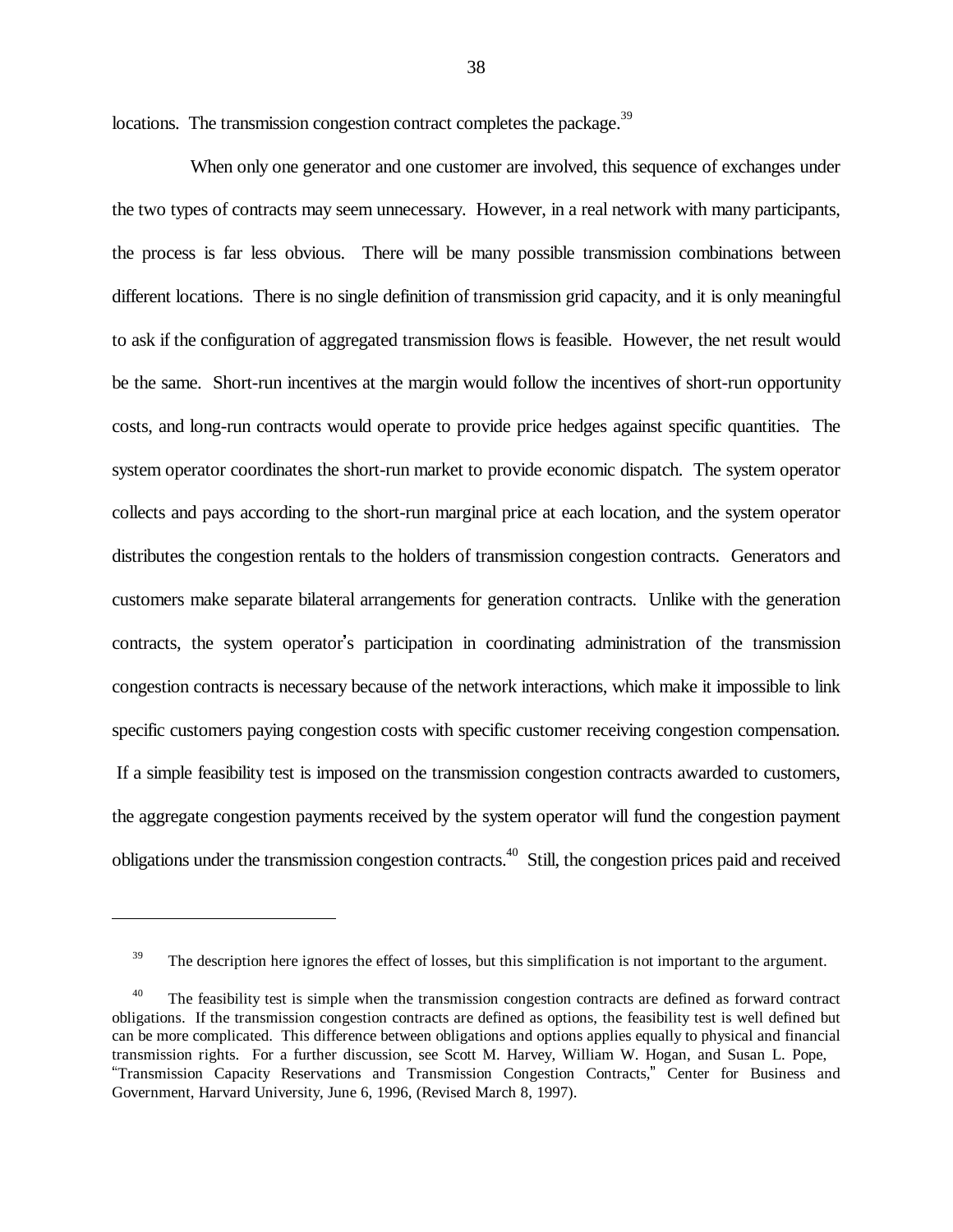will be highly variable and load dependent. Only the system operator will have the necessary information to determine these changing prices, but the information will be readily available embedded in all the spot market locational prices. The transmission congestion contracts define payment obligations that guarantee protection from changes in the congestion rentals.

The transmission congestion contract can be recognized as equivalent to an advantageous form of transaction with controllable lines and the associated point-to-point "physical" transmission rights. With controllable lines the system would be simpler, and the flows across the line would come closer to the expansion of capacity. However, even with controllable line the full increase in capacity in the larger system might be more than the power that flowed across the line. The ability to respond in emergencies or provide voltage support might relieve other constraints and provide additional transmission congestion contracts beyond the strict flows across the line. The transmission congestion contract provides a more general solution, with or without the benefits of a controllable line.

Were it possible to define usage of the transmission system in terms of physical rights, it would be desirable that these rights have two features. First, they could not be withheld from the market to prevent others from using the existing transmission grid. Second, they would be perfectly tradable in a secondary market that would support full reconfiguration of the patterns of network use at no transaction cost. This is impossible with any known system of physical transmission rights that parcel up the transmission grid. However, in a competitive electricity market with a bid-based, security-constrained economic dispatch, transmission congestion contracts are equivalent to just such perfectly tradable transmission rights. Hence we can describe transmission congestion contracts either as financial contracts for congestion rents or as perfectly tradable physical transmission rights.

If the transmission congestion contracts have been fully allocated, then the system operator will be simply a conduit for the distribution of the congestion rentals. The operator would no longer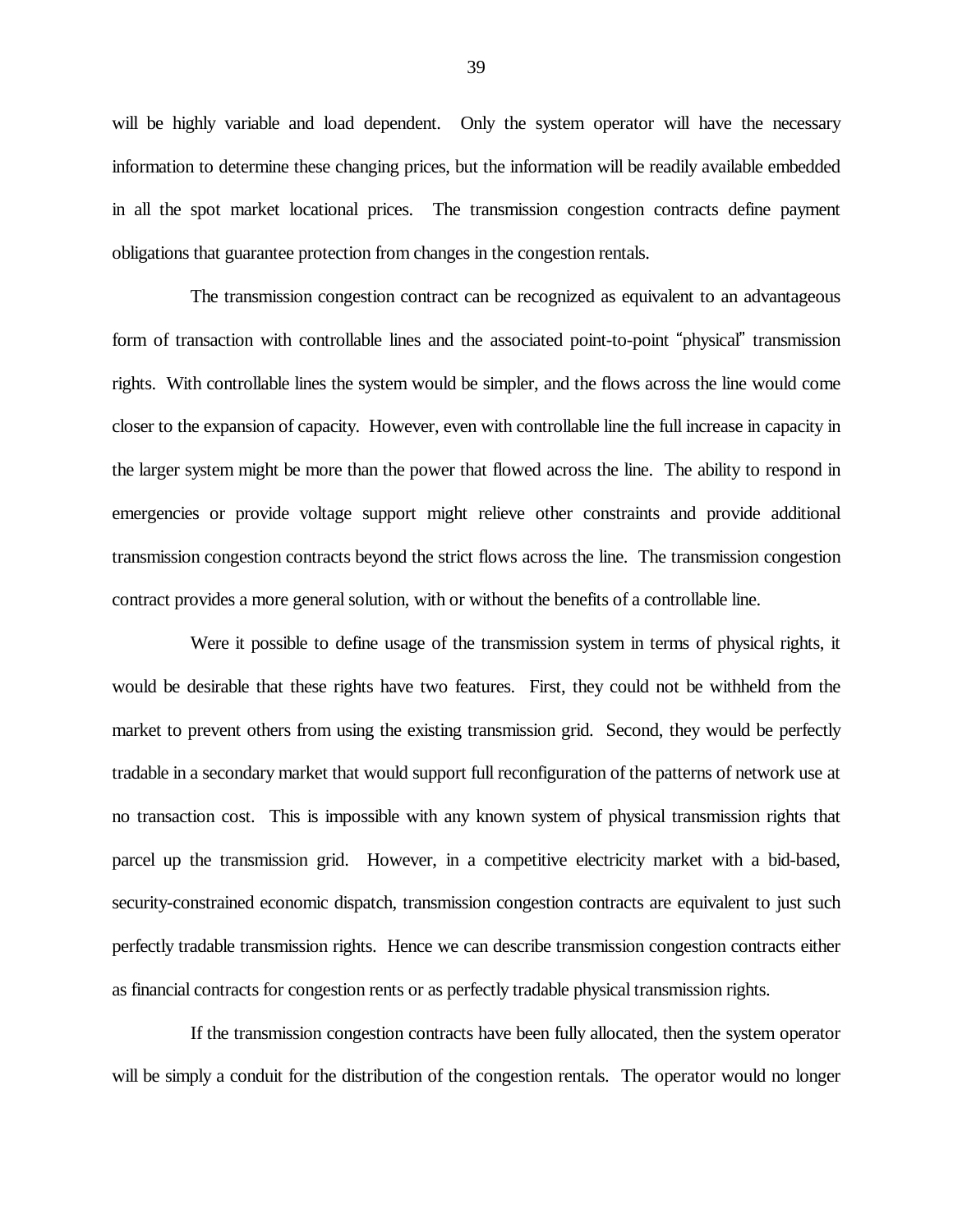have an incentive to increase congestion rentals: any increase in congestion payments would flow only to the holders of the transmission congestion contracts. The problem of supervising the dispatch monopoly would be greatly reduced. And through a combination of generation contracts and transmission congestion contracts, participants in the electricity market could arrange price hedges that would provide the economic equivalent of a long-term contract for specific power delivered to a specific customer.

Further to the application of these ideas, locational marginal cost pricing lends itself to a natural decomposition. For example, even with loops in a network, market information could be transformed easily into a hub-and-spoke framework with locational price differences on a spoke defining the cost of moving to and from the local hub, and then between hubs. This would simplify without distorting the locational prices. A contract network could develop that would be different from the real network without affecting the meaning or interpretation of the locational prices.

With the market hubs, the participants would see the simplification of having a few hubs that capture most of the price differences of long-distance transmission. Contracts could develop relative to the hubs. The rest of the sometimes important difference in locational prices would appear in the cost of moving power to and from the local hub. Commercial connections in the network could follow a configuration convenient for contracting and trading. The separation of physical and financial flows would allow this flexibility.

The creation or elimination of hubs would require no intervention by regulators or the system operator. New hubs could arise as the market requires, or disappear when not important. A hub is simply a special node or portfolio of nodes within a zone. The system operator still would work with the locational prices, but the market would decide on the degree of simplification needed. However, everyone would still be responsible for the opportunity cost of moving power to and from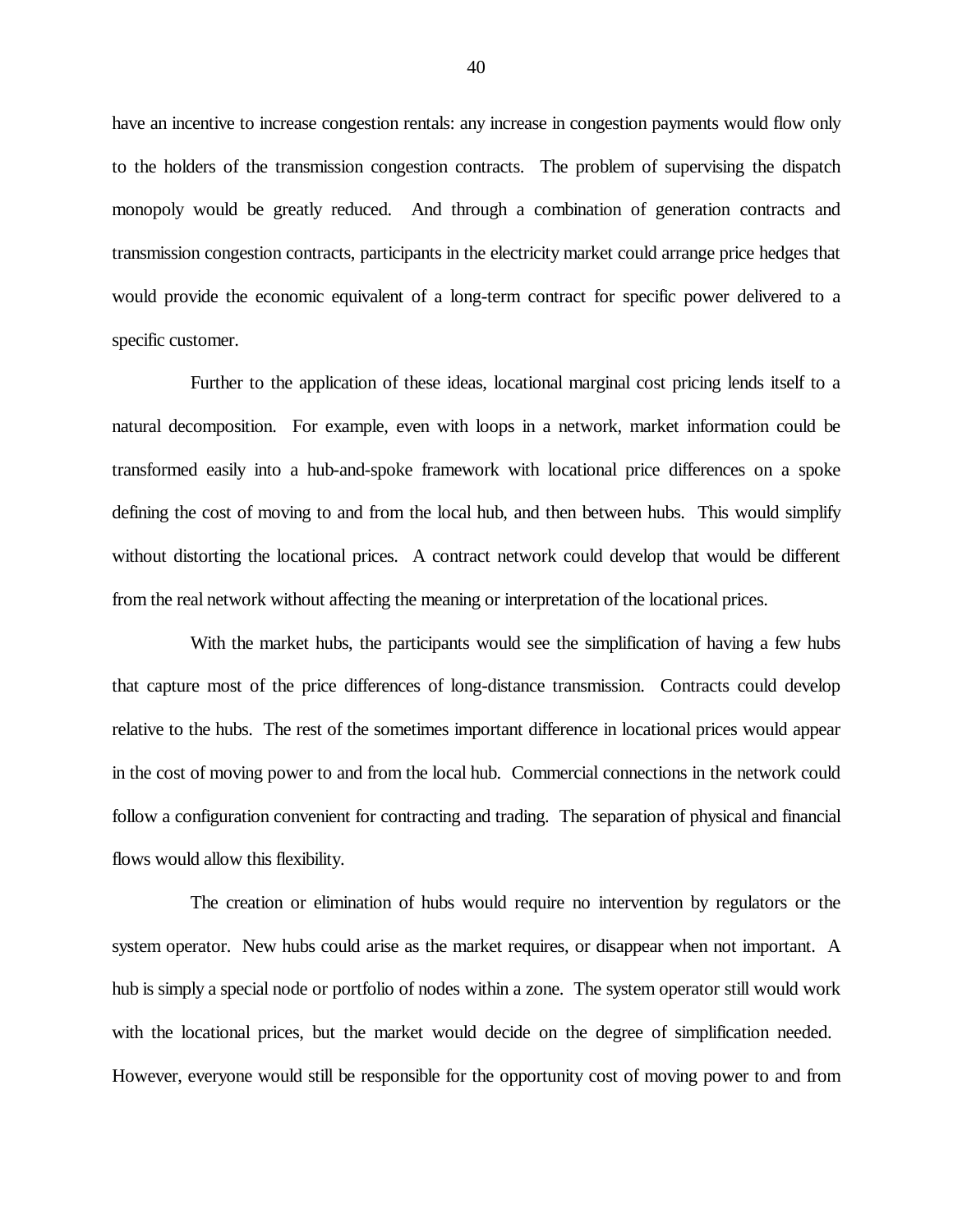the local hub. There would be locational prices and this would avoid the substantial incentive problems of averaging prices.

#### **Long-Term Market Investment**

Within the contract environment of the competitive electricity market, new investment occurs principally in generating plants, customer facilities and transmission expansions. In each case, corresponding contract-right opportunities appear that can be used to hedge the price uncertainty inherent in the operation of the competitive short-run market.

In the case of investment in new generating plants or consuming facilities, the process is straightforward. Under the competitive assumption, no single generator or customer is a large part of the market, there are no significant economies of scale, and there are no barriers to entry of efficient plants. Generators or customers can connect to the transmission grid at any point subject only to technical requirements defining the physical standards for hookup. If they choose, new customers or new generators have the option of relying solely on the short-run market, buying and selling power at the locational price determined as part of the half-hourly dispatch. The system operator makes no guarantees as to the price at the location. The system operator only guarantees open access to the coordinated spot market at a price consistent with market equilibrium. The investor takes all the business risk of generating or consuming power at an acceptable price.

If the generator or customer wants price certainty, then new generation contracts can be struck between a willing buyer and a willing seller. The complexity and reach of these contracts would be limited only by the needs of the market. Typically we expect a new generator to look for a customer who wants a price hedge, and for the generators to defer investing in new plant until sufficient long-term contracts with customers can be arranged to cover a sufficient portion of the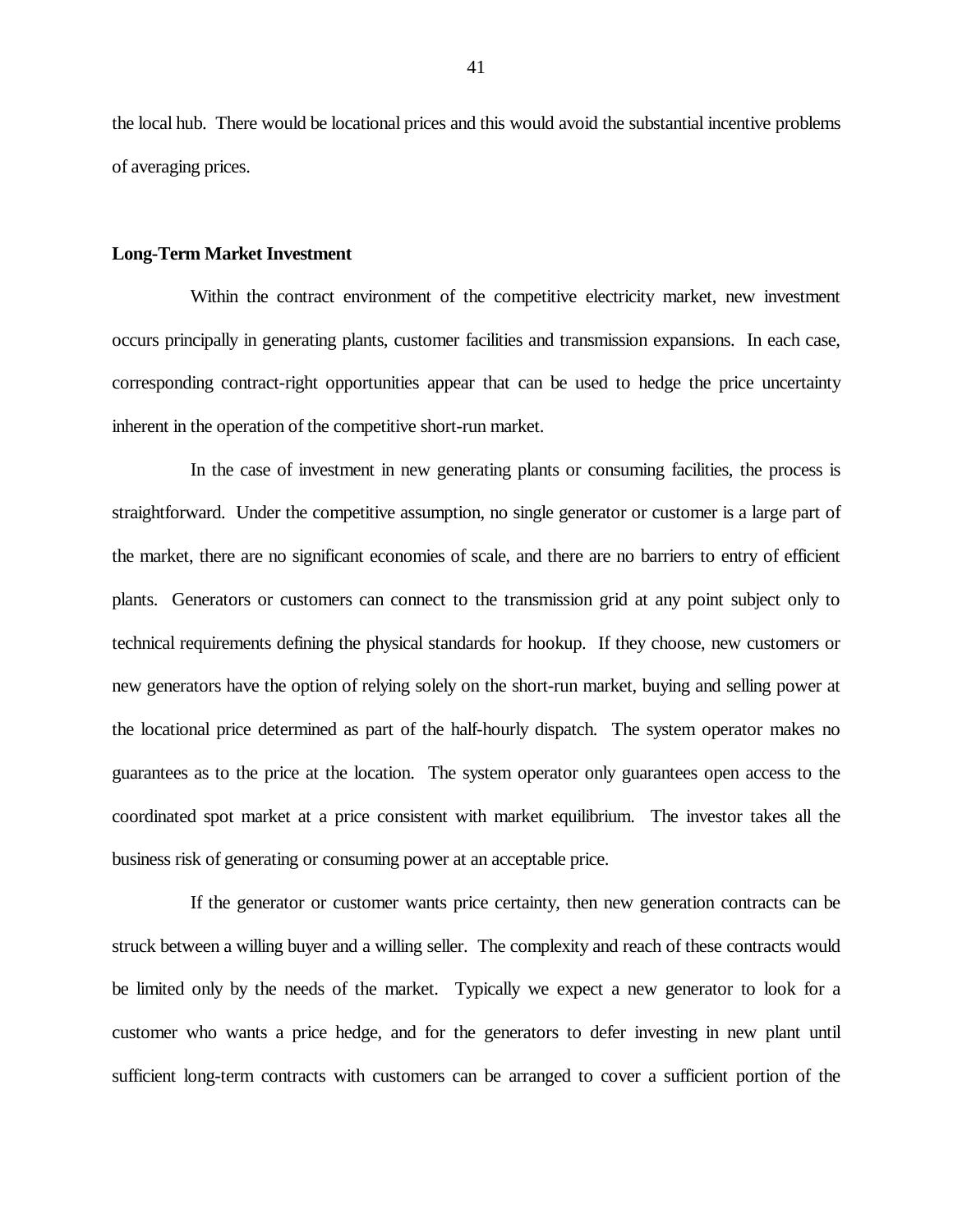required investment. The generation contracts could be with one or more customers and might involve a mix of fixed charges coupled with the obligations to compensate for price differences relative to the spot-market price. But the customer and generator would ultimately buy and sell power at their location at the half-hourly price.

If either party expects significant transmission congestion, then a transmission congestion contract would be indicated in any case that would otherwise benefit from point-to-point physical rights were they available. If transmission congestion contracts are for sale between the two points, then a contract can be obtained from the holder(s) of existing rights. Or new investment can create new capacity that would support additional transmission congestion contracts. The system operator would participate in the process only to verify that the newly created transmission congestion contracts would be feasible and consistent with the obligation to preserve any existing set of transmission congestion contracts on the existing grid. Unlike the ambiguity in the traditional definition of transmission transfer capacity, there is a direct test to determine the feasibility of any new set of transmission congestion contracts for compensation—while protecting the existing rights—and the test is independent of the actual loads that may develop. Hence, incremental investments in the grid would be possible anywhere without requiring that everyone connected to the grid participate in the negotiations or agree to the allocation of the new transmission congestion contracts.

This happy resolution of the puzzle of transmission expansion and pricing through voluntary market forces alone is subject to at least two other important caveats. First, there still may be market failures even with the definition of a workable set of equivalent property rights. For example, with many small market participants, each benefiting a little from a large transmission investment, the temptation to free-ride on the economies of scale and scope may create a kind of prisoner's dilemma. Everyone would be better off sharing in the investment, but the temptation to free ride and avoid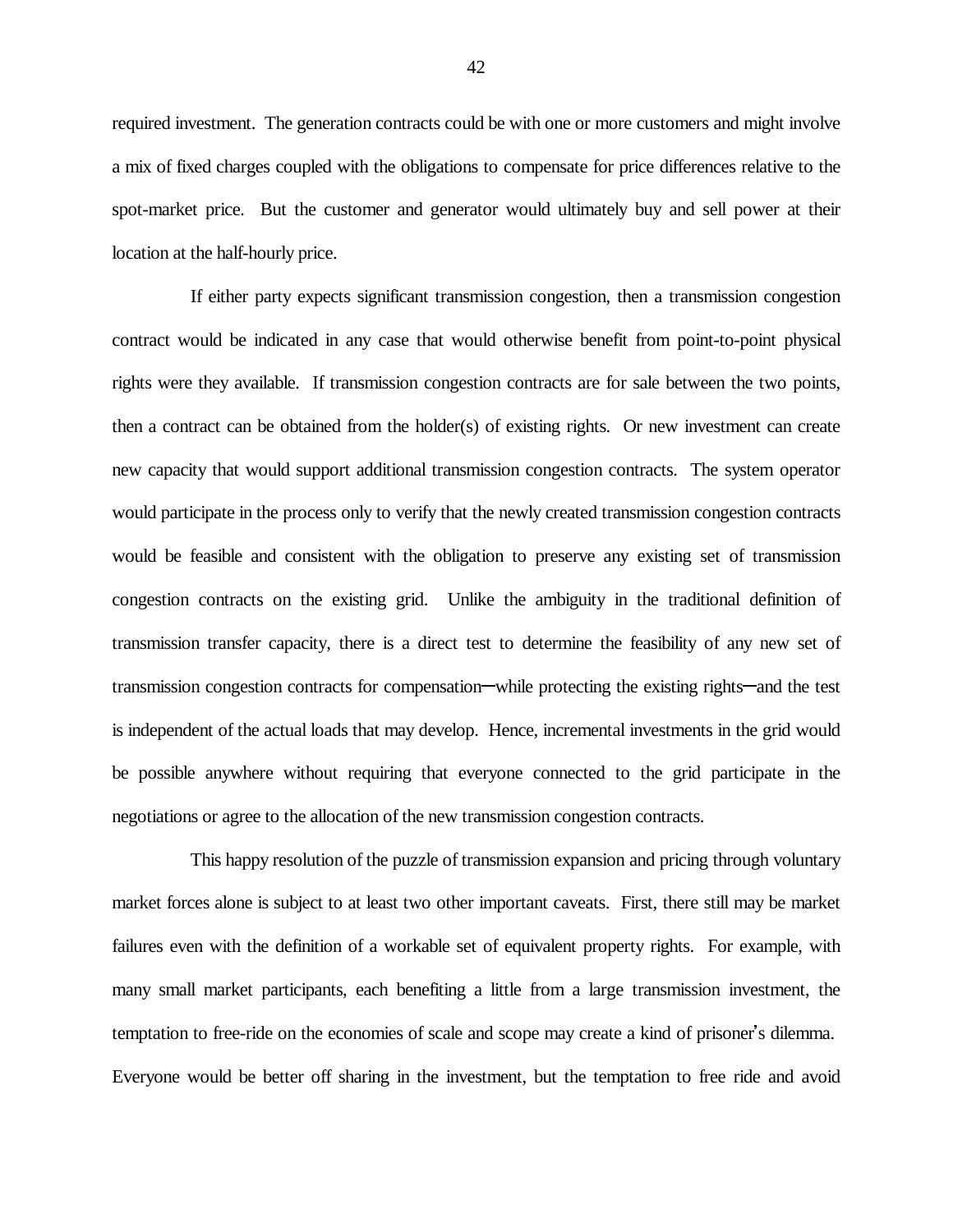paying for the expense may overcome any ability to form a consortium or negotiate a contract. It may be that the investment could not go forward in a timely manner, at the right scale, or at all, without some regulatory entity that can mandate payment of the costs.<sup>41</sup> In this case, however, the task should be simplified by the ability to simultaneously allocate the benefits in the form of a share of the transmission congestion contracts. The market could take care of many, perhaps most, investments, and the regulatory option would be easier to implement when needed.

A related problem could appear in the circumstances where the pattern of transmission use was so uncertain and the network so interconnected that no set of point-to-point rights would be capable of capturing enough of the economic benefits of grid investment. This would be true, of course, for both physical rights were they possible, as well as for the transmission congestion contracts. In effect, there would be significant economies of scope in transmission investment that would go well beyond the benefits of any reasonable patterns of point-to-point rights. If the benefits could not be assigned, then the market-based investments would not follow.

Second, operation of voluntary market forces would have little sway in the allocation of the costs for an existing transmission grid that already provides open access. The costs are sunk, and typically the sunk costs of the wires exceed the transmission congestion opportunity costs of using the grid. This is due, in large part, to the effects of the economies of scale. Hence, given the choice of paying the sunk costs but avoiding the congestion costs, versus avoiding the sunk costs while using the system and paying the continuing cost of congestion, most users would prefer the latter. If the sunk costs are to be recovered in prospective payments, therefore, there must be some form of requirement

<sup>&</sup>lt;sup>41</sup> This situation appears to be what is described often as investments for reliability. However, with priceresponsive demand and security-constrained economic dispatch, there is in principle no difference in reliability investments and economic investments. The only difference created by the investment would be in the economic benefits of the actual dispatch.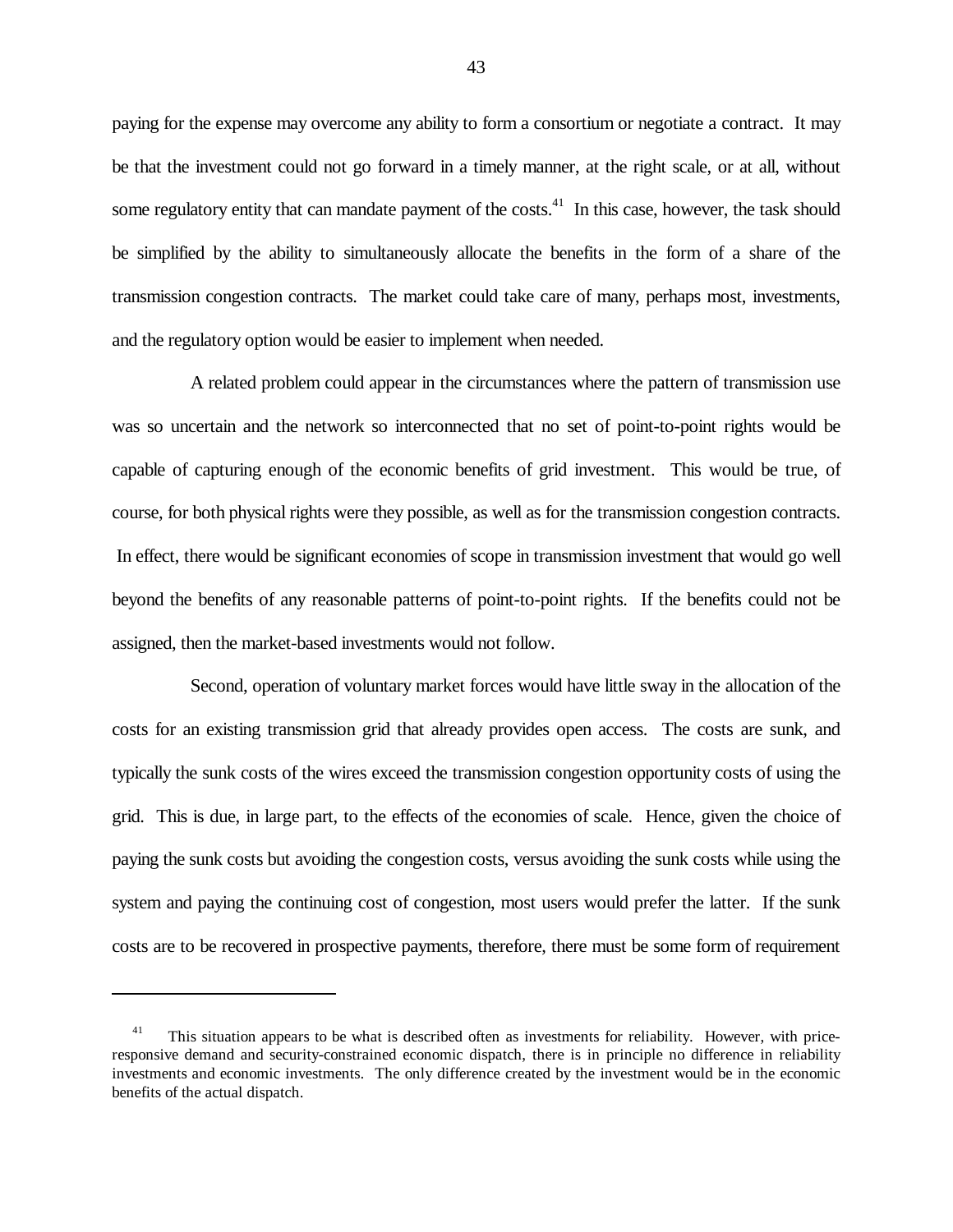to pay these costs as a condition for using the grid. The resulting access charges would be the functional equivalent of the contract payments for new investment.

This same basic system has been in operation for more than a year under the PJM Interconnection, where the financial transmission rights are labeled as fixed transmission rights  $(FTR)$ .<sup>42</sup> In the proposed New York ISO structure, the same basic model applies with equivalent transmission rights called transmission congestion contracts (TCC).<sup>43</sup> In the proposed New England ISO structure, the term of art is a financial congestion right  $(FCR)$ .<sup>44</sup> There are slight differences in all these approaches, but they stand on the bedrock of a coordinated spot market, implement through a bidbased, security-constrained economic dispatch with locational prices. This supports a high degree of choice by market participants, and is the only known model that provides these benefits in a framework to support competitive electricity markets.

## **Getting the Prices Right**

÷,

The importance of the bid-based, security-constrained economic dispatch model is illustrated succinctly by the experience in  $PJM$ .<sup>45</sup> The short version of a longer story is that  $PJM$ 

The PJM system began operation with FTRs and full locational pricing as of April 1, 1998. Details can be obtained from the web site at www.pjm.com.

<sup>&</sup>lt;sup>43</sup> Federal Energy Regulatory Commission, New York ISO Ruling, Docket Nos. ER97-1523-000, OA97-470-000 and ER97-4234-000, January 27, 1999. See also, "Order Denying in Part and Granting in Part Rehearing and Clarification and Conditionally Accepting Compliance Filing," Dockets Nos. ER97-1523-003 and -004, OA97-470-004 and -005, and ER97-4234-002 and -003, Washington DC, July 29, 1999.

<sup>44</sup> Federal Energy Regulatory Commission, "Order Accepting Preliminary Congestion Management and Multi-Settlement Systems and Providing Guidance," New England Power Pool, Docket No. ER99-2335-000, Washington DC, July 30, 1999.

<sup>45</sup> For further details, see William W. Hogan, "GETTING THE PRICES RIGHT IN PJM. Analysis and Summary: April 1998 through March 1999, The First Anniversary of Full Locational Pricing," April 2, 1999, available through the author's web page.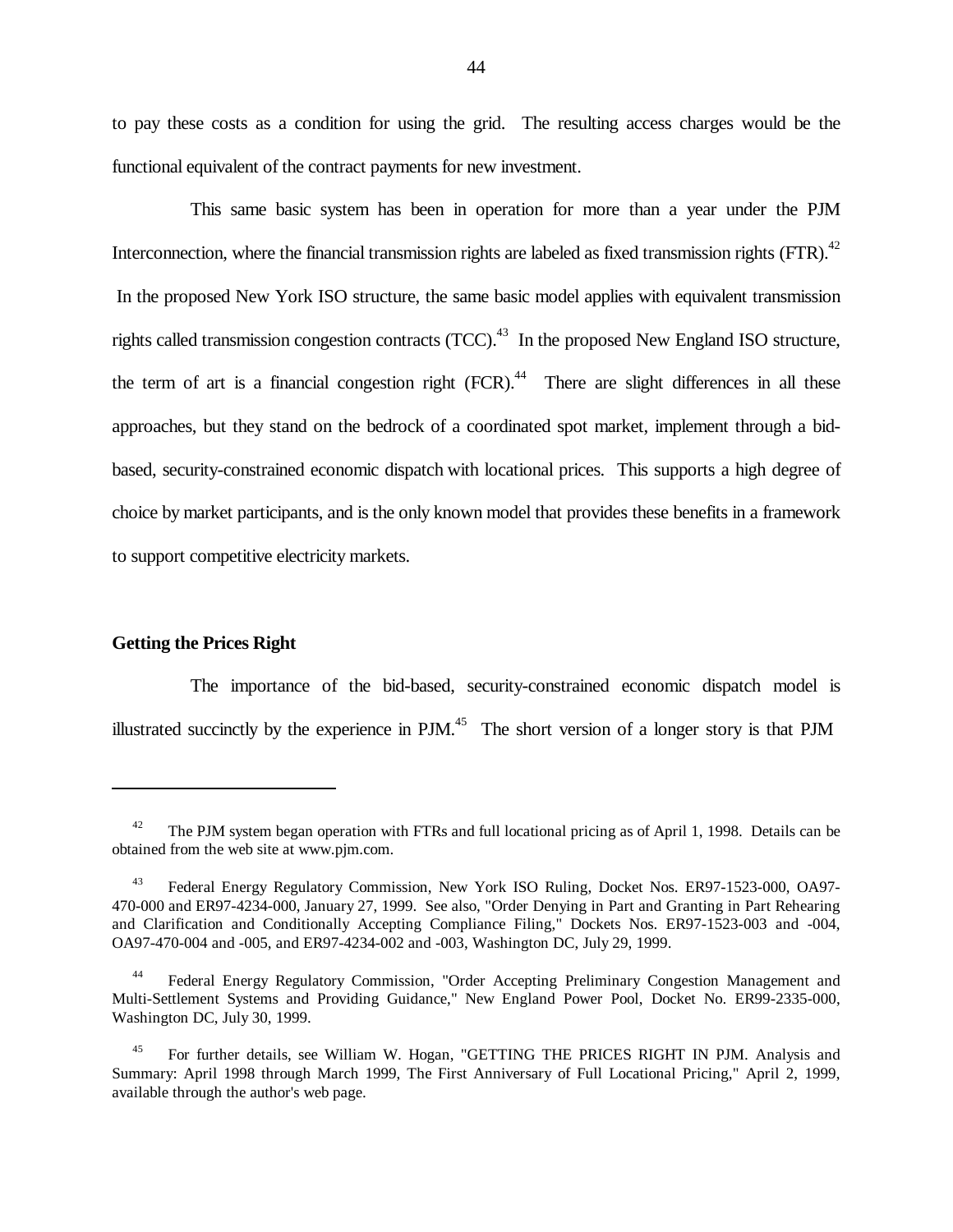conducted something like a natural experiment with alternative approaches to transmission access and congestion management. The full implementation of the current model in PJM, as outlined above, was embraced starting in April 1998, only after an experiment during 1997 with an alternative market model and pricing approach that proved to be fundamentally inconsistent with a competitive market and user flexibility.<sup>46</sup> The experiment made the point in a dramatic way. The important issue is not the total cost of transmission congestion, which may be small on average if the system is used efficiently, and when the cost is often mistakenly dismissed as irrelevant. Rather, the point is the incentives at the margin when the system is constrained. In designing the rules for transmission access and pricing for a competitive market, it matters little how the rules perform when the system is unconstrained. The important question is how the rules deal with the market and participant choices when the system is constrained.

The earlier flawed pricing system allowed market participants the flexibility to choose between bilateral transactions and spot purchases, but treated PJM as a single zone and did not simultaneously present market participants with the costs of their choices. The circumstances created a false and artificial impression that savings of \$10 per MWh or more could be achieved simply by converting a spot transaction into a bilateral schedule. Faced with this perverse pricing incentive, market participants responded naturally by scheduling more bilateral transactions than the transmission system could accommodate. In effect, using the wrong prices induced behavior which greatly increased the cost of congestion. Inevitably, in June 1997 the ISO had to intervene by restricting the market and constraining choice to preserve reliability. The PJM ISO was fully aware of the perverse

<sup>&</sup>lt;sup>46</sup> Here the issue is pricing for transmission congestion. The recovery of embedded costs of transmission investment through access charges is a separate matter that is amenable to a zonal approach. Locational pricing has long been available in other markets, such as New Zealand. The PJM case is of interest because of its size, the sharp contrast of the debates, the experiment of trying two different pricing systems, and the availability of the data.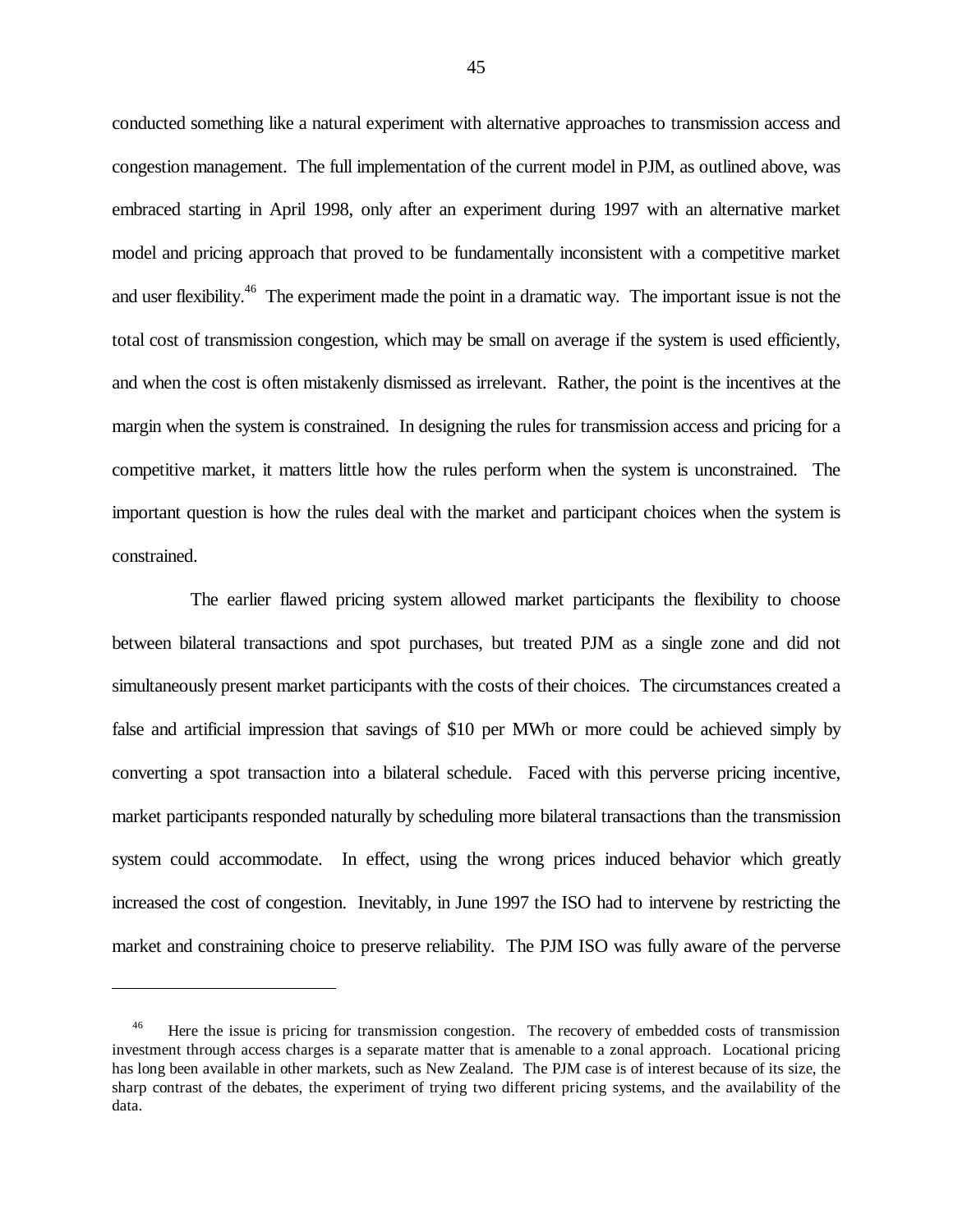incentives of zonal congestion pricing and the problems they created. But without the authority to change the pricing rules, the ISO had no alternative but to restrict the market.

Even if the total cost of congestion might be modest over a year, a gap of \$10 per MWh between the true costs of transmission usage and what participants pay is more than sufficient to get the attention of market participants at the time when it matters most, when the system is constrained. Given the margins in this business, market participants will change their behavior for \$1. And the changes in behavior can substantially affect system operations; in fact, the whole point of electricity restructuring is that changes in behavior can affect system operations and lead to different patterns of electricity use and investment.

By contrast, the locational pricing system avoids this perverse incentive. By construction, the locational prices equal system marginal costs. Every generator would be producing at its short-run profit maximizing output, given the prices. The market equilibrium would support the necessary dispatch in the presence of the transmission constraints. Spot-market transactions and bilateral schedules would be compatible. Flexibility would be allowed and reliability maintained consistent with the choices of the market participants.

Starting in April 1998—under the bid-based, security-constrained economic dispatch model with locational pricing—the magnitude of transmission congestion became evident for all to see. The system experienced transmission constraints, locational prices separated, and the opportunity cost of transmission was quite large. The lowest locational prices were sometimes negative, reflecting the value of counterflow in the system where it would be cheaper to pay participants to take power at some locations and so relieve transmission constraints. The highest locational prices were larger than the marginal cost of the most expensive plant running, reflecting the need to simultaneously increase output from expensive plants and decrease output from cheap plants, just to meet an increment of load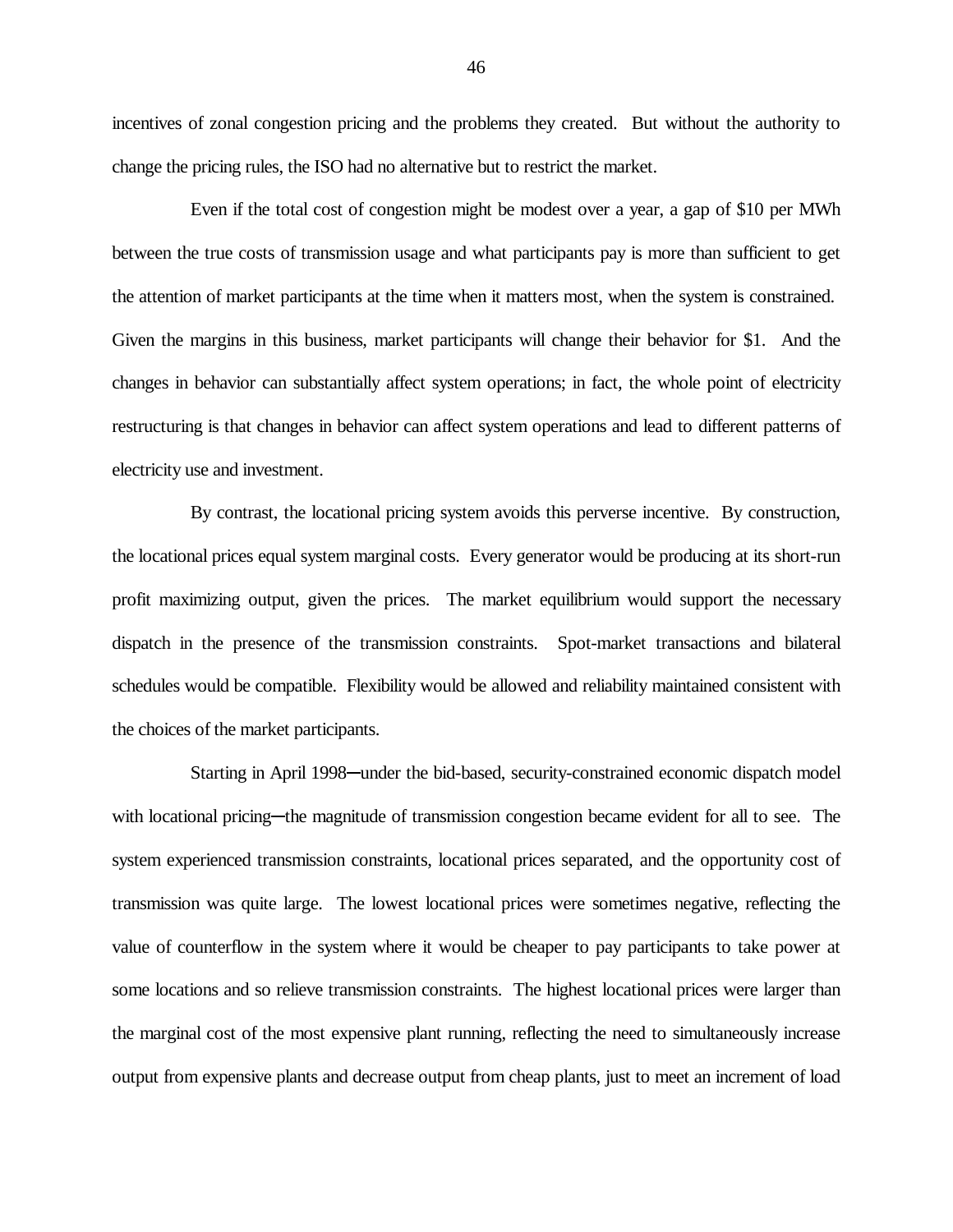at a constrained location. Over all hours in April 1998, for example, the low price was -\$45 at 1500 hours on April 18 at "JACK PS," and the highest price was \$232 at 1100 hours on April 16 at "SADDLEBR," both locations being in the Public Service Gas & Electric territory. Over the first year with the locational pricing system, the maximum difference between the lowest and highest contemporaneous prices was \$412, at 1100 hours on November 19, reflecting the difference between \$322 at "SADDLEBR" and -\$91 at "BELLVIL."<sup>47</sup> The second highest difference was \$399, at 2000 hours on August 26, reflecting the difference between \$437 at "ESAYRE" and \$38 at "NYPP-W." This maximum price separation reached the same level as in the relatively unconstrained month of March 1998 before the locational prices were charged, when users could ignore the cost of congestion.<sup>48</sup>

The contemporaneous difference in locational prices, which is the price of transmission usage, has been large quite often. It does not take much of a difference to change behavior when the reported trading margins may be as low as \$1 per MWh. If we take the \$1 per MWh standard as an arbitrary threshold to define a constrained period, the range of highest to lowest price across locations exceeded the threshold for 119 hours in April, or approximately 17% of the time. As shown in the accompanying figure, the frequency distribution of the price range in constrained hours is skewed, with a median hourly price range at \$33 and a mean of \$49 in April. When the system is constrained and the market incentives matter the most, the marginal costs of transmission can be large indeed.

<sup>&</sup>lt;sup>47</sup> In July 1999, the maximum difference in locational prices reached \$1700.

<sup>&</sup>lt;sup>48</sup> On March 26, 1998, at 2200 hours, the difference between the highest to the lowest marginal cost was almost \$400.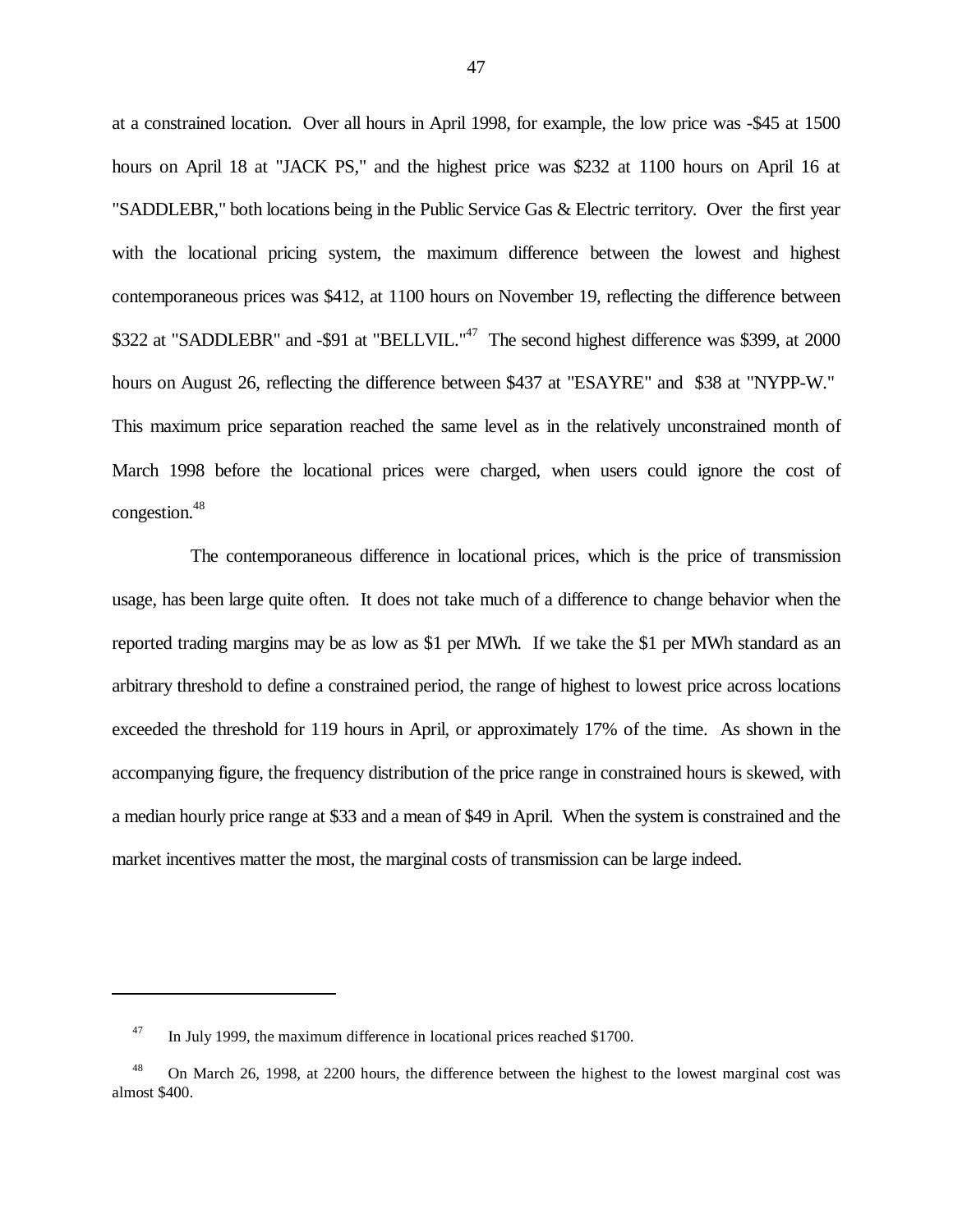The monthly data for May through September, covering the summer peak, reinforce this initial impression. In general, May saw both higher prices and more transmission congestion. The difference between the highest and lowest locational price in



May exceeded the \$1 threshold for 183 hours, or approximately 25% of the time. As shown in the accompanying figure, the frequency distribution of this congestion price shifted to higher costs. In May, the median of the hourly price ranges doubled to \$66 and the mean increased to \$75. June was less constrained, exceeding the \$1 threshold for 95 hours or 13% of the time. The June median of the hourly price ranges was \$57 and the mean was \$64. During July, constraints appeared more often, as in May, with 151 constrained hours or about 20% of the time. July saw a median hourly price range of \$39 and a mean of \$46. By contrast, August showed locational constraints only for 48 hours or 7% of the time. The median hourly price range in August was \$11 and the mean was \$47, reflecting a few hours when the difference between the lowest to the highest price reached almost \$400. September was like August, with 46 constrained hours or 6% of the time. However, the average price of congestion was high in September, with a mean of \$70 and a median of \$39.

The experience of higher unconstrained prices and fewer constrained hours in June, August and September reminds us that the period of peak system load is not necessarily the time of greatest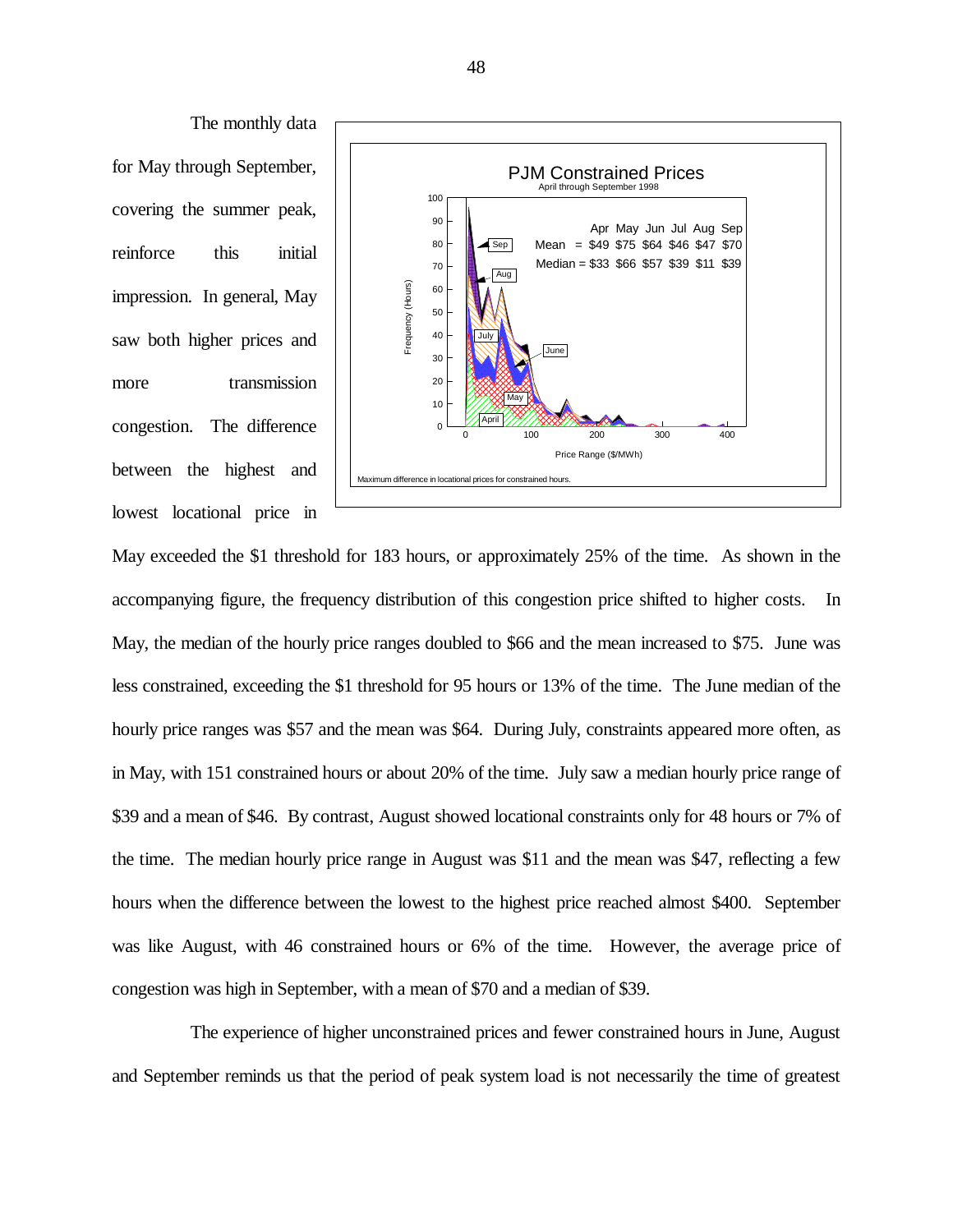transmission congestion. Transmission congestion reflects an imbalance in the location of load and generation. At peak load, more generation comes on line and may relieve system congestion. In addition, the particular flow of power into the Midwest, reversing the usual direction, tended to unload the transmission constraints during the summer of 1998.

This record of continuing constraints was reinforced by the events in the following months from October 1998 to March 1999. After the heavier loading of the PJM summer, the winter months would be less constrained but the constraints did not

÷,



disappear. As shown in the accompanying figure, the frequency diagram of price ranges showed that some significant constraints applied. November alone accounted for 105 of the 242 constrained hours over the period. The median price range for the constrained hours in November was \$26 and the mean was \$49. The corresponding median and mean price ranges of the other months for the hours that the system was constrained appear in the figure.<sup>49</sup>

The evidence shows many things. For example, calculating and reporting the locational prices for each point on the grid are not especially complex tasks, at least for the system operator who

<sup>&</sup>lt;sup>49</sup> The numbers of constrained hours for October 1998 through March 1999 were 28, 105, 6, 20, 18, and 65, respectively.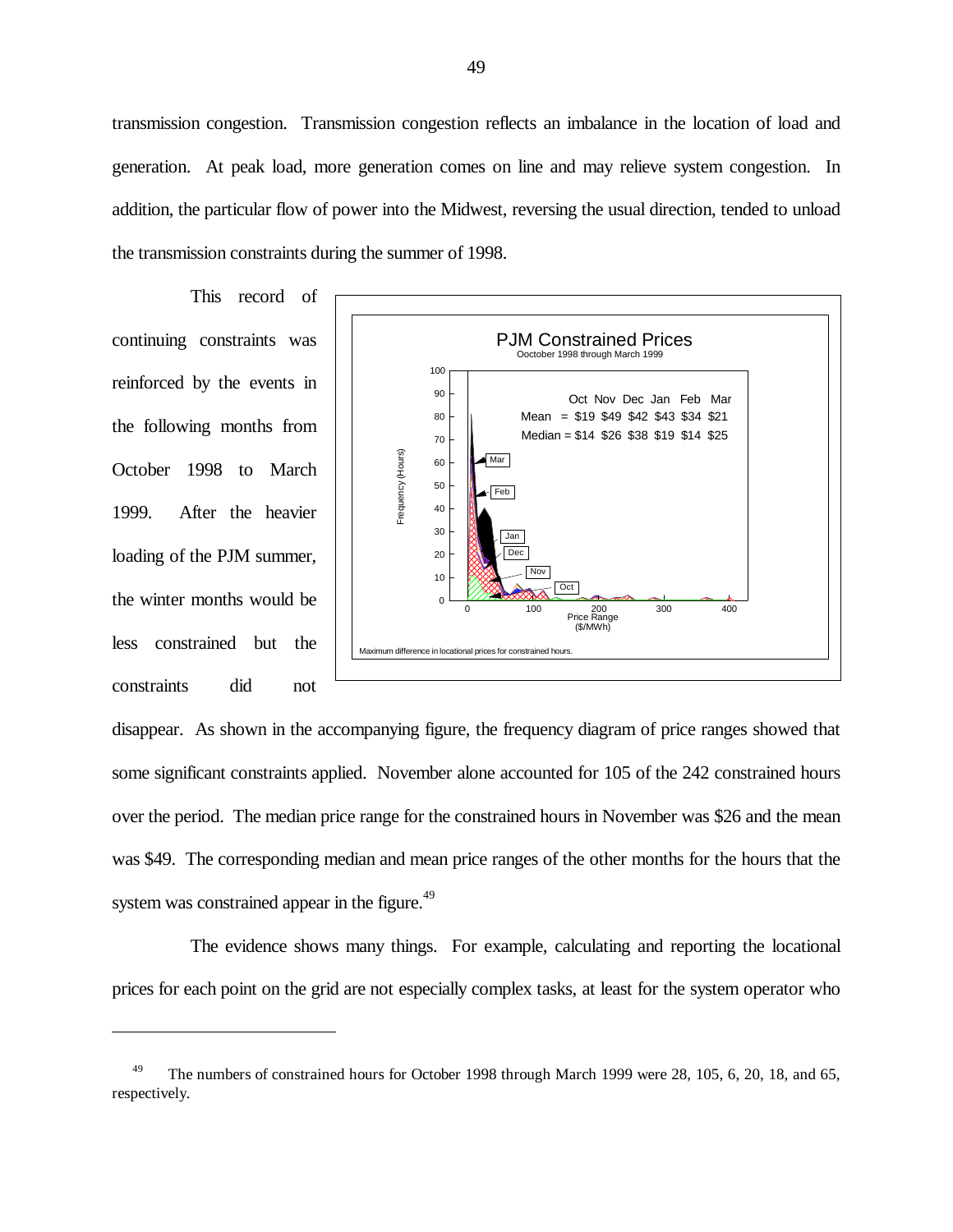has the necessary information available.<sup>50</sup> The prices can be available every five minutes on the Internet. Faced with these prices, the market participants adjust their behavior, just as intended. The transition was not painless, especially for those who ignored many warnings and entered into "seller's choice" contracts that gave the seller the maximum theoretical financial advantage for relieving congestion. Presumably, this form of contract will disappear, or be properly priced in the future, and market participants will become more attuned to the use of fixed transmission rights to hedge much of the cost of congestion. But market participants who rely on the spot market, and are not prepared to pay for congestion hedges that fix the cost of transmission in advance, will see price signals that align their incentives with the reality of system operations.

Full locational pricing is fully compatible with a trading system built on a hub-and-spoke framework. The hub becomes a common trading point, and the cost of moving to and from the hub, along the spokes, is just the difference in the locational prices. If the nodal prices are available from the ISO, market participants can define their own hubs. In the PJM case, however, market participants asked the ISO to handle the accounting to create several hubs, of which the western hub has so far developed as the preferred trading point.

The full market response to all these changes is not known because the data are not all in the public domain. However, one information source is a sampling of trader activity reported in the Wall Street Journal.<sup>51</sup> According to these data, the immediate response of the market was to reduce reported spot trading in April of 1998. However, by mid-May of 1998 reported transactions had returned to volumes comparable to those seen just before the new locational pricing system went into

<sup>&</sup>lt;sup>50</sup> The PJM ISO keeps track of prices at approximately 2000 locations, of which several hundred may have different prices at any moment.

<sup>&</sup>lt;sup>51</sup> For example, see "DJ Electricity Price Indexes," Wall Street Journal, June 3, 1998, p. C19.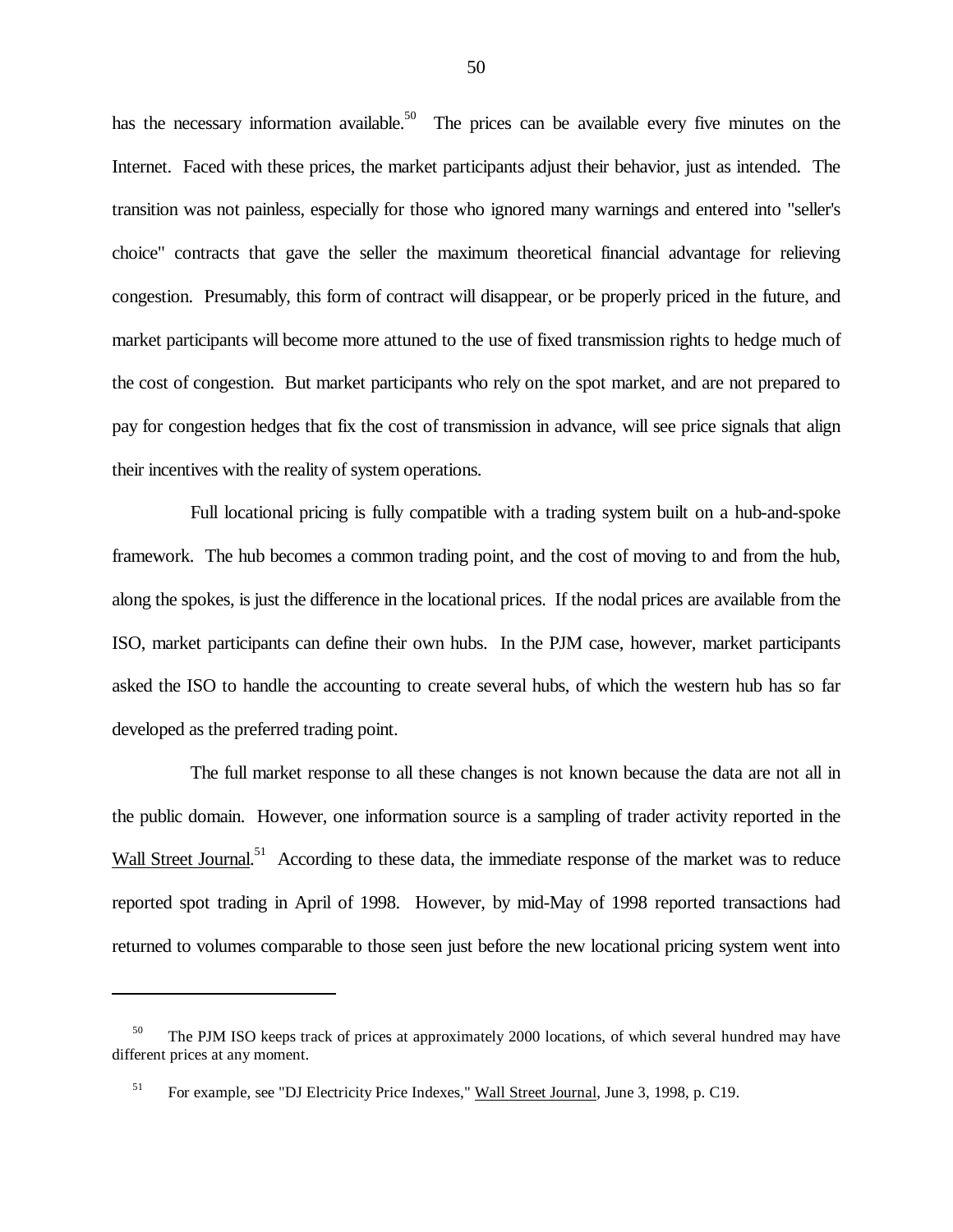effect. Subsequently, and reversing its earlier objection that the nodal pricing market would not be sufficiently liquid, in March of 1999 the New York Mercantile Exchange launched a new futures contract to capitalize on the highly liquid trading market that had developed at the PJM western hub. Apparently inadequate liquidity was not a problem. Even further, the spot and forward markets at the western hub were reported to be so liquid that the futures contract might not be able to compete. $52$ Although market liquidity is often vaguely defined and seen only in the eye of the beholder, as reported by these sources the market appears to have adjusted to the new environment within a framework that supports transactions with consistent prices.

The operational problems experienced by the ISO in the year before full locational pricing, where profit driven market participants undermined reliability, did not appear in the year after adoption of full locational pricing. Locational pricing presents profit driven market participants with the right incentives consistent with the true opportunity costs. This same pricing system was applied by PJM for managing inter-regional transmission loading relief. With full locational pricing, the prices reinforce reliability. In addition, the anecdotal evidence suggests that investments in new generation and transmission were being considered with careful attention to the effects of system congestion, just as intended.

In summary, the first year in PJM demonstrated what the system operators knew but which the rest of us need to learn. Our intuition about the magnitude and pattern of transmission congestion is bad, very bad. Despite the earlier pronouncements that transmission congestion would not be significant in PJM, the data show just the opposite. The costs of transmission congestion can be very

<sup>&</sup>lt;sup>52</sup> "The New York Mercantile Exchange will launch an electricity futures contract March 19 at the PJM western hub, one of the most liquid markets in the Eastern grid. ... The PJM hub already features an active and growing over-the-counter forwards market. A liquid hub can have a downside [for the futures contract] given that players are content trading in the OTC, said one Northeast broker." Power Markets Week, February 8, 1999, p. 14.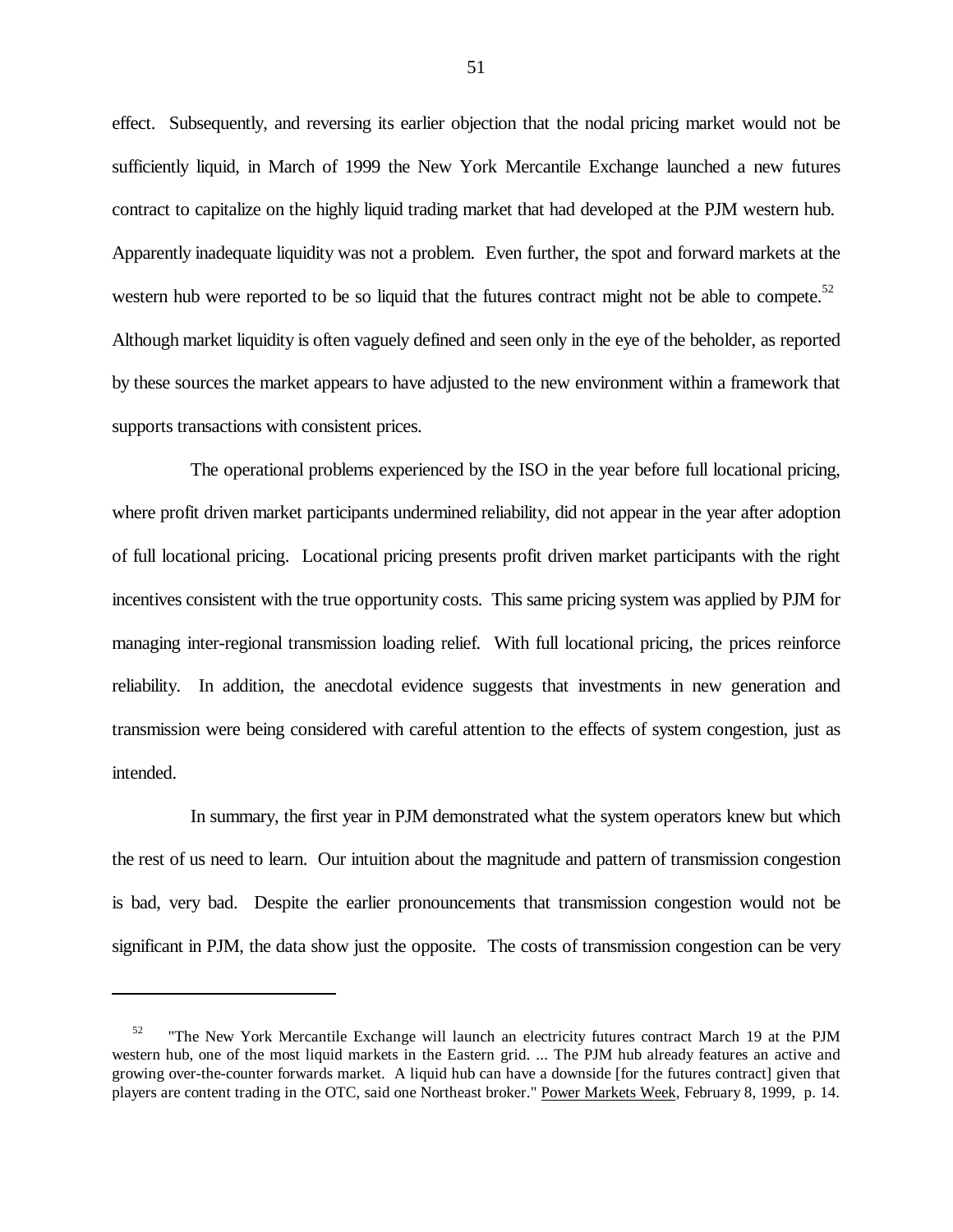high, and failure to internalize these costs can completely disrupt the energy market. This is not a mere technical detail. From the perspective of designing market institutions, it is the most important phenomenon. The best way to deal with the reality is as was found in PJM. The system operator must offer a balancing service. Done properly, this amounts to coordinating the spot market. The natural framework is the bid-based, security-constrained economic dispatch with locational prices. The locational prices can be surprising and the differences can be large. It is these large differences that make it especially important to use the prices in charging for transmission congestion. This is the only workable system that can support a non-discriminatory competitive market that allows for participant choice and flexibility. And as experience in PJM and elsewhere shows, it works.

### **PRESCRIPTIONS FOR (I)SOs**

÷,

There are a few essential services related to coordinating use of the transmission grid where the ISO is both necessary and would have a significant comparative advantage. The ISO would have a significant advantage in conducting its short-term coordination activities through an open spot market. In addition to the immediate efficiency improvements, the transparency and ease of entry for small participants would provide a wealth of benefits for promoting the long-run competitiveness of the market. These benefits would include a practical framework for implementing transmission rights, as embodied in the PJM approach.<sup>53</sup>

The PJM model and similar systems such as for New York, New England, New Zealand, and so on, provide open access with non-discriminatory pricing. The critical short-run matter of congestion pricing and allocation of scarce transmission capacity through locational marginal cost

<sup>&</sup>lt;sup>53</sup> Scott M. Harvey, William W. Hogan, and Susan L. Pope, "Transmission Capacity Reservations and Transmission Congestion Contracts," Center for Business and Government, Harvard University, June 6, 1996,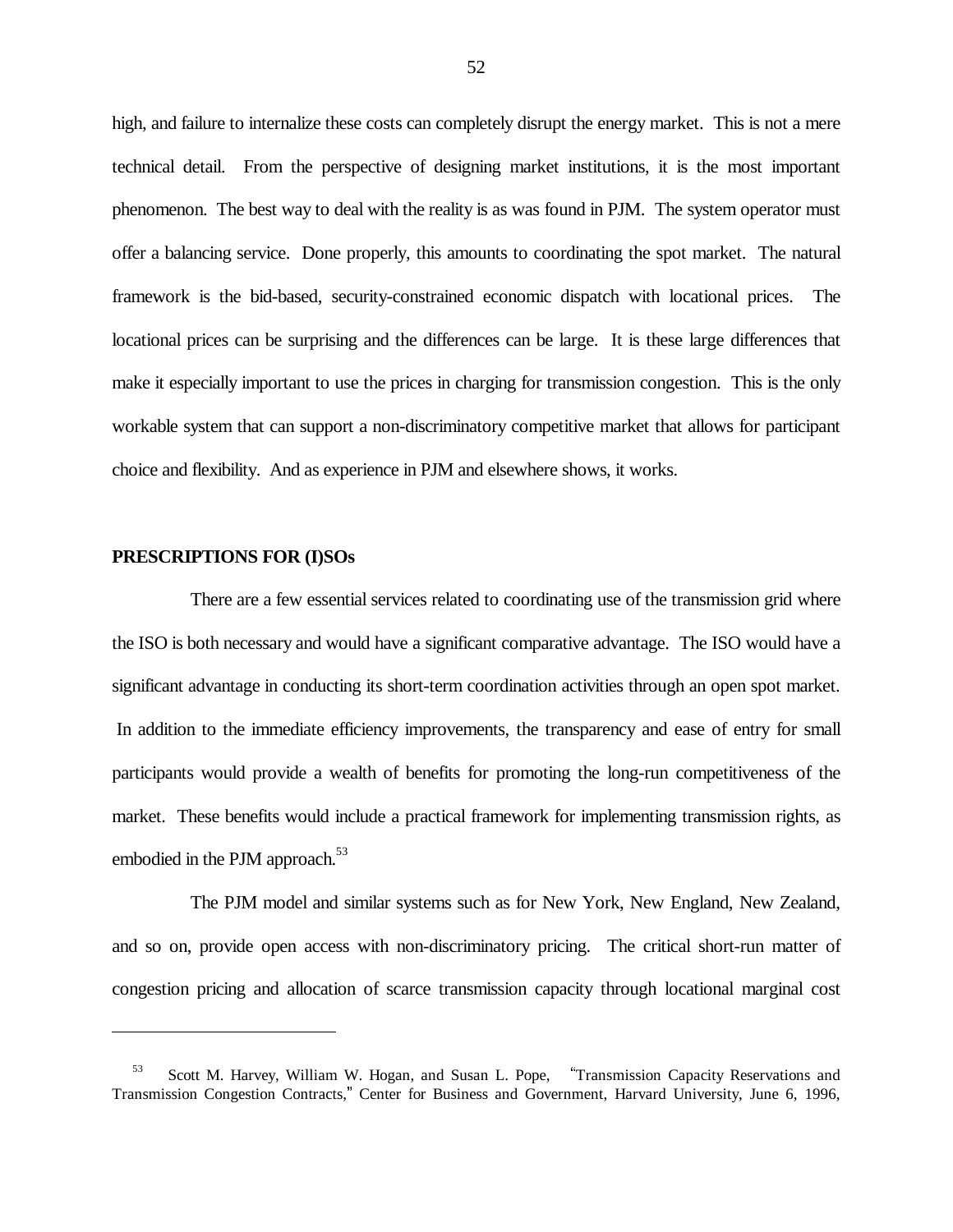pricing complements other components to deal with the longer-term issues that go beyond system operations. Transmission fixed costs are recovered primarily through system-wide (but not necessarily uniform) network service charges. The ISO administers both a spot market and bilateral schedules, while maintaining reliability under principles of bid-based, security-constrained economic dispatch. Fixed transmission rights (FTRs, i.e., transmission congestion contracts) are available for congestion costs between locations, creating the market equivalent of perfectly tradeable physical transmission rights, providing tradable open-access transmission reservations in the only way that is likely to be feasible.

# **Market Design Pitfalls**

There is little public policy justification for approving ISO rules that go against this model and in the direction of adding further complications while restricting participant choices. Hence, it would be appropriate to prescribe rules for the ISO that would support a competitive market in the real world, rather than an idealized world where network complications could be ignored. At a minimum, governments and regulators interested in market design should look with great skepticism on proposals that begrudgingly acknowledge that a certain function must be performed by the system operator, but then require that it be performed badly. The effect of proposals that short-circuit efficient coordination of the spot market is to increase costs, create subsidies and reduce market flexibility. There are many ways to get it wrong, and the Commission should be hostile to such proposals. For example:

> **Impose Balancing Penalties.** The ISO must provide real time balancing to maintain system integrity. Balancing imposes costs, and those relying on the balancing services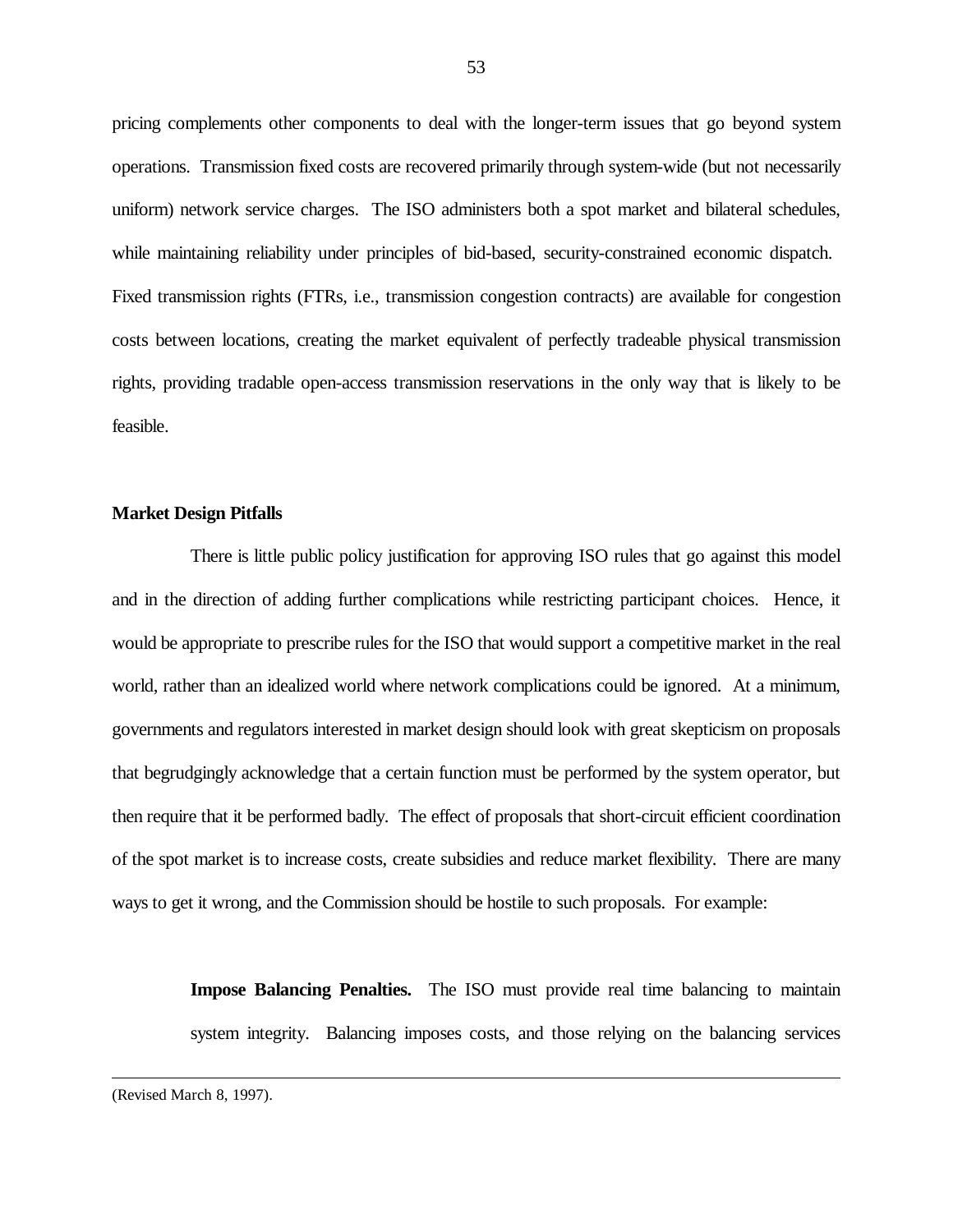should pay these costs. However, a strong burden of proof should face those who would charge balancing penalties in excess of costs, or restrict voluntary access to balancing services.

**Require Individual Balancing Constraints.** The ISO must maintain aggregate energy balance in the system, but there is no physical necessity and no public policy interest in requiring particular combinations of individual transactions to remain balanced. Quite the contrary. Individual balancing requirements both complicate the task for the ISO and provide a device to reinforce market power. This goes against the public interest.

**Prohibit Least-Cost (Re)Dispatch.** The ISO must be able to (re)dispatch plants in order to manage transmission congestion. Rules designed to prevent the ISO from applying the familiar principles of economic dispatch run contrary to the notion of competitive markets and the public interest.

**Reject Voluntary Bids.** When doing an economic dispatch, it seems logical for the ISO to make the adjustments taking into account the preferences of the market participants as expressed by their voluntary bids. There should be a strong burden of proof for those who argue that it is necessary to restrict the voluntary bids, or discard consideration of some bids.

**Separate Transmission Rights and Dispatch.** The ISO must coordinate the use of the transmission system. And once the actual use of the transmission system is determined, so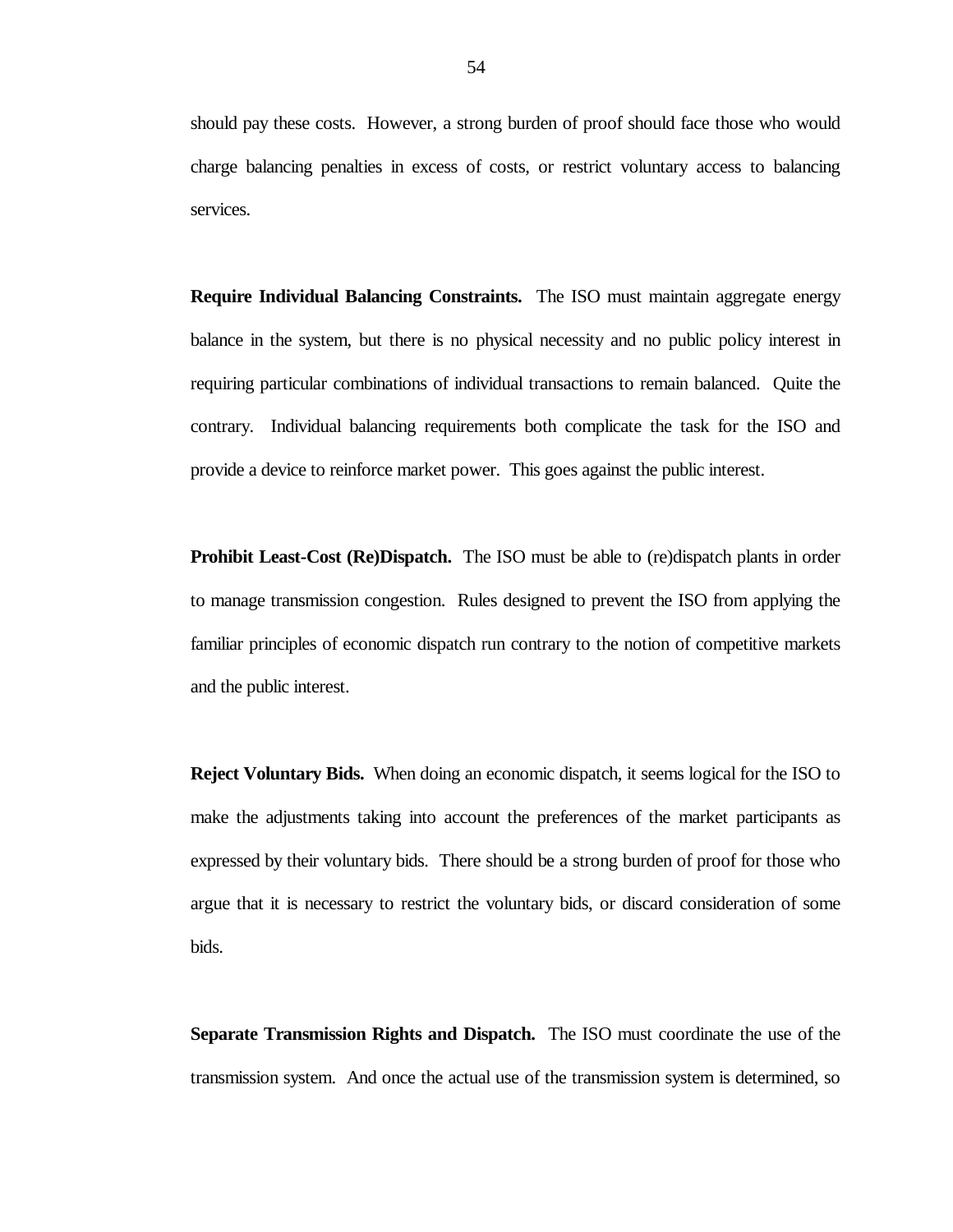is the dispatch. Regulators should look with skepticism on any proposal built on the flawed argument that transmission usage and dispatch can be separated.

**Restrict the Capacity of the Grid.** The real reliability conditions for the electric grid include an ensemble of contingency conditions and complicated network interactions. Relatively few of these real constraints are simple limits on the actual flow across certain interfaces. Regulators should look skeptically at proposals that require derating the real capacity of the grid in order to make a few flow limits sufficient to guarantee reliability under a simple market model.

**Suppress Pricing Information.** Only the ISO would have the information needed to calculate and post locational prices, as in PJM. The computations are easy for a given dispatch, but only the ISO has all the information about the dispatch. Given the striking gap between the previous claims that congestion is insignificant and the observed reality of true locational pricing in the first real implementation in the United States, regulators everywhere should have a strong interest in prescribing that the real locational marginal costs—considering the real network interactions, and not just simplified zonal aggregations—be made available on a regular basis.

Regrettably, this recital of illustrative pitfalls was motivated by flawed components found in quite real proposals, a few already in place. Some market participants may prefer large transaction costs, trading obscurity, barriers to entry, and the ability to exploit market power. They should oppose an efficient spot market coordinated by the ISO, which would simplify the real operations of markets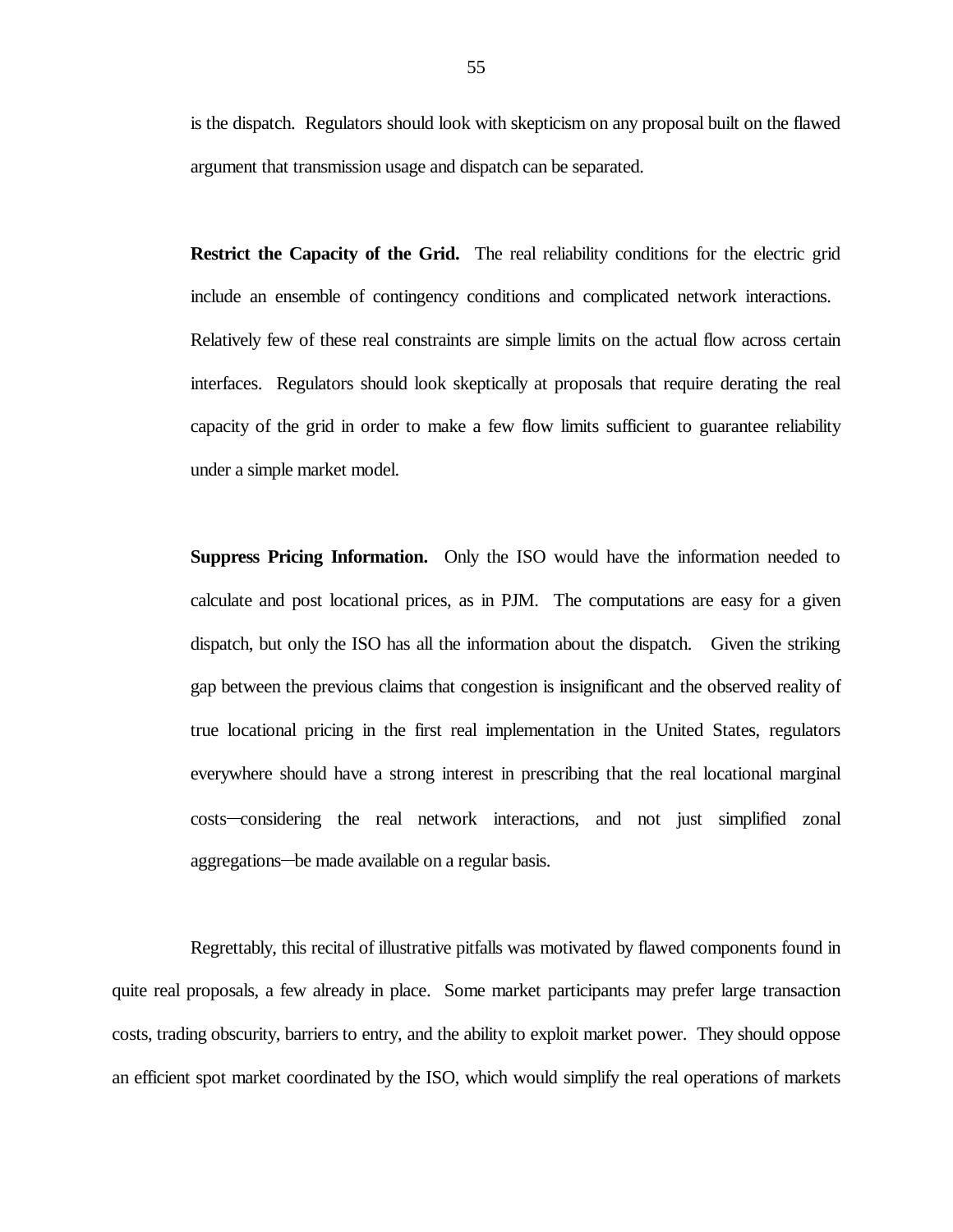and reduce the profits of those who otherwise would benefit from the inefficiencies. An open spot market coordinated by the system operator would be easy to use, and easy access is not profitable if you are selling access. But we should not confuse the public interest in greater competition with an interest in greater profits for ever more competitors. Governments and regulators imbued with responsibility for the public interest should prevent such mistakes.<sup>54</sup>

To be sure, embracing these recommendations would be the same thing as supporting an ISO that operates a "residual pool."<sup>55</sup> Despite all the evidence of the benefits, in some quarters the use of a system operator to coordinate an open spot market is politically incorrect. However, for those willing to look beyond preemptive dismissal and discuss the ideas on their merits, we should note that the equation runs both ways. Those who reject an ISO which operates such a voluntary, short-run, residual pool to coordinate the spot market are rejecting some or all of these principles, a rejection for which there seems to be little or no justification other than a fear of the open, competitive market that would result. Rejection of these principles amounts to saying that although the system operator must perform certain functions, it is better if they are performed badly.

## **Transmission Access and Pricing Challenges**

÷,

Development of the rules for market design and access to the essential transmission facilities confronts a number of challenges. The basic outline of the bid-based, security-constrained economic dispatch with locational prices and transmission congestion contracts provides a foundation. It is a foundation that is firmly planted in the Commission's RTO NOPR and the earlier CRT proposal. If we

<sup>&</sup>lt;sup>54</sup> Larry Ruff, "Competitive Electricity markets: Why They Are Working And How To Improve Them," National Economic Research Associates, May 12, 1999.

Richard Haigh, The National Grid Company, comments on Panel 5, "ISOs and Transmission Pricing," FERC Public Conference Concerning the Commission's Policy on Independent System Operators, April 16, 1998.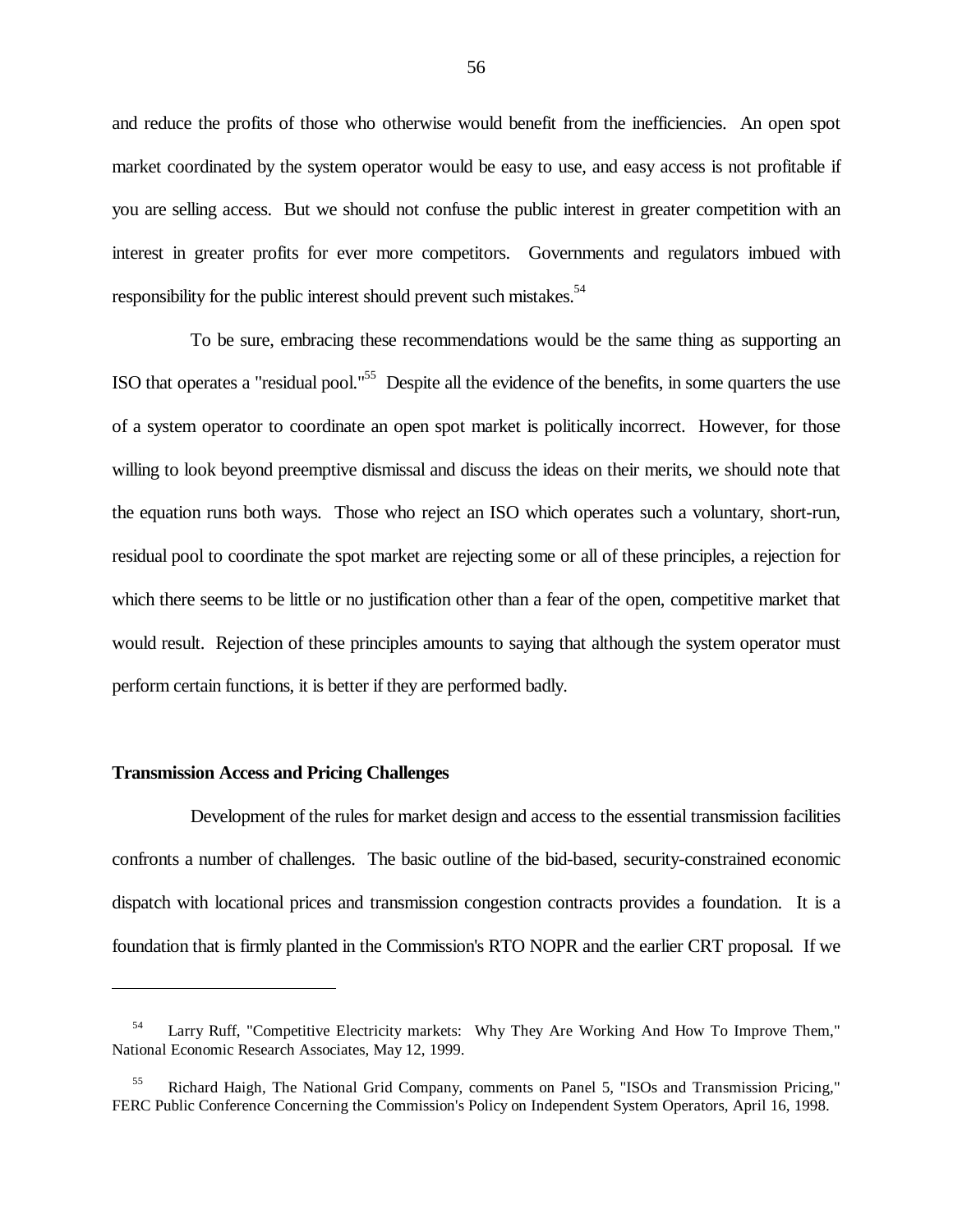could move beyond the distracting debates, and avoid the avoidable design flaws for the system operator, we could turn our attentions to an unfinished agenda. The constraints of space permit only an outline of the analysis of these other important matters. Some of the major, interconnected topics include:

> **Transmission Pricing for Fixed Charge Recovery**. Transmission displays large economies of scale, which means that the efficient way to recover embedded costs is in a system that separates fixed and variable charges. Recovery of fixed costs would further distinguish between those designed to recover sunk costs and those that would apply to new investments. There is no reason that sunk cost recovery should be uniform across the grid. This is a point of common confusion. Recognizing that access charges could and should be different at different locations is not the same thing as rejecting a postage stamp rate. For the sunk costs, the license plate approach with different access charges for different regions—now in place, for example, in PJM, California and Australia—would be a preferred alternative, extending into the future. This idea is embodied in the RTO NOPR.<sup>56</sup> For new investment, fixed charges could be collected under a separate contract with those obtaining rights in the expanded system. This means that locationally different access charges should be the norm, not a temporary transition arrangement. But once the participant pays the access charges, the access should work like a postage stamp covering the entire grid with the right to participate in the coordinated spot market. Importantly, recovery of sunk costs has all the familiar characteristics of the stranded asset problem. In a

<sup>56</sup> RTO NOPR, p. 13.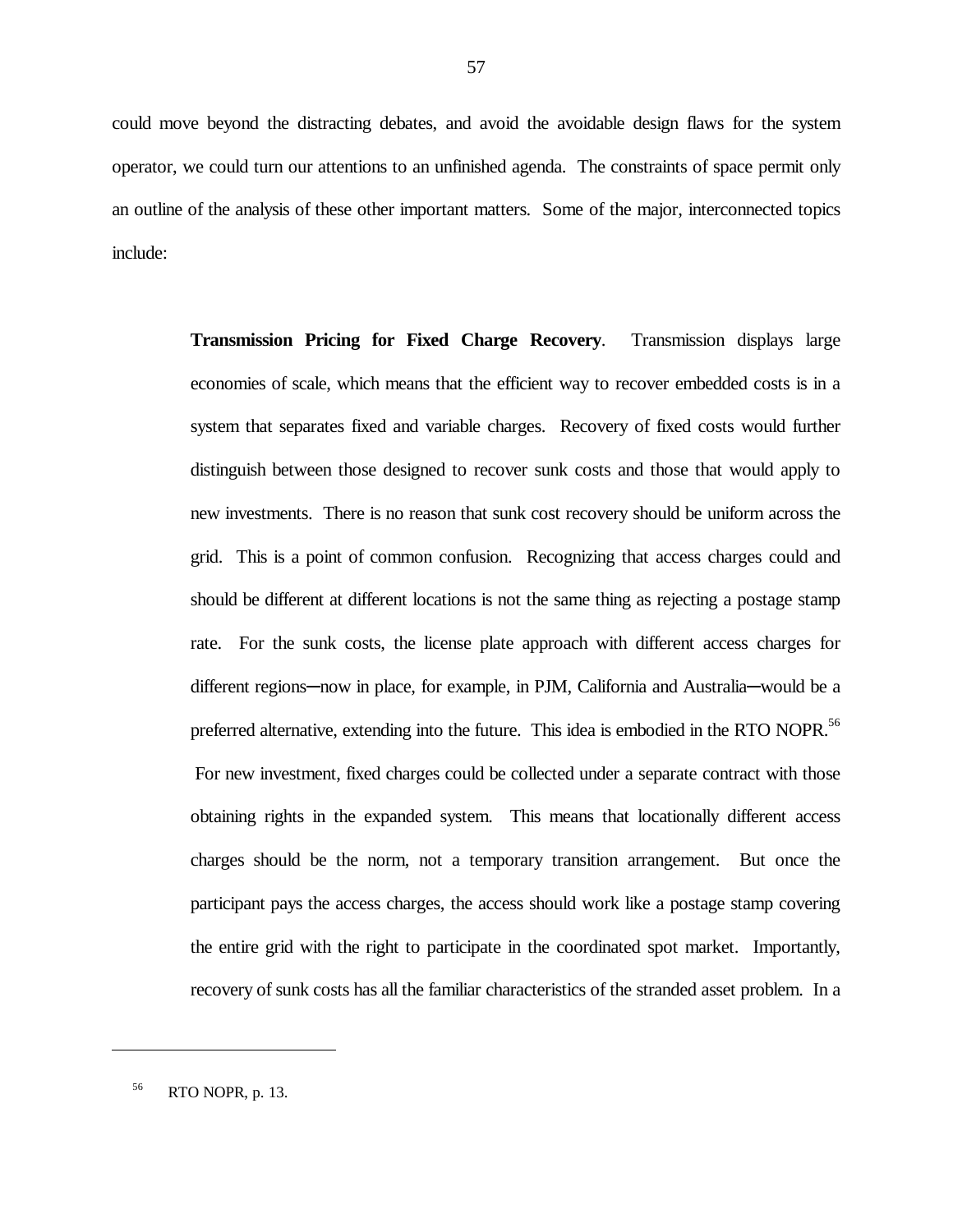world of truly open access, market participants would not willingly pay for the sunk costs. Hence, it is important (mandatory) that payments for embedded costs be mandatory.

**Transmission Rights for Energy**. The locational pricing system for managing transmission usage and congestion is central to the competitive market design. The structure of this pricing system supports the definition of transmission rights, incentives for investment, and the ability to rely on competitive market forces. Under a market structure with bid-based economic dispatch and locational pricing, the natural definition of transmission rights is in the form of financial contracts for the collection of congestion rentals. This approach is also recognized in the RTO NOPR.<sup>57</sup> The rights are FTRs in PJM or TCCs in New York. Furthermore, the rights could also serve as an important element of the incentives and obligations for the grid company. The basic design could be extended to include the explicit treatment of marginal losses and loss payments, as under consideration in New Zealand. Allocation of FTRs through the acquisition of network service creates certain perverse incentives in the re-designation process. An alternative is the development of auction mechanisms for allocating and reconfiguring transmission rights. Such auctions have begun in PJM and are about to begin in New York.

**Transmission Requirements for Connection**. There is a distinction between the requirements for new generators and loads to connect to the grid and the requirements for expansion of the grid. The connection rules will be important as both an obligation for the

<sup>57</sup> RTO NOPR, p. 157 and p. 166.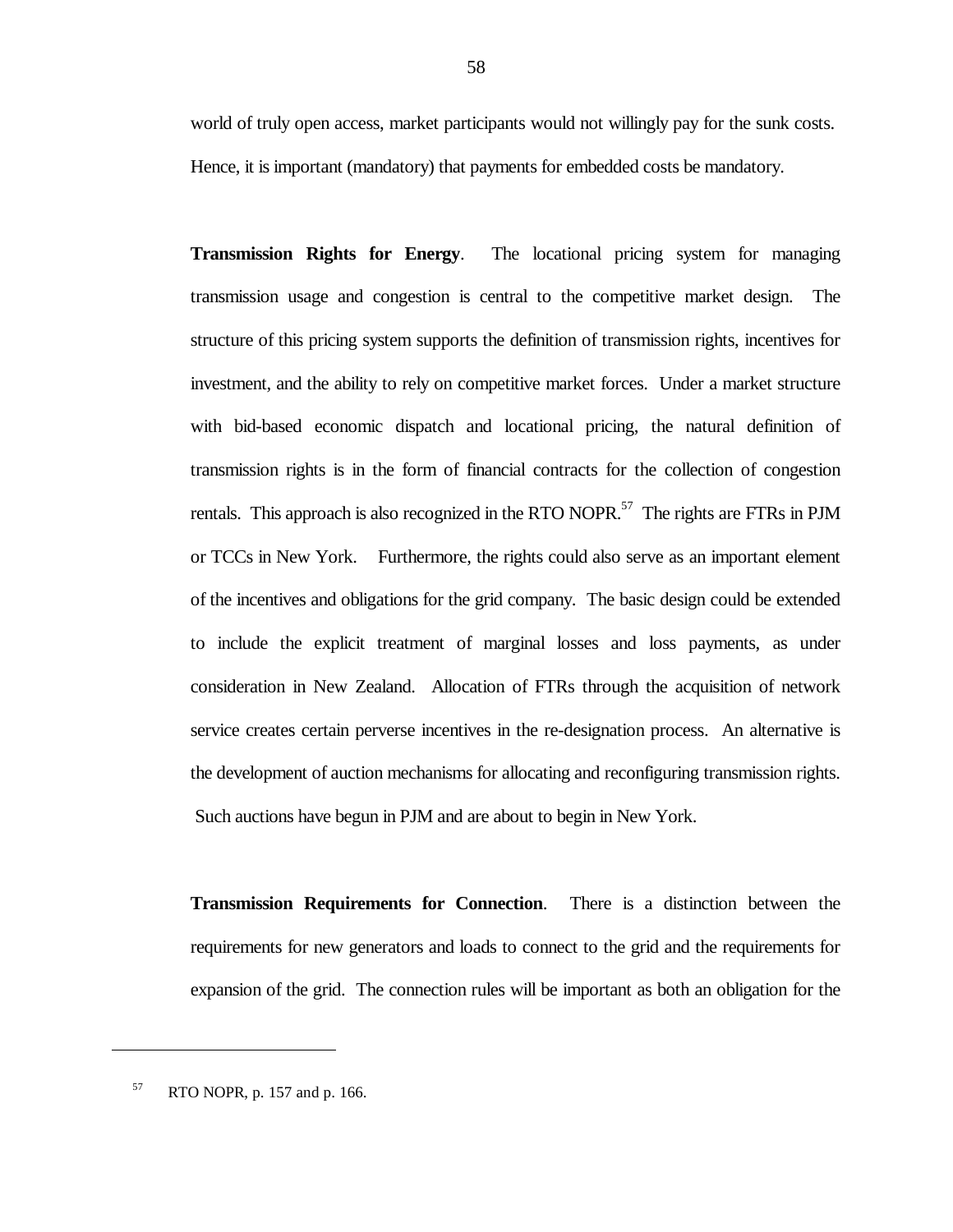grid company and as an important source of future revenue. At the same time, we should ensure that the connection policies do not become a barrier to entry. In effect, connection for a new generator should require nothing more than would be dictated by the electrical impacts of the plant if it were running and producing no energy, which is always an option.

**Transmission Expansion Protocols**. Separate from the connection to the grid are the incentives and rules for transmission system expansion in order to increase the capacity for energy trading and to create new  $FTRs.<sup>58</sup>$  Here we would distinguish between market driven expansions and expansions dictated by market failure.<sup>59</sup> For market driven expansions, the incentive for investment comes from the market participants who do not wish to pay future congestion costs and seek new FTRs. Or there might develop a mechanism that limited the working capacity of new investments for enough time to justify the return based only on ex post congestion rents. The market participants could approach the existing grid company and arrange for the investment, contract for future fixed payments, and receive the resulting FTRs. Presumably, any existing or new grid company could compete for this business, which could be contestable. For investments where market failure prevents the development of a transmission expansion, there would be a different but parallel decision mechanism. In this case, the grid company might take the initiative in identifying cost-effective expansion options that cannot be undertaken because of the freerider problem blocking the formation of a sufficiently large coalition of beneficiaries. If the

<sup>58</sup> RTO NOPR, pp. 53-56.

<sup>&</sup>lt;sup>59</sup> William W. Hogan, "Market-Based Transmission Investments and Competitive Electricity Markets," Center for Business and Government, Harvard University, August 1999, available on the author's web page.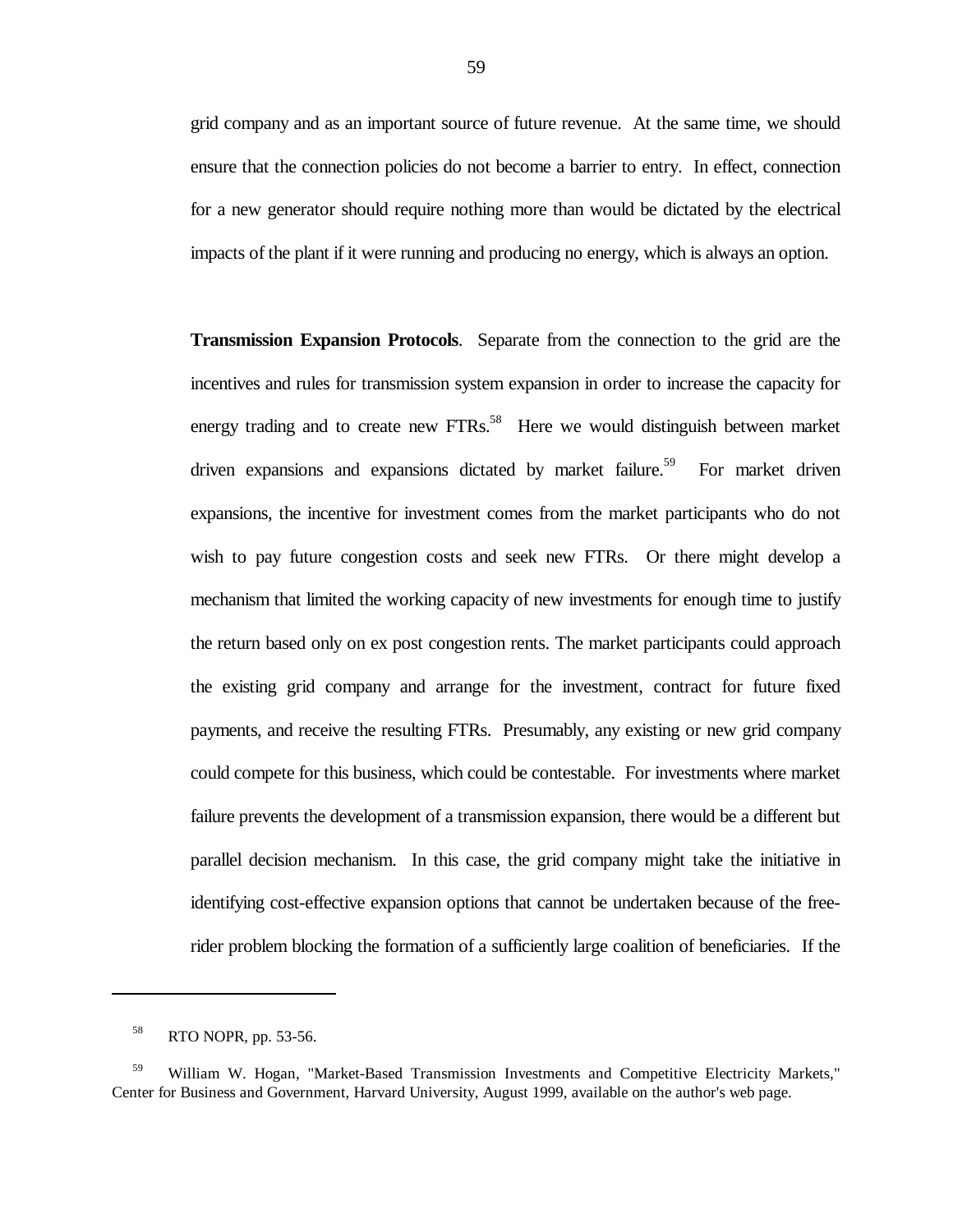case can be established, the grid company could propose an allocation of costs and benefits. The costs would be collected in a manner similar to sunk costs for the existing grid. The benefits would be distributed in the form of incremental FTRs.

**Transmission Rights for Capacity Credit**. As long as there is an installed generation capacity requirement and market—as in PJM, New York and New England—there will be a need for a separate system of transmission capacity rights that would be similar in structure to the old notion of physical point-to-point rights. Although these rights would not be connected to the congestion payments, they would be defined according to a simultaneous feasibility condition for deliverability. The rights could be auctioned, tradable, and so on.

**Transmission and Market Power**. There is a potential interaction between transmission rights and the exercise of generation market power. $60$  The basic point is that generators with market power could affect both the profitability of their generation and the value of any transmission rights they may hold. $^{61}$ 

**Coordination Across Regions and Transmission Loading Relief**. In a large interconnected grid, the issue of coordination across regions has important implications for the design and use of transmission rights, transmission expansion, and all the other aspects of the transmission business. There is a continuing debate over the procedures for

<sup>60</sup> Judith B. Cardell, Carrie Cullen Hitt, William W. Hogan, "Market Power and Strategic Interaction in Electricity Networks," Resource and Energy Economics, 19(1997) 109-137.

 $61$  RTO NOPR, p. 134.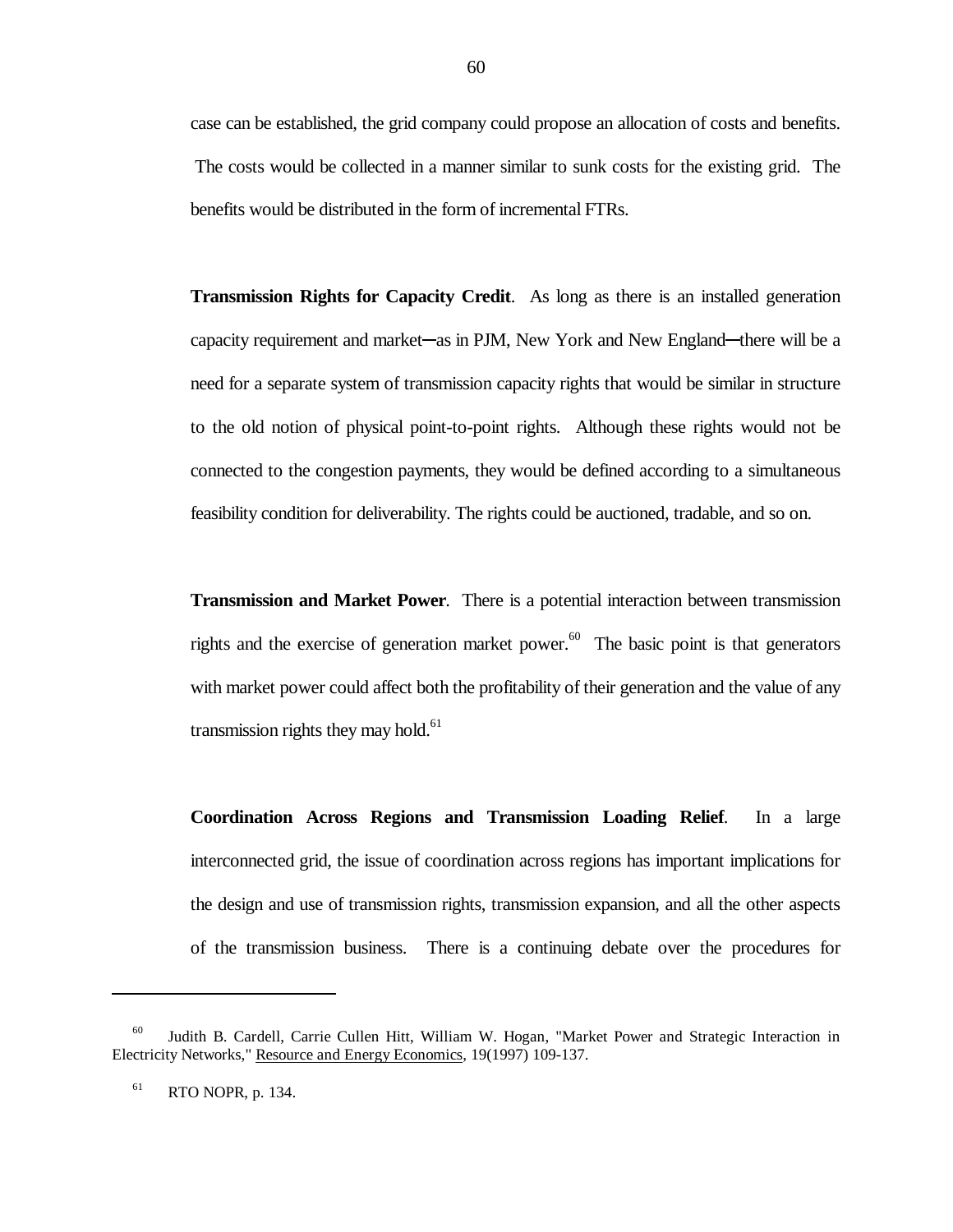transmission loading relief. A poorly designed TLR mechanism could undermine the market structure and severely reduce the value of the FTRs that can be viewed as the service provided by the wires company. This is sometimes referred to as the "seams" issue, coordinating the operations across regional ISOs in an interconnected grid.  $62$ 

**Ancillary Services**. Market implementation problems have raised the level of concern about the treatment of the many activities that fall under the heading of ancillary services. Definitions vary, but many of these services could come directly from investments in generation or in the wires business, e.g. with capacitors to provide reactive power support. The policy focus on the energy and capacity markets should be balanced by some further investigation into the developments in ancillary services.<sup>63</sup>

**Obligations of the Grid Company**. The obligations to be imposed on grid companies have not been fully addressed in the context of the new competitive market designs. The England and Wales case is an exception, with its own problems. Elsewhere, the requirements for the Gridco have not been the focus of policy development. This is an area that could impose potentially large obligations on the Gridco, and where the complexity of the problems provides an opportunity to shift costs. For example, in the absence of welldefined measures of grid capacity, a Gridco might be expected to maintain very large

<sup>&</sup>lt;sup>62</sup> For an outline of such coordination measures, see Michael Cadwalader, Scott Harvey, William Hogan, and Susan Pope, "Market Coordination of Transmission Loading Relief Across Multiple Regions," Center for Business and Government, Harvard University, December 1, 1998, available on the author's web page.

Eric Hirst and Brendan Kirby, "The Functions, Metrics, Costs, and Prices for Three Ancillary Services," Prepared for the Edison Electric Institute, October 1998.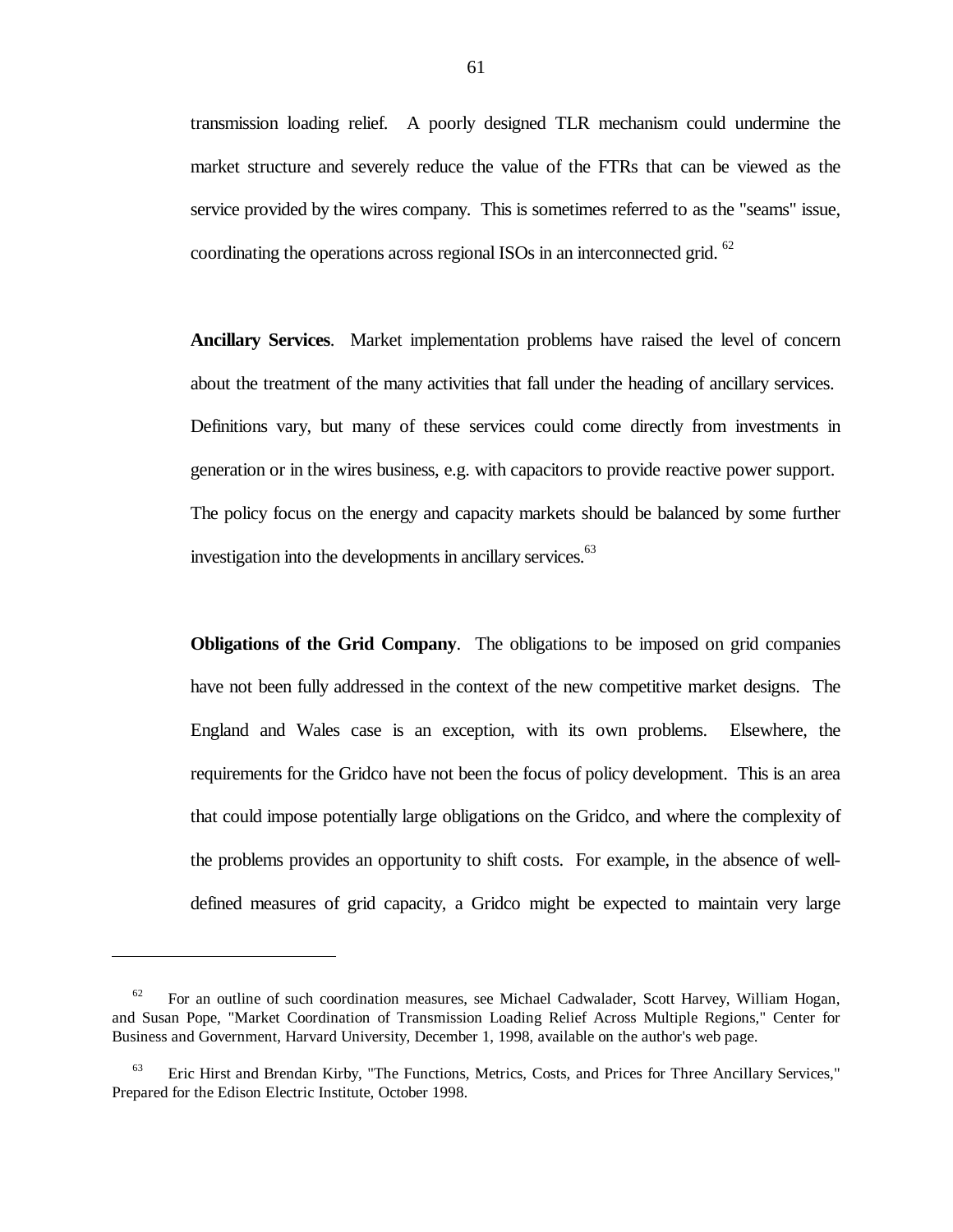capacity to minimize the possibility that any possible pattern of use could be achieved at low cost. A natural, market-oriented alternative would be to define the product provided by the Gridco in terms of the FTRs and other transmission rights created by the grid, and then to define a set of financial obligations that would be connected, for example, to increased congestion costs. For example, to the extent that the Gridco did not maintain the capacity associated with the FTRs, it could be responsible for any excess congestion cost payments.

**Incentives for the Grid Company**. The favorite subject of the grid owners is the financial incentives they should enjoy for maintaining the grid and expanding in a cost-effective manner. Such incentives would be appropriate if connected to the framework for obligations. For example, if investment in new grid facilities were contestable, and the obligations of the grid company principally were to stand behind the financial commitments in FTRs and other transmission rights, then a form of light-handed regulation would be possible, with cost-based rates for embedded cost recovery for sunk costs but negotiated market-based payments for some or all new investments. This is an area that has substantial potential, but the ideas are not yet well developed in the policy discussion.

This is not an exhaustive list, with its focus on market operations rather than governance and legal organization. But it does suggest the areas where progress is possible. The key to success would be to build on the fundamental economics of competitive electricity markets, and get the prices right.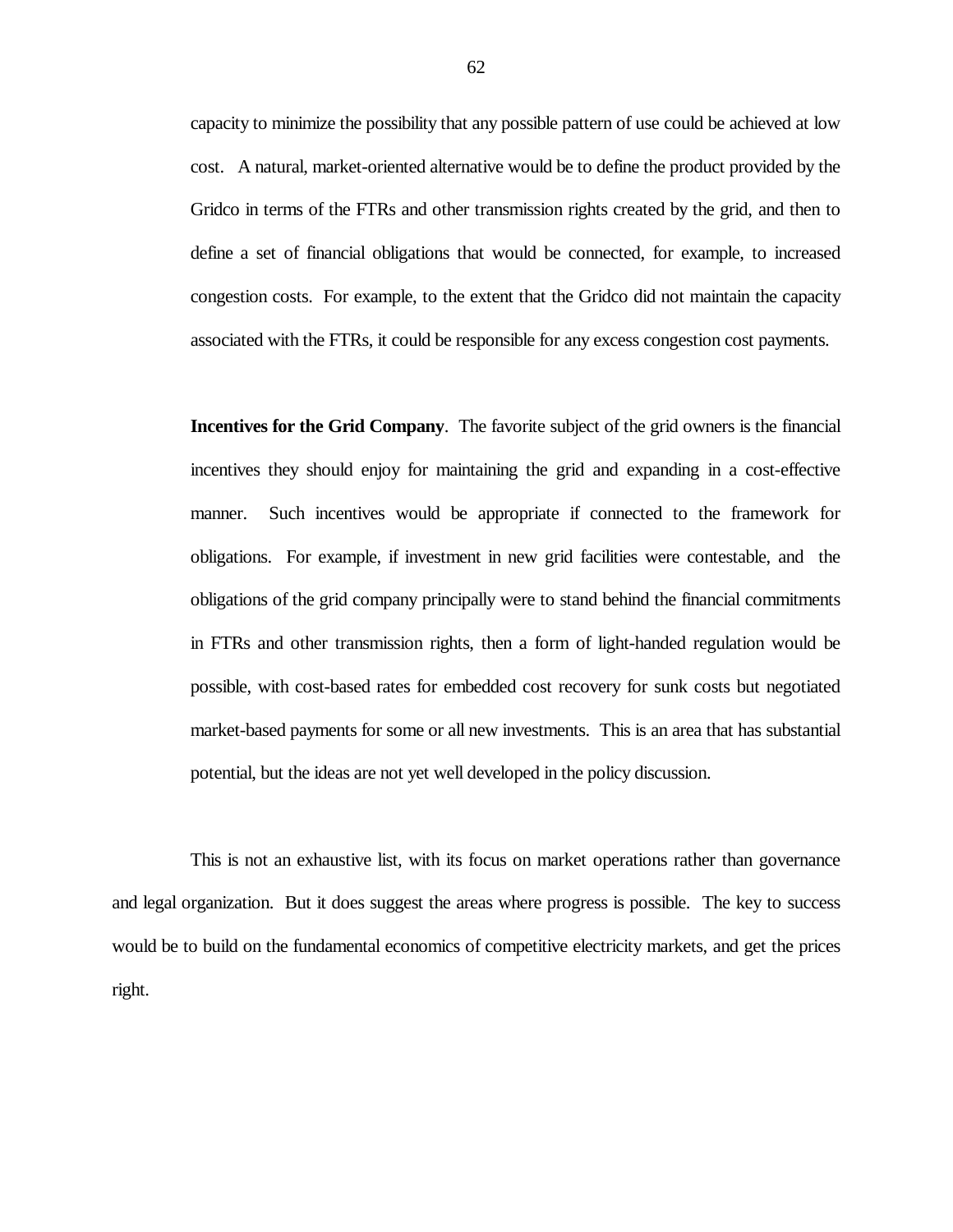# **FACING THE INEVITABLE**

The Commission faces many challenges and will get what the RTO NOPR requested: plenty of advice. Necessarily the Commission will have to set priorities that concentrate the focus on what is really important. The RTO NOPR goes a long way in this direction, but my advice is to reinforce the analysis of the NOPR and redirect its priorities.

The most important choice is in the design of the market institutions for coordination of short-term operations. The good news is that the RTO NOPR has the analysis right. The bad news is that the Commission cannot escape the implications of its own analysis.

The Transco diversion will not provide a simple escape from this responsibility. This follows for a number of reasons. First, it is very unlikely that the pure Transco model is viable at all. This goes beyond the conflicts of interest as identified by the FTC. The argument that system operations must be controlled and determined by the owner of the transmission wires does not stand up under even the most minimal investigation. Taken at face value, the pure Transco model would require a single company to acquire ownership of all the transmission wires in a very large region. This is unlikely in the large interconnected grids in the United States. More realistic would be the outcome that a Transco could acquire ownership of only part of the interconnected grid. In this case, we can imagine two outcomes. One would be that the Transco would extend operational control to cover a wider area than its pattern of ownership; but this then would vitiate the original argument that control must follow ownership. Alternatively, control could be limited to follow the balkanized pattern of ownership; but then the necessities of transmission loading relief would create an immediate need for external rules dictating the practices of system operations.

This is not to say that an independent transmission company organized as a Transco is impossible. It would be possible to have a de facto ISO within the organizational structure of the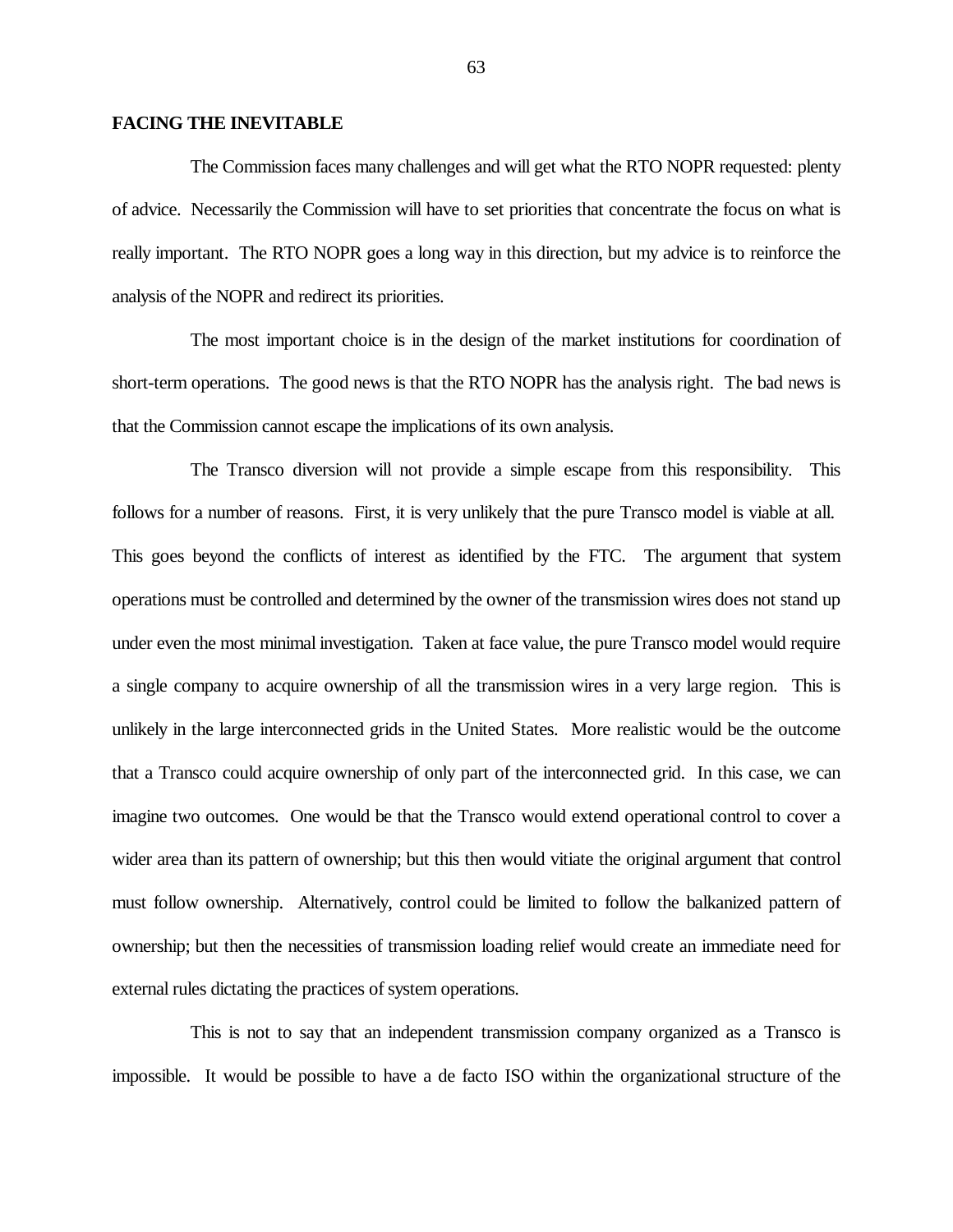Transco, but the access and market rules for this ISO would have to be specified. And the "ring fence" around the embedded ISO would have to be established to avoid affiliate abuse problems. This is, for example, the Transpower model in New Zealand. But what is implausible is that the Commission could avoid the hard work of defining the rules for system operations along the lines set out in the RTO NOPR. Furthermore, the advantages of an independent transmission company can be pursued through the Gridco model with an accompanying ISO. This approach is already well advanced in the United States and elsewhere. By separating ownership of the wires from control of system operations, it would be easy to accommodate the complex pattern of ownership without foregoing the benefits of regional transmission organizations.

The related and ubiquitous call for "flexibility" will not save the Commission either. It is all well and good to call for flexibility and experimentation, but some things need consistency. If the Commission does not act to effectively require a consistent design of the institutions for short term coordination of the spot market, along the lines described in the RTO NOPR, then various market regions are likely to produce different methods that are in conflict. We know what happens when this is allowed, as we have already seen it. The real problems of the interconnected network are not under the Commission's control. Hence, in order to keep the lights on, we have to invent something like the NERC policy on transmission loading relief. Almost immediately, under the name of reliability, the Commission is back in the business of mandating rules for consistent short term system operations, undoing what has been done in the name of flexibility. However, the Commission would do so through a very limited and stilted conversation that so far has been unable to fully confront the very strong interaction between reliability rules and commercial practices. In the end, the Commission would be in the prescription business; but would not be doing a very good job. Better to face the inevitable and get the market design right in the first place.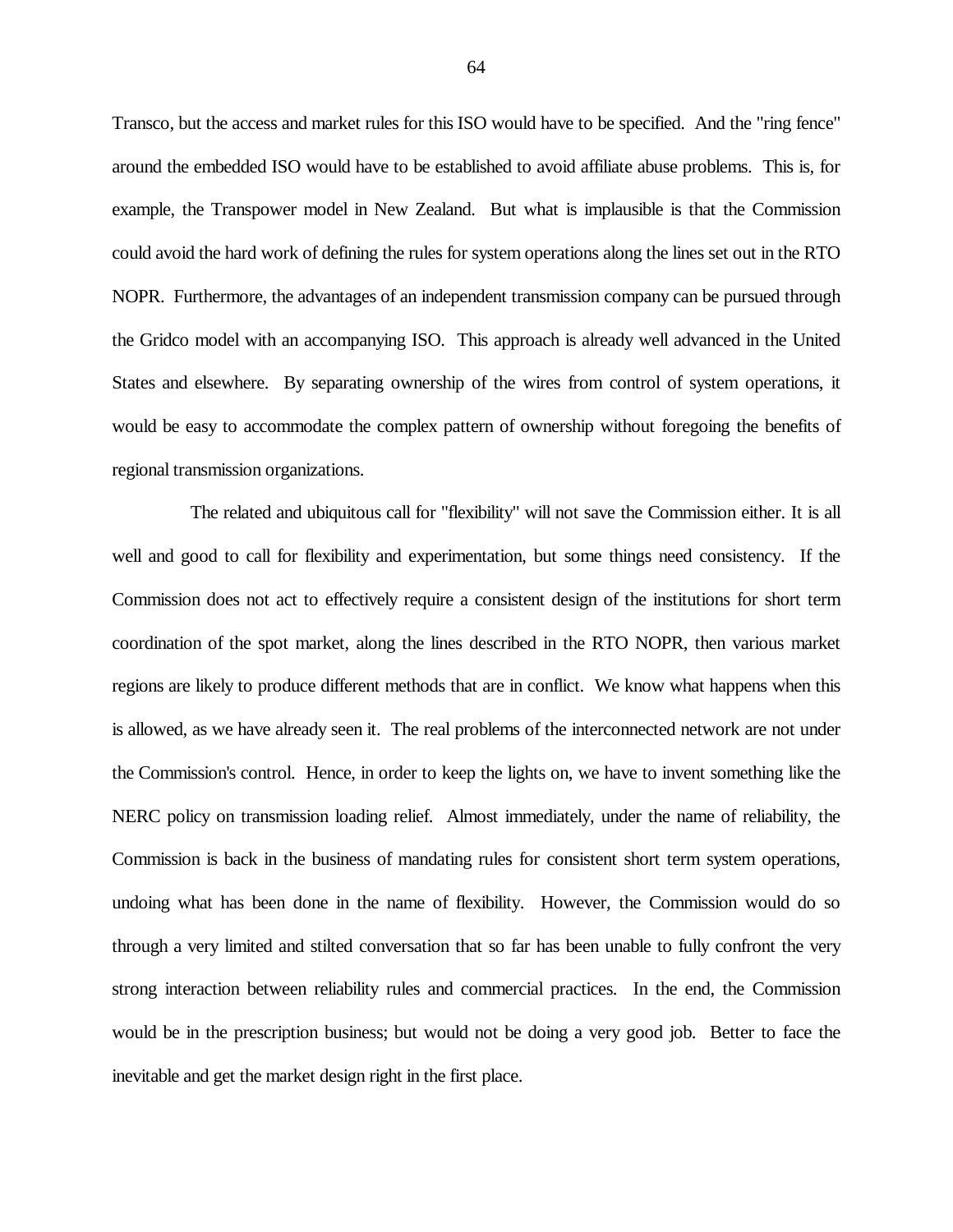Hence, the option of delay, even for a year, will not save the Commission from the task of getting the market institutions in place. Decisions will be made, no matter what, but the quality of the result can hardly be expected to be good if the decisions are all unwitting and implicit. It would be better for the Commission to reinforce what it has said, repeating it with some urgency, and make explicit the connection between the various pieces in a manner as already outlined in the RTO NOPR and as elaborated above. The Commission's RTO NOPR contains the elements of an efficient market design built around a system operator that coordinates a spot market. This efficient, coordinated spot market is the only design we know of that is both internally consistent and actually works.

The cost of further delay would substantial. The use of the transmission grid involves substantial network externalities through interactions among the schedules of the market participants. If we don't have a pricing system that addresses these interactions, then we must rely on administrative procedures that are inherently discriminatory or subject to easy manipulation. If the prices don't reflect the opportunity costs, not all market participants can be treated in the same way. Some must get preferential grid access. Without an efficient spot market with efficient prices and the associated ease of access, the problems of discrimination will persist.

The problems of transmission congestion cannot be avoided. The legitimate pressure on system operators to avoid reliability problems means that when the market is creating the reliability problem, non-market mechanisms must be employed to undo what the market has done. Without an efficient spot market and its consistent incentives, operational problems will force system operators to impose administrative command-and-control procedures that defeat the purposes of the market participants. The complaints about the serious defects of the competitive market will persist, even grow, as long as the pricing system does not reflect what is really happening.

The development of retail customer access in various regions of the country will place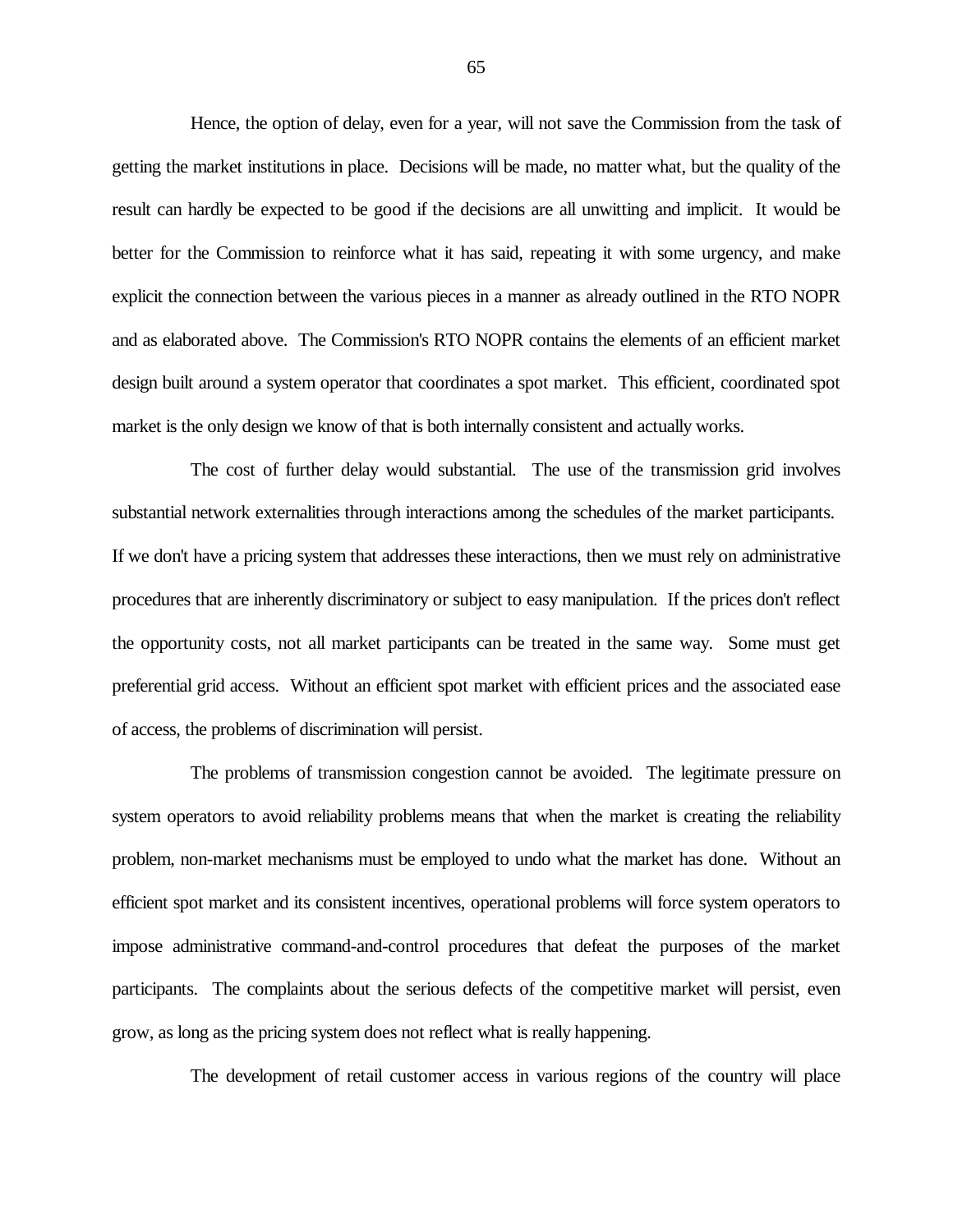greater pressure on wholesale markets. In particular, we would like to encourage many new entrants and provide balancing and backup services that can support even small players. With a coordinated spot market and readily available efficient prices, this is easy to do. Without an efficient spot market and the associated transparent spot prices, it will be much more expensive and difficult to arrange balancing and settlement for the increasing number of retail access programs in the states.

Furthermore, as we look to the future we see a need for investment in both generation and transmission upgrades. It is possible to exploit market approaches to encourage such investment, and market-based transmission investment is underway in other parts of the world. However, without an efficient spot market and the associated locational prices, there will be no way to define a workable system of transmission rights, no way to stimulate investment in transmission by market participants and, therefore, no way to avoid complete reliance as of old on monopoly decision-making and investment. This will leave the Commission with even more of the burden of defining the incentives and judging the merits of transmission investment, with little or no help from the electricity market.

It is in public interest to improve the design and operation of short-term electricity markets. Once done, many of the other problems in the electric network would either disappear or would be greatly simplified. The problems are real, significant, and here. The Commission must address them, and will, one way or another. The best way to face the inevitable is to recognize it and do the best we can under the circumstances. The Commission knows what to do. Doing it may require using all its powers to persuade, or it may require legislation to clarify its authority to mandate. It may require both. This may be unpopular, but the road ahead is far shorter than the journey the Commission has already taken since the passage of Energy Policy Act in 1992.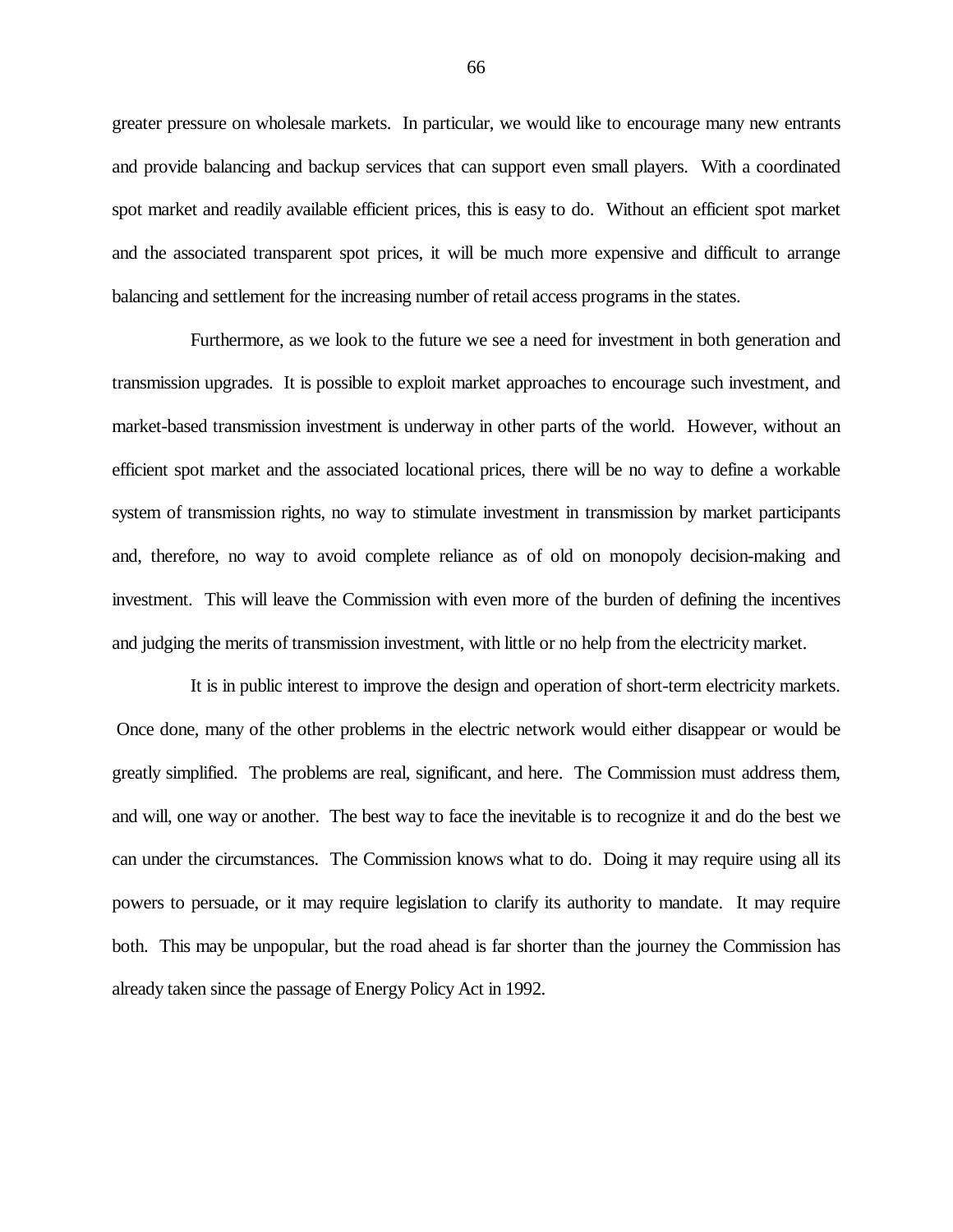## **CONCLUSION**

The developing experiences around the world provide insight into the options and implications of alternative models of access to transmission grids in support of an efficient competitive market. It is apparent from this experience that the central design requirement is easy access to a coordinated spot market. There are certain critical functions that must be provided by the system operator. When these functions are organized within the framework of a bid-based, securityconstrained economic dispatch with locational pricing, the market has the tools available to deal with the most important network complexities that otherwise confound electricity markets. Furthermore, there must be a close connection between the design of options for market flexibility and the pricing principles for actual use of the transmission grid. If prices closely reflect operating conditions and marginal costs, then market participants can have numerous choices in the way they use the transmission system. However, if pricing does not conform to the operating conditions, then substantial operating restrictions must be imposed to preserve system reliability. Customer flexibility and choice require efficient pricing; inefficient pricing necessarily limits market flexibility.

Policy for the continuing evolution of electricity restructuring should emphasize the institutions for market operations. Interconnections through the transmission grid create the necessity for regional organizations that can accommodate competition in services, generation, and contracting while preserving the reliability of the transmission system. Alternative models are many, but can be grouped under the general headings of "Transcos," "Gridcos," "ISO/PX," "ISOs," and finally, organizations for transmission loading relief. The different models present alternatives for the mix of responsibilities. However, the discussion of the differences can distract from recognition of the more important common requirements of any workable system for a competitive electricity market. The key ingredients are known, and they deal with the management of transmission congestion. Putting this